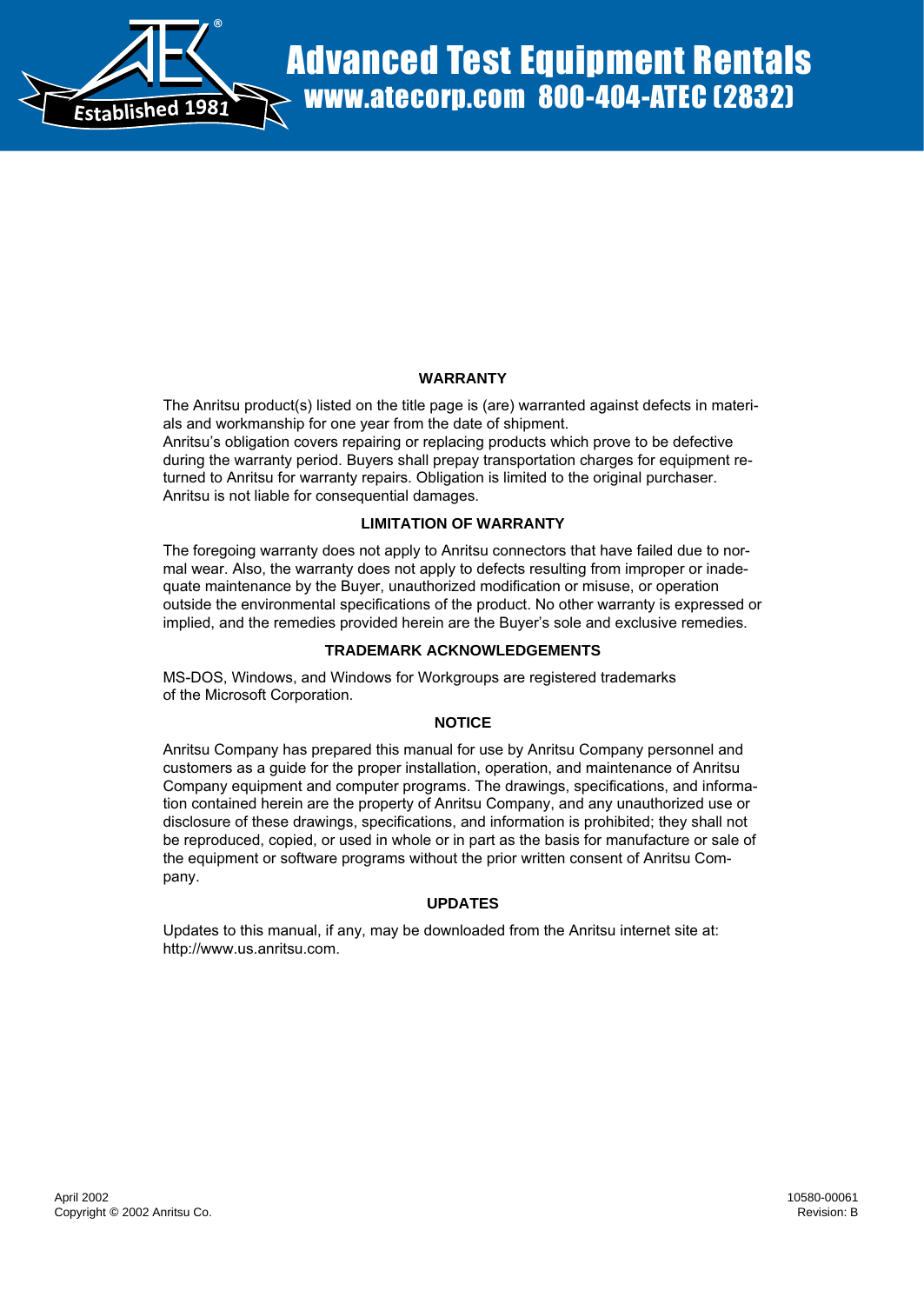# **Programming Overview**

NOTE: This programming manual is written exclusively for the Anritsu Site Master Models S113C, S114C, S331C, S332C, S113CQ, S114CQ, and S115BQ. For information on firmware upgrades, contact your local Anritsu Service Center. Commands listed in this manual are not all backward-compatible with earlier Site Master Models.

# **General Description**

The Site Master must first be set into "remote" mode for communication with a computer. Remote mode differs from normal repetitive sweep and single-sweep modes. During remote mode, the Site Master suspends normal operations and attends to the serial port. The front panel display indicates when the Site Master is in remote mode.

Once in remote mode, you send a series of control bytes and associated data to the Site Master. These control byte sequences command the Site Master to perform various functions and activities. The serial port supports virtually all features accessible from the keypad. The only exception is the printer, which requires connection to the same 9 pin connector on the Site Master rear panel.

To complete the communication session, send the control byte to exit remote mode. Site Master resumes normal operations. You may also exit the remote mode by using the ESCAPE/CLEAR key.

# **Interface Cable Installation**

The Site Master is a DTE-type serial device. Communication between the Site Master and a PC is accomplished over a null modem serial cable provided with the Site Master (Anritsu part number 800-441). Connect the cable to the Serial Interface connector on the Site Master Test Connector Panel and to the appropriate COM port connector on the PC.

# **Serial Communication Parameters**

The Site Master begins communication at 9600 bps when first powered on. It uses no parity bits, 8 data bits, and 1 stop bit (N-8-1). No hardware handshaking is used. The Set Baud Rate Control Byte #197 (C5h) serial command can be used to change the baud rate to 19,200, 38,400, 56,000 or 115,200. An invalid setting returns the rate to 9600.

# **Communications Error Checking**

Since there is no hardware handshaking, byte level error handling must be done by the controlling program. Use the expected number of response bytes (listed in the control byte description section of this manual) when waiting for feedback from the Site Master. For data streams going to the Site Master, the "watch dog timer" protects against interrupted transmissions by aborting a control byte sequence if the inter-byte time limit is exceeded.

# **Parameter Validation**

The Site Master validates input parameters for each control byte sequence. If the input parameters are out of range or invalid, the Site Master notifies the computer by sending Parameter Error Byte #224 (E0h). The Site Master discards the received data and waits for the next control byte.

# **Entering Remote Mode**

Send the Enter Remote Mode Byte #69 (45h) to the Site Master to enter remote mode at the end of the current sweep. Send the Enter Remote Mode Immediately byte #70 (46h) to enter remote mode in the middle of a sweep.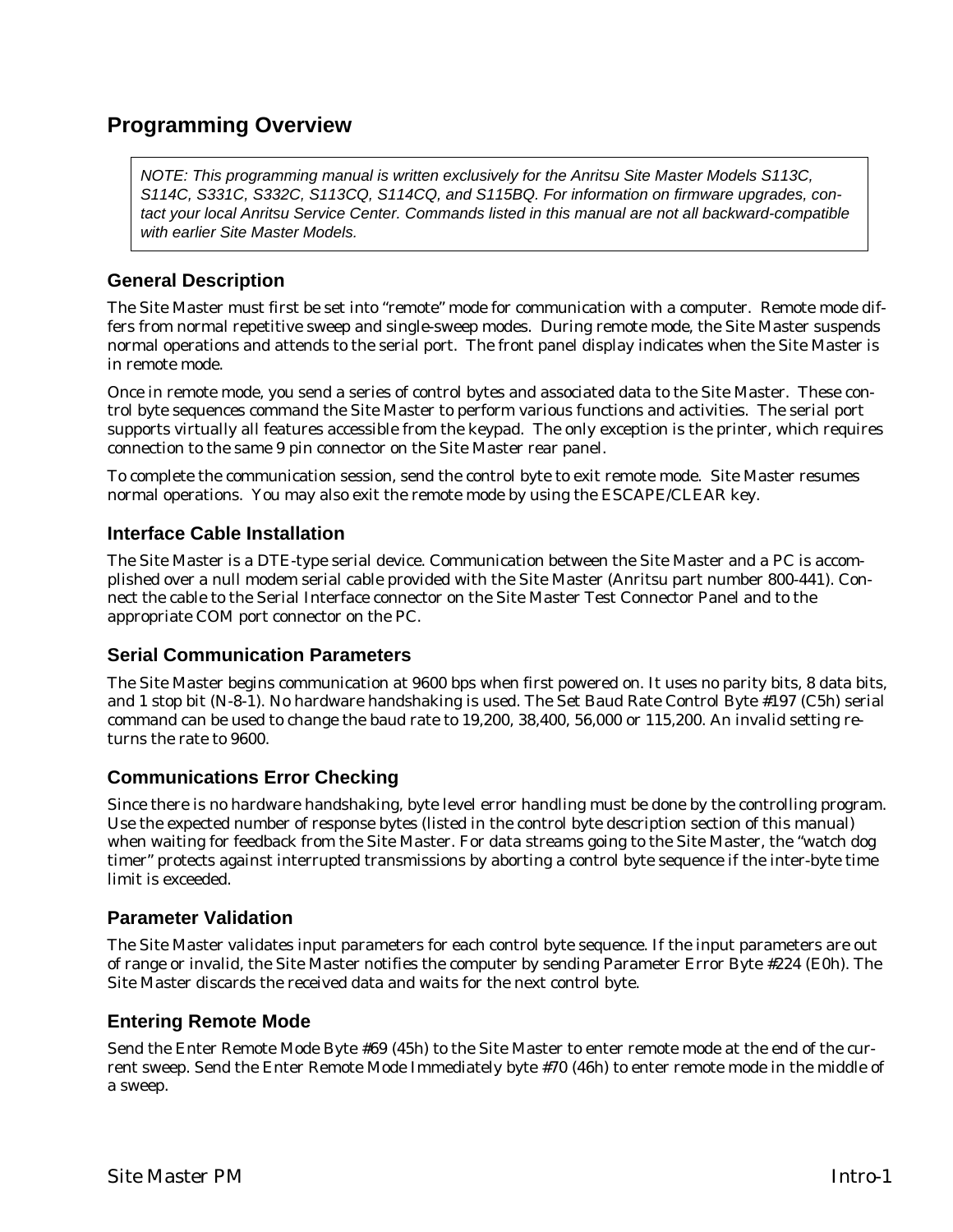The Site Master serial port buffer is one byte wide. No internal buffer exists, so waiting for the response from the unit is essential. If the Site Master is not in remote mode, sending a second byte overwrites the original byte commanding it to enter remote mode. If control byte #69 is sent, the Site Master will enter remote mode at the end of the current sweep. If control byte #70 is sent, the unit will enter remote mode as soon as it receives the byte. This means that data stored for the current sweep may be incomplete. Once a response string is received from the Site Master, the unit is ready to accept additional control bytes.

# **Exiting Remote Mode**

To exit remote mode, send the Exit Remote Control byte #255 (FFh) to the Site Master. The Site Master sends a response byte of 255 (FFh) then exits remote mode. Remote mode can also be exited by pressing the **ESCAPE/CLEAR** front panel key.

# **Remote Mode Changes to Site Master Operating Parameters**

System parameters changed during remote mode remain changed for normal operation after the unit exits remote mode. However, the changes are not automatically written to the non-volatile EEPROM. Turning off the Site Master power erases the changed settings.

To retain the changes, the setup must be saved to one of the setup memory locations. Use either the run-time setup location 0, (which holds the power-on defaults) or one of the nine other setup locations. Control byte #64 (40h) sets the auto-save flag which commands the Site Master to automatically save the changes to the run-time setup location upon exiting remote mode. See the Site Master User's Guide or information in this manual on control byte #18 (12h) for further details.

# **Write Cycle Limitation of EEPROM**

The EEPROM, used to store calibrations, setups and traces has a guaranteed lifetime of at least 100,000 write cycles and an unlimited number of read cycles. The write cycle limitation is for a specific location. For example, setup #1 can be stored 100,000 times and setup #2 can be stored 100,000 times, etc. Because of this, the Site Master does not automatically store the changed system parameters to the EEPROM. Be aware of the EEPROM write cycle limitation when programming the Site Master and keep the number of write cycles to a minimum.

# **Documentation Conventions**

Throughout this manual, the following conventions will be observed:

# **Numeric Representation**

Hexadecimal numbers are represented with the suffix h. For example, the decimal number 255 is represented in hexadecimal as FFh.

Binary numbers are represented with the suffix b. For example, the decimal number 2 is represented in binary as 10b.

Decimal numbers are represented with the prefix # when referring to a control byte (command byte) and without a prefix or suffix in all other cases.

# **Bit Positions**

When enumerating bits in a byte, bit 0 will always be the least significant bit (LSB).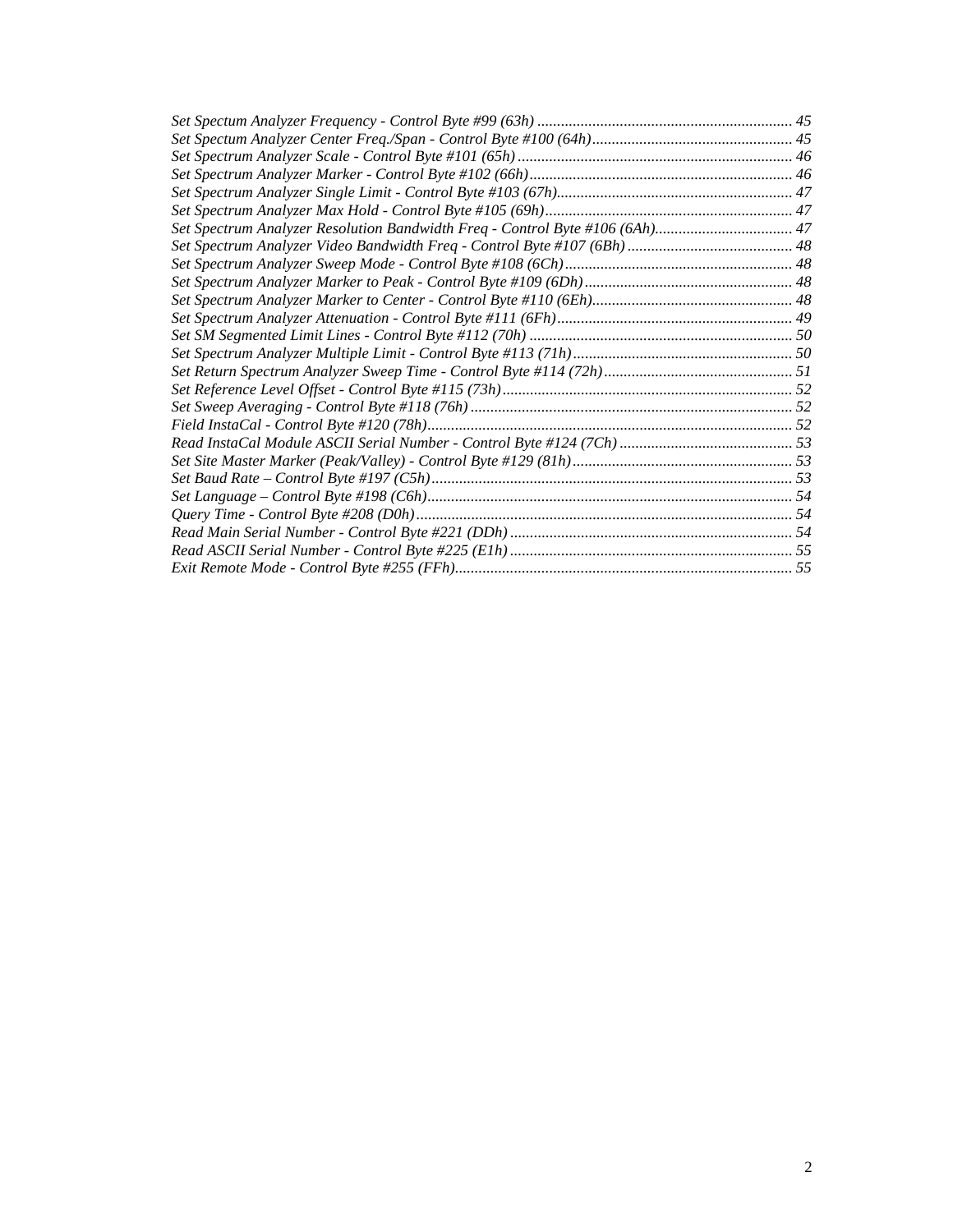# Control Byte Descriptions

# Setup System - Control Byte #1 (01h)

*Description:* Sets system status flags and switches. The current value of the flags can be obtained by executing command #20, Query System Setup, and parsing the values from the appropriate bytes. The Site Master acts on the entire byte. So, the state of each of the bits must be defined every time the command is issued. See control byte #20 (14h) response bytes 391, 392, and 393 for current Site Master configuration.

| bit 3: Measurement Unit Metric/English (0b = English, 1b = Metric) <sup>1</sup> |
|---------------------------------------------------------------------------------|
|                                                                                 |
|                                                                                 |
|                                                                                 |
|                                                                                 |
|                                                                                 |
| bits 3-4: Amplitude units $(00b = dBm 01b = dBv 10b = dBmV 11b = dBuV)$         |
|                                                                                 |
|                                                                                 |
|                                                                                 |
|                                                                                 |
|                                                                                 |
|                                                                                 |

<sup>1</sup> Set the Metric/English flag to the proper value before sending distance information.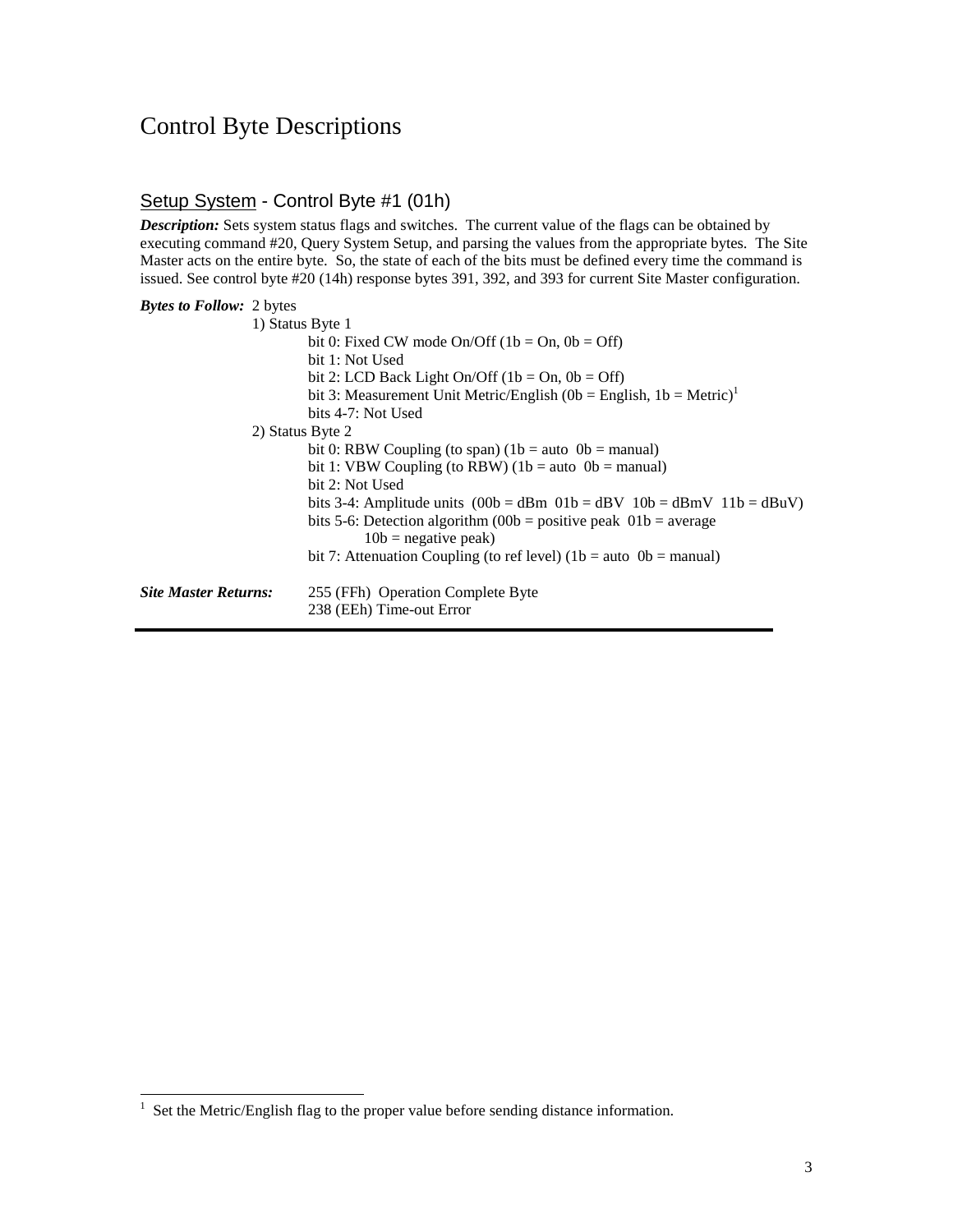# Set Site Master Frequency - Control Byte #2 (02h)

*Description:* Sets the Site Master frequency range. Start and stop frequencies are given in terms of 1 Hz steps. (e.g. 1000.3 MHz would be sent as  $1000300000 = 1,000,300,000$  Hz.)

Frequency range for each model is as follows:

 S33xC: 25MHz – 4000MHz S11xC: 2MHz – 1600MHz S11xCQ: 2MHz – 1600MHz S115BQ: 2MHz – 1600MHz

See control byte #20 (14h) response bytes 4 to 11 for current Site Master start and stop frequencies.

## *Bytes to Follow:* 8 bytes

- 1) Start Frequency (highest byte)
- 2) Start Frequency
- 3) Start Frequency
- 4) Start Frequency (lowest byte)
- 5) Stop Frequency (highest byte)
- 6) Stop Frequency
- 7) Stop Frequency
- 8) Stop Frequency (lowest byte)

## *Site Master Returns:* 255 (FFh) Operation Complete Byte 224 (E0h) Parameter Error : Invalid frequency range

238 (EEh) Time-out Error

## Select Measurement Mode - Control Byte #3 (03h)

*Description:* Sets the measurement mode of the Site Master. You must have a valid calibration at current frequencies before setting a mode in the distance domain.

See control byte #20 (14h) response byte 1 (01h) for the current Site Master measurement mode.

*Byte to follow:* 1 byte

|                             | 1) Measurement Mode                                                                                                   |
|-----------------------------|-----------------------------------------------------------------------------------------------------------------------|
|                             | 00h: RL Frequency                                                                                                     |
|                             | 01h: SWR Frequency                                                                                                    |
|                             | 02h: Cable Loss Frequency                                                                                             |
|                             | 10h: RL Distance                                                                                                      |
|                             | 11h: SWR Distance                                                                                                     |
|                             | 30h: Spectrum Analyzer Mode                                                                                           |
|                             | 40h: Power Monitor Mode                                                                                               |
| <b>Site Master Returns:</b> | 255 (FFh) Operation Complete Byte<br>224 (E0h) Parameter Error : Invalid Measurement Mode<br>238 (EEh) Time-out Error |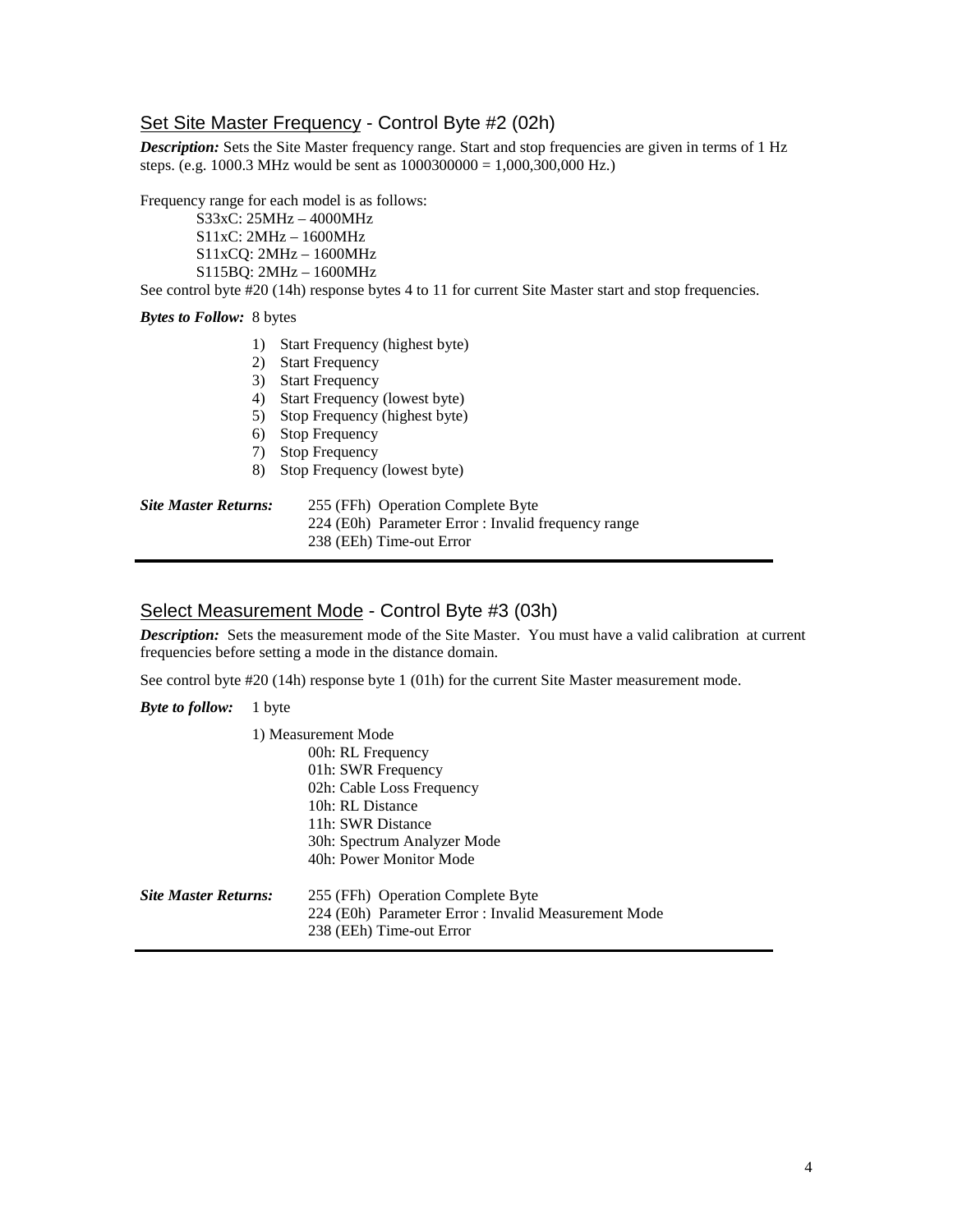# Set Site Master Scale - Control Byte #4 (04h)

*Description:* sets the top and bottom value of current measurement mode.

Return Loss & Cable Loss: Unit is dB/1000.

 Maximum value sent is 54000 which represents 54.00 dB, Minimum value sent is 0 which represent 0.00 dB, Start value < Stop value

## SWR:

 Unit is 1/1000 (of ratio) Maximum value sent is 65535 which represents 65.53 Minimum value sent is 1000 which represents 1.00 Start value < Stop value

See control byte #20 (14h) response bytes 12 to 19 (0Ch to 13h) for current Site Master scaling.

## *Bytes to Follow:* 8 bytes

- 1) Scale Start (highest byte)
- 2) Scale Start
- 3) Scale Start
- 4) Scale Start (lowest byte)
- 5) Scale Stop (highest byte)
- 6) Scale Stop
- *7)* Scale Stop
- *8)* Scale Stop (lowest byte)

*Site Master Returns:* 255 (FFh) Operation Complete Byte 224 (E0h) Parameter Error : Invalid scale range 238 (EEh) Time-out Error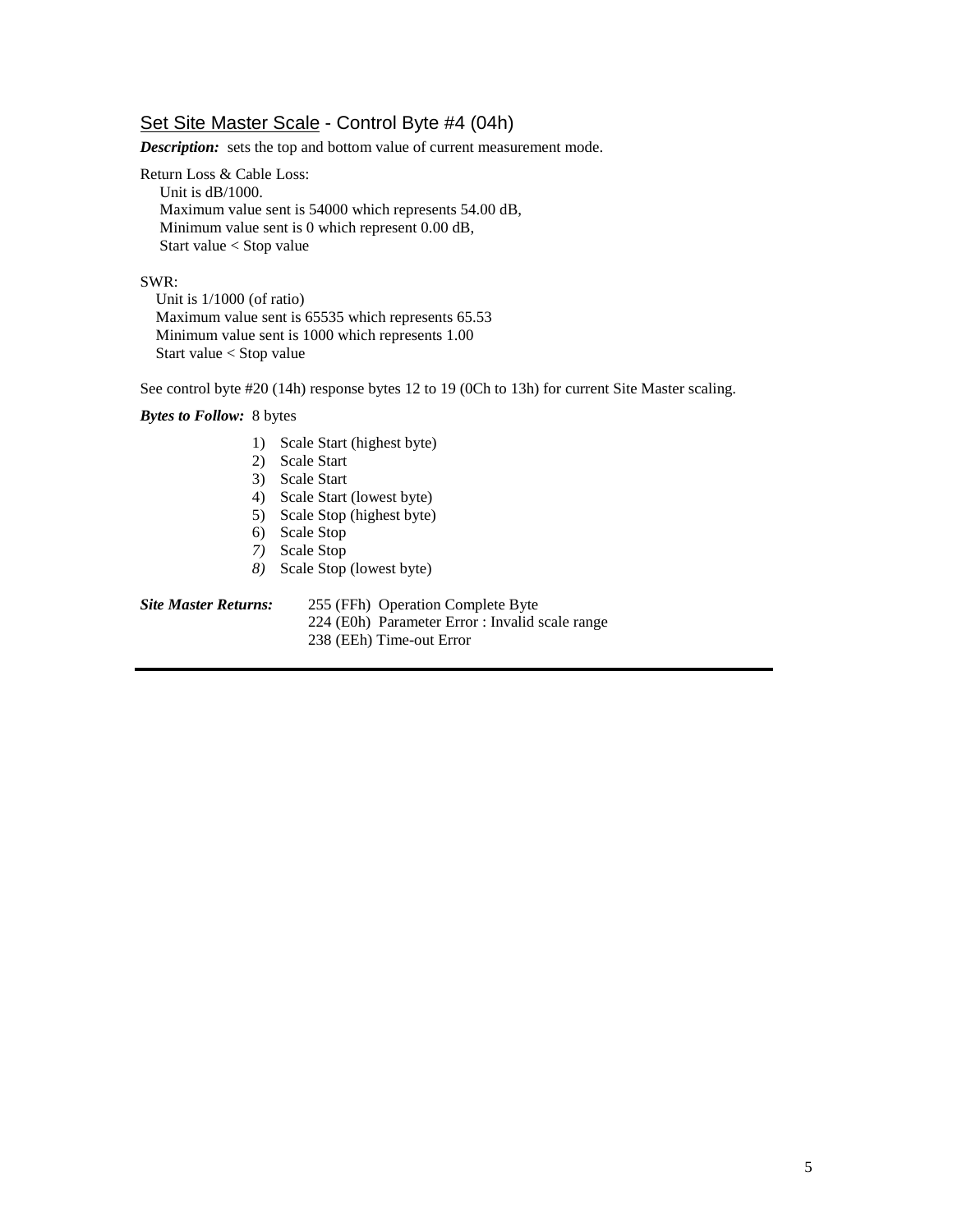# Set Site Master Marker - Control Byte #5 (05h)

*Description:* Sets an individual marker position and status in the current measurement mode.

The Site Master sets the position of a marker by its relative position on the graph. The lowest position is 0 at the start frequency (or distance). The highest position is the data point number at the stop frequency (or distance). For example, for a resolution of 130, the first frequency is at position 0. The last frequency is at 129.

To calculate the data point from a frequency (or distance) do the following:

point = ( $\text{resolution} - 1$ )  $\text{*}$  ( $\text{marker freq} - \text{start freq}$ ) / ( $\text{stop freq} - \text{start freq}$ )

See control byte #20 (14h) response bytes 20 to 31 for current frequency markers.

See control byte #20 (14h) response bytes 114 to 125 for current distance markers.

See control byte #20 (14h) response byte 378 for current marker on/off status.

*Bytes to Follow*: 5 bytes

 $\overline{a}$ 

- 1) Marker Number (01h = marker 1, 02h = marker 2, 03h = marker 3, 04h = marker 4,  $05h =$  marker 5, 06h = marker 6)
- 2) Marker Line On/Off  $(01h = On, 00h = Off)$
- 3) Marker Delta On/Off (01h = On, 00h = Off)<sup>2</sup>
- 4) Marker Value (highest byte)
- 5) Marker Value (lowest byte)

*Site Master Returns:* 255 (FFh) Operation Complete Byte 224 (E0h) Parameter Error : Invalid marker, marker status, or marker position 238 (EEh) Time-out Error

 $2^2$  This byte is not applicable for markers 5 and 6. It will be ignored by the Site Master.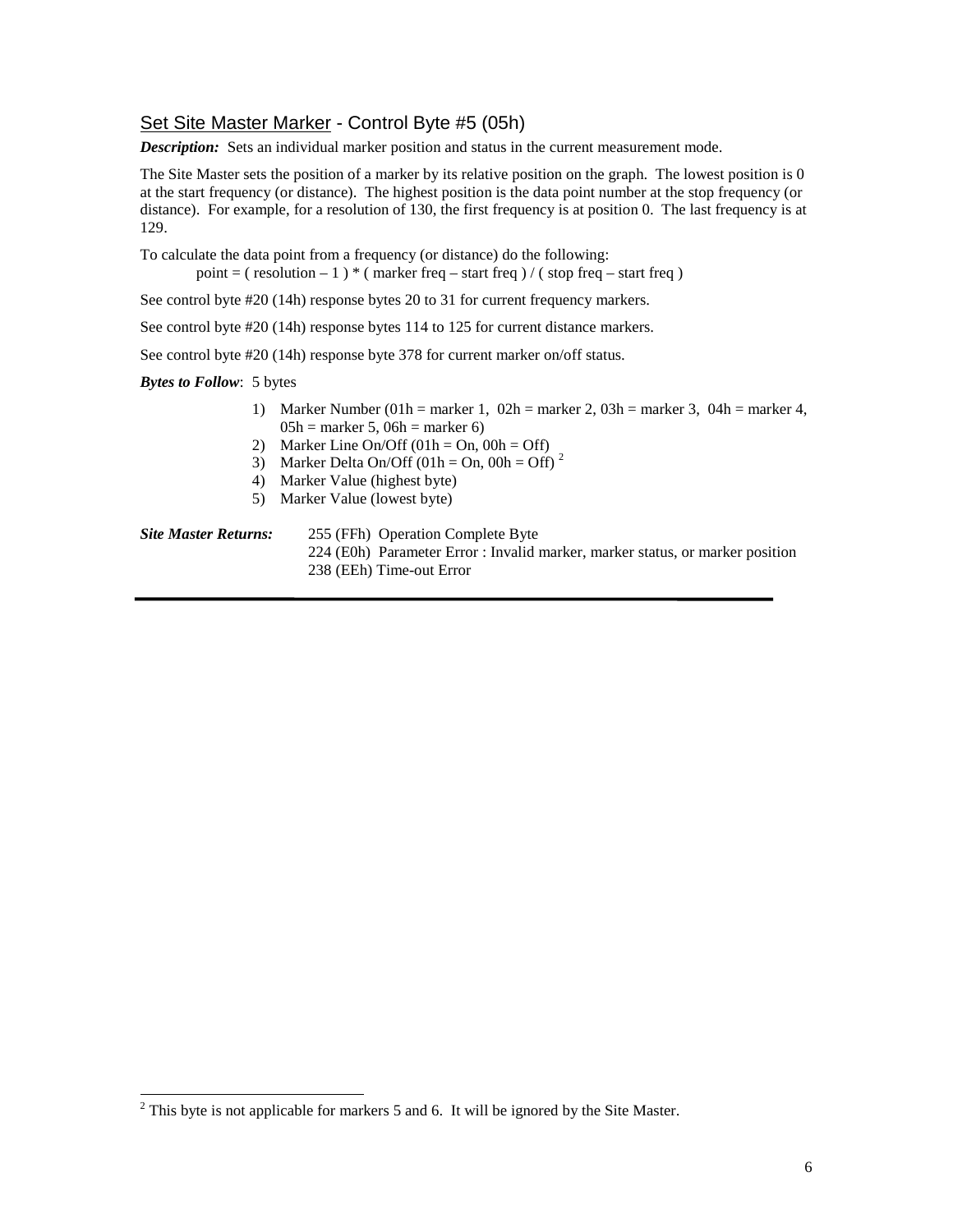# Set Site Master Single Limit - Control Byte #6 (06h)

*Description:* Sets the position and On/Off Status of the Single Limit Line.

The single limit is a single, horizontal line. It can be set to On/Off in any Site Master mode. If Limit Beep is set to ON, the Site Master will give an error beep when sweep data appears above the limit line in SWR or Return Loss mode, or when sweep data appears below the limit line in Cable Loss mode.

The limit value will follow the conventions below:

 Return Loss & Cable Loss: Limit is in **thousandths** of a dB Maximum value sent is 54000 which represents 54.00 dB Minimum value sent is 0 which represents 0.0 dB

SWR:

Limit is in **thousandths** (of ratio) Maximum value sent is 65530 which represents 65.53 Minimum value sent is 1000 which represents 1.00

The single limit and multiple limit types are mutually exclusive. That is, setting the single limit ON automatically turns multiple limit lines OFF. Also see control byte #112 (70h) for information about multiple limits.

See control byte #20 (14h) response bytes 32-35, and byte 382 bits 0-1 for current Site Master configuration.

## *Bytes to Follow:* 6 bytes

- 1) Limit Line On/Off  $(01h = On, 00h = Off)$
- 2) Beep at Limit On/Off  $(01h = On, 00h = Off)$
- 3) Limit Value (highest byte)
- 4) Limit Value
- 5) Limit Value
- 6) Limit Value (lowest byte)

| <b>Site Master Returns:</b>                                                         | 255 (FFh) Operation Complete Byte |
|-------------------------------------------------------------------------------------|-----------------------------------|
| 224 (E0h) Parameter Error : Invalid limit status, limit beep status, or limit value |                                   |
|                                                                                     | 238 (EEh) Time-out Error          |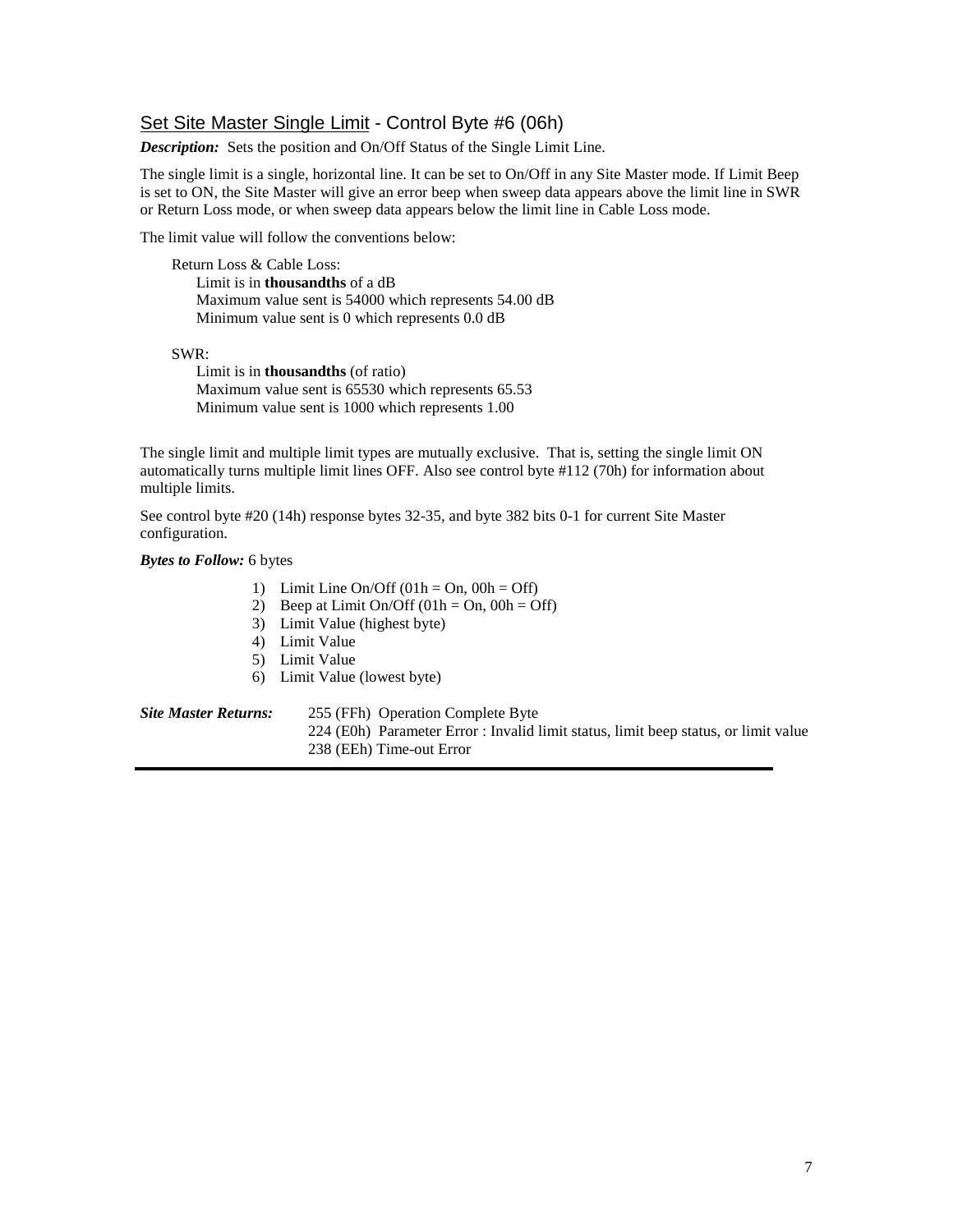# Set DTF Parameter - Control Byte #7 (07h)

*Description:* Sets Distance to Fault parameters.

Be aware using this control byte. The distance to fault parameters are all inter-related. Consequently, the control byte must change all of those parameters at the same time to properly set them.

Please refer to the Site Master User's Guide for a detailed explanation of the factors influencing proper selection of DTF parameters.

Give **Start & Stop Distances** in **hundred-thousandths** of meter or foot (12.34 m would be sent as 1234000)

**Relative Propagation Velocity** is in **hundred-thousandths** (a Relative Propagation Velocity of 0.850 will be sent as 85000)

**Cable Loss** is in **hundred-thousandths** of dB/m or dB/ft (-0.345 dB/m would be sent as 34500)

See control byte #20 (14h) response bytes 106-113 (Distance), 126-133 (Propagation Velocity & Cable Loss) for current Site Master configuration.

*Bytes to Follow*: 16 bytes

1) Start Distance (highest byte) 2) Start Distance 3) Start Distance 4) Start Distance (lowest byte) 5) Stop Distance (highest byte) 6) Stop Distance 7) Stop Distance 8) Stop Distance (lowest byte) 9) Relative Propagation Velocity (highest byte) 10) Relative Propagation Velocity 11) Relative Propagation Velocity 12) Relative Propagation Velocity (lowest byte) 13) Cable Loss (highest byte) 14) Cable Loss 15) Cable Loss 16) Cable Loss (lowest byte) *Site Master Returns:* 255 (FFh) Operation Complete Byte

224 (E0h) Parameter Error : Parameter(s) out of range

238 (EEh) Time-out Error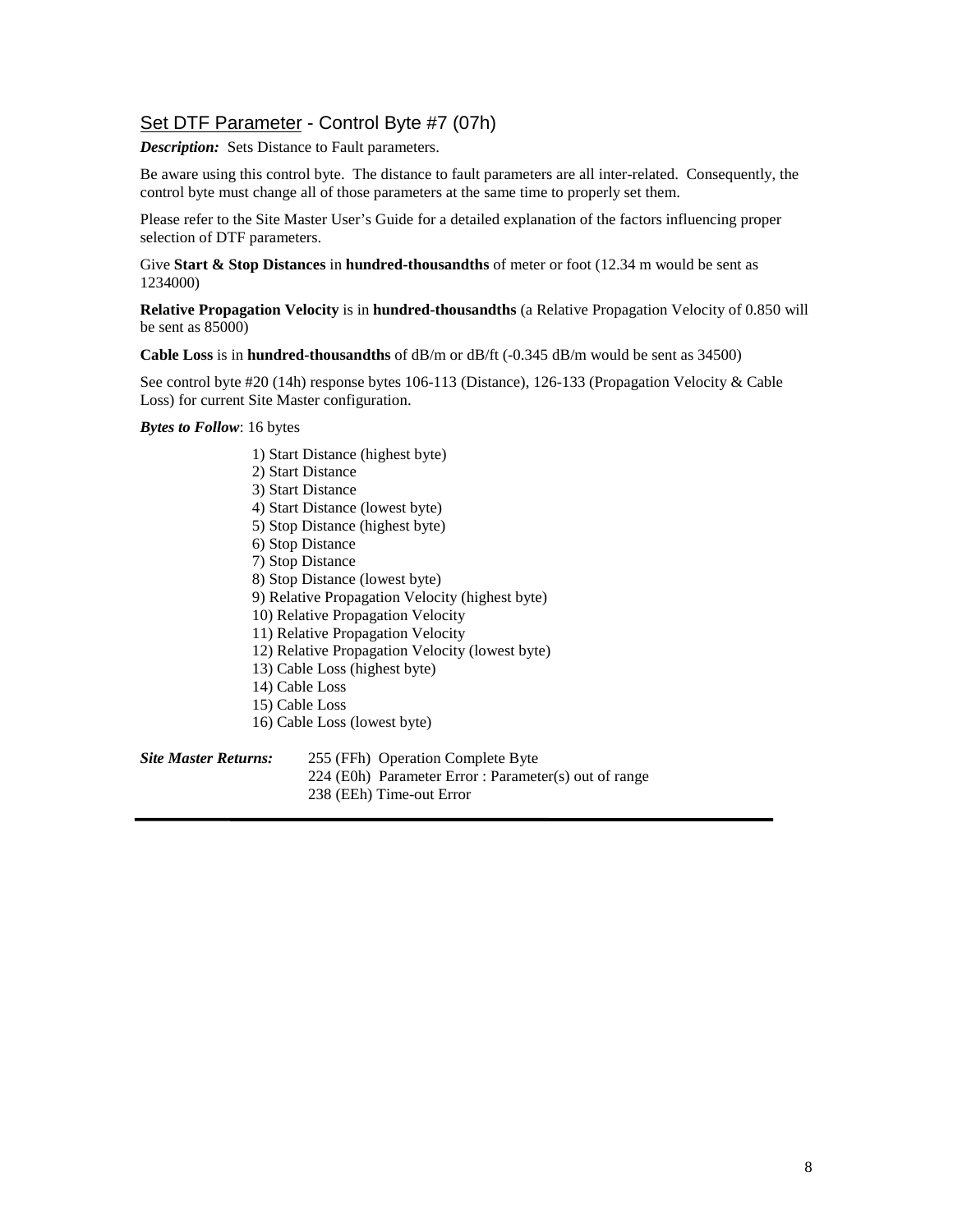# Set Time/Date - Control Byte #8 (08h)

*Description:* Sets the current time and date.

This Time/Date is stamped into all stored sweeps (for users' reference).

The Site Master stores bytes as ASCII text. Recommended time form is "hh:mm:ss" (hour:minute:sec). Recommended date format is "mm/dd/yyyy" (month/day/year).

The current time setting can be found by using control byte #17 to recall trace 0 and examining response bytes 31-38.

The current date setting can be found by using control byte #17 to recall trace 0 and examining response bytes 21-30.

*Byte to Follow:* 7 bytes

- 1) Hour
- 2) Minute
- 3) Month
- 4) Day
- 5) Year (Highest byte)
- 6) Year (Lowest byte)
- 7) Daylight Saving (ON/~OFF)

*Site Master Returns:* 255 (FFh) Operation Complete Byte 238 (EEh) Time-out Error

# Set Reference Number - Control Byte #9 (09h)

*Description:* Stores a Reference Number with the sweep trace.

The reference number is also known as the trace name. It is any combination of 16 letters, numbers and the characters "-", ",", "." and "/". This command stores a trace name with the sweep trace.

The current reference number is found by recalling trace 0 and examining response bytes 39 to 54.

*Byte to Follow:* 16 bytes (ASCII text string)

*Site Master Returns:* 255 (FFh) Operation Complete Byte 238 (EEh) Time-out Error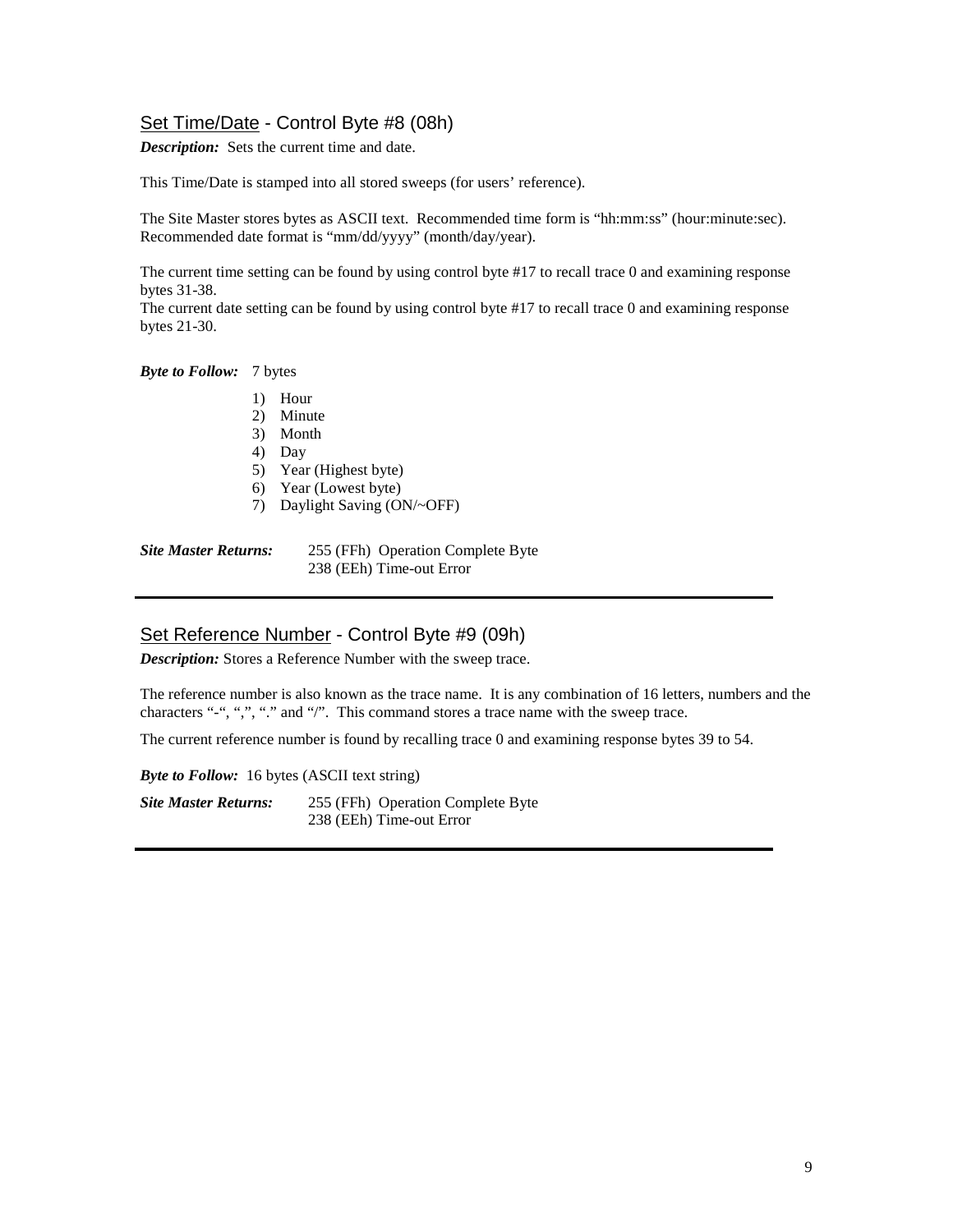# Serial Port Echo On/Off - Control Byte #10 (0Ah)

*Description:* Sets the serial port echo mode On/Off.

Serial Port Echo Mode uses the **single sweep** mode (see control byte #11 (0Bh)). Therefore, at the end of each sweep cycle, the Site Master sends a Sweep Complete Byte #192 (C0h) to the serial port.

This mode activates once the Site Master exits from the remote mode. Serial Port Echo status can't be saved to or recalled from saved setups. Cycling power resets the Serial port echo status to Off.

The Serial Port Echo Mode allows run-time handshaking between the Site Master and computer by doing the following:

- 1) Enter remote mode. Set Serial Port Echo Mode On. Exit remote mode.
- 2) The Site Master sweeps once and then sends the Sweep Complete Byte.
- 3) After you receive it. Enter remote mode. Recall sweep 0 (last sweep trace in RAM).
- 4) Exit remote mode. Send Sweep Triggering Byte #48(30h) and wait for the next sweep cycle.
- 5) Repeat steps 2-4

## *Byte to follow:* 1 byte

1) Serial Port Echo Status 00h : Off 01h : On

| <b>Site Master Returns:</b> | 255 (FFh) Operation Complete Byte                           |
|-----------------------------|-------------------------------------------------------------|
|                             | 224 (E0h) Parameter Error : Invalid serial port echo status |
|                             | 238 (EEh) Time-out Error                                    |

# Single Sweep Mode On/Off - Control Byte #11 (0Bh)

*Description:* Enables or disables the Single Sweep Mode during Site Master modes of operation. For Single Sweep Mode during Spectrum Analyzer modes of operation see control byte #108 (6Ch) Single Sweep Mode activates once the Site Master exits from the remote mode.

When the Site Master Returns to local mode, the Site Master stops sweeping, waits for either the Run/Hold Key of the Site Master keypad or triggering byte #48 (30h).

Site Master also checks for the Enter Remote byte #69 (45h) at the end of each sweep. If present in the buffer, Site Master Returns to remote mode.

*Byte to Follow:* 1 byte 1) Single Sweep Mode Status 00h : Off  $01h:On$ *Site Master Returns:* 255 (FFh) Operation Complete Byte

224 (E0h) Parameter Error : Invalid single sweep mode status 238 (EEh) Time-out Error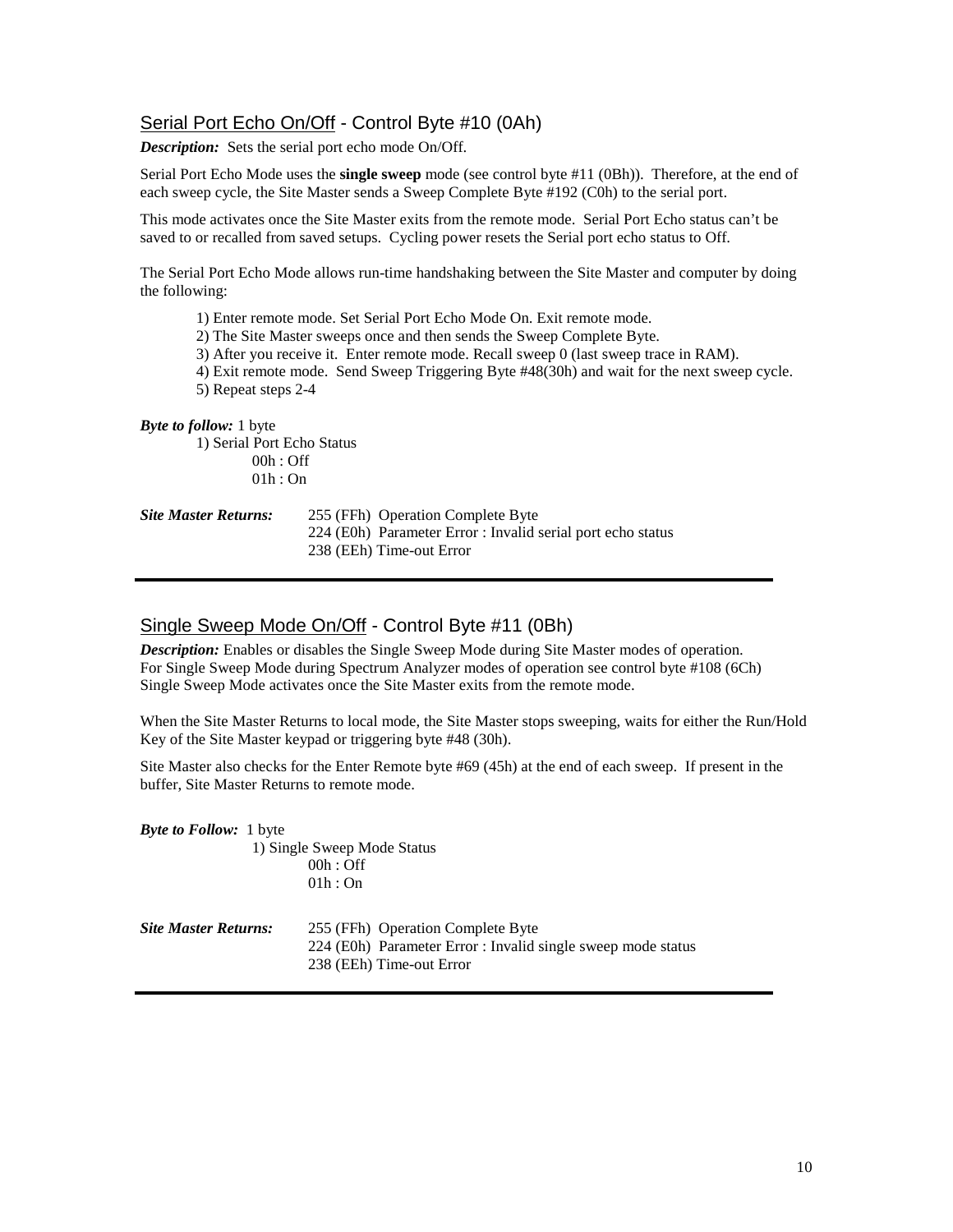# Watch-Dog Timer On/Off - Control Byte #12 (0Ch)

*Description:* Enables or disables the Watch-dog timer.

The Site Master incorporates a watch-dog timer for higher reliability in serial communication. In selected control bytes (see control byte summary), the Site Master checks for the time interval between each byte received from the computer. If the time interval exceeds the set time limit (0.5 sec), the Site Master notifies the computer by sending Time-out Byte #238 (EEh). The Site Master discards the data it just received and then waits for the next control byte sequence.

| <b><i>Byte to Follow:</i></b> 1 byte |                                                            |  |
|--------------------------------------|------------------------------------------------------------|--|
| 1) Watch-dog timer On/Off            |                                                            |  |
|                                      | $00h =$ Off                                                |  |
|                                      | $01h = On$                                                 |  |
| <b>Site Master Returns:</b>          | 255 (FFh) Operation Complete Byte                          |  |
|                                      | 224 (E0h) Parameter Error : Invalid watch-dog timer status |  |

# Sequence Site Master Calibration - Control Byte #13 (0Dh)

*Description:* Initiates a calibration step.

The Site Master must be calibrated to give accurate measurements. Calibration is based on frequency range. Once the frequency range is set, sequence the calibration process using this control byte. Measure each component (open, short, load) then trigger the calculate step. The calculate step uses the measurements obtained and generates the correction factors.

When this control byte is received, any old calibration data is lost. The Site Master does the calibration step specified by the second byte. After the measurements, the calculation step must be triggered to complete the calibration.

After receiving the calculate byte, the Site Master checks to see if all calibration steps are completed. The Site Master calculates the resulting correction factors and sends an Operation Complete Byte #255 (FFh) to the computer. If all steps are not complete, the Site Master Returns an Operation Incomplete Byte #224 (E0h) and no calculation is performed.

| <b>Bytes to Follow:</b> 1 byte |  |  |  |  |
|--------------------------------|--|--|--|--|
|--------------------------------|--|--|--|--|

|                             | 1) Calibration Step to trigger                                                                                            |
|-----------------------------|---------------------------------------------------------------------------------------------------------------------------|
|                             | $01h =$ open                                                                                                              |
|                             | $02h = short$                                                                                                             |
|                             | $03h = load$                                                                                                              |
|                             | $04h =$ Calculate Calibration Data                                                                                        |
| <b>Site Master Returns:</b> | 255 (FFh) Operation Complete Byte<br>224 (E0h) Error: Invalid Cal operation or Cal Incomplete<br>238 (EEh) Time-out Error |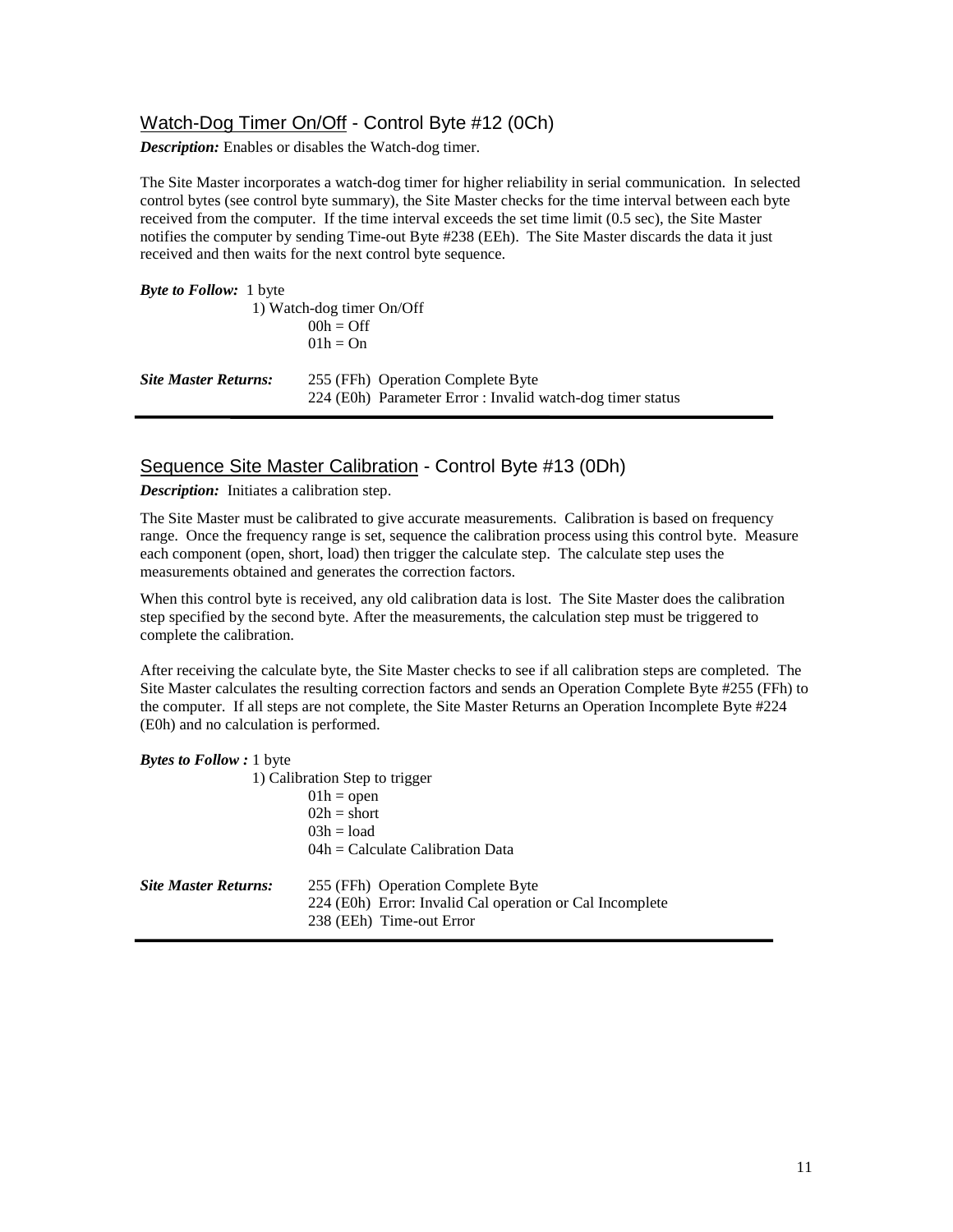# Set Site Master Data Points - Control Byte #14 (0Eh)

*Description:* Set number of measurement data points for Site Master modes.

| <b><i>Byte to follow:</i></b> 1 byte |                                                        |
|--------------------------------------|--------------------------------------------------------|
|                                      | $00h = 130$ Points                                     |
|                                      | $01h = 259$ Points                                     |
|                                      | $02h = 517$ Points                                     |
| <b>Site Master Returns:</b>          | 255 (FFh) Operation Complete Byte                      |
|                                      | 224 (E0h) Parameter Error : Invalid Data Point Setting |
|                                      | 238 (EEh) Time-out Error                               |

# Store Sweep Trace - Control Byte #16 (10h)

*Description:* Saves current trace to the next available memory location. Trace name can be set using control byte #9, "Set Reference Number" before executing this command.

#### *Byte to follow:* 0 bytes

|  |  | <b>Site Master Returns:</b> | 5 bytes |
|--|--|-----------------------------|---------|
|--|--|-----------------------------|---------|

| $1-4)$ | Time/Date Stamp (In long integer format) |                                                                                                        |
|--------|------------------------------------------|--------------------------------------------------------------------------------------------------------|
| 5)     | Operation result:                        | 255 (FFh) Operation Complete Byte<br>224 (E0h) Out of memory (Memory full)<br>238 (EEh) Time-out Error |

# Recall Sweep Trace - Control Byte #17 (11h)

*Description:* Queries the Site Master for sweep trace data.

#### *Bytes to Follow:* 1 byte

 $0 =$  Last sweep trace before entering remote mode (sweep trace in RAM)

1- 200 = Specific saved sweep number (stored sweeps in Flash memory)

## *Site Master Returns:*

- 1-2) # of following bytes (total length 2)
- 3-4) Not Used
- 5-11) Model Number (7 bytes in ASCII)
- 12-15) Software Version (4 bytes ASCII)
- 16) Measurement  $Mode<sup>3</sup>$
- 17-20) Time/Date (in Long Integer<sup>4</sup>)
- 21-30) Date in String Format (mm/dd/yyyy)
- 31-38) Time in String Format (hh:mm:ss)
- 39-54) Reference number stamp (16 bytes in ASCII)
- 55-56) # data points (130, 259 or 517)

For all "Site Master Modes" :

- 57) Start Frequency<sup>5</sup> (highest byte)
- 58) Start Frequency
- 59) Start Frequency

<sup>&</sup>lt;sup>-</sup><br>3 <sup>3</sup> Refer to Control Byte #3 "Select Measurement Mode" for detailed value.<br><sup>4</sup> Time/Date long integer representation is in seconds since January 1, 1970

<sup>&</sup>lt;sup>5</sup> Frequency units is Hz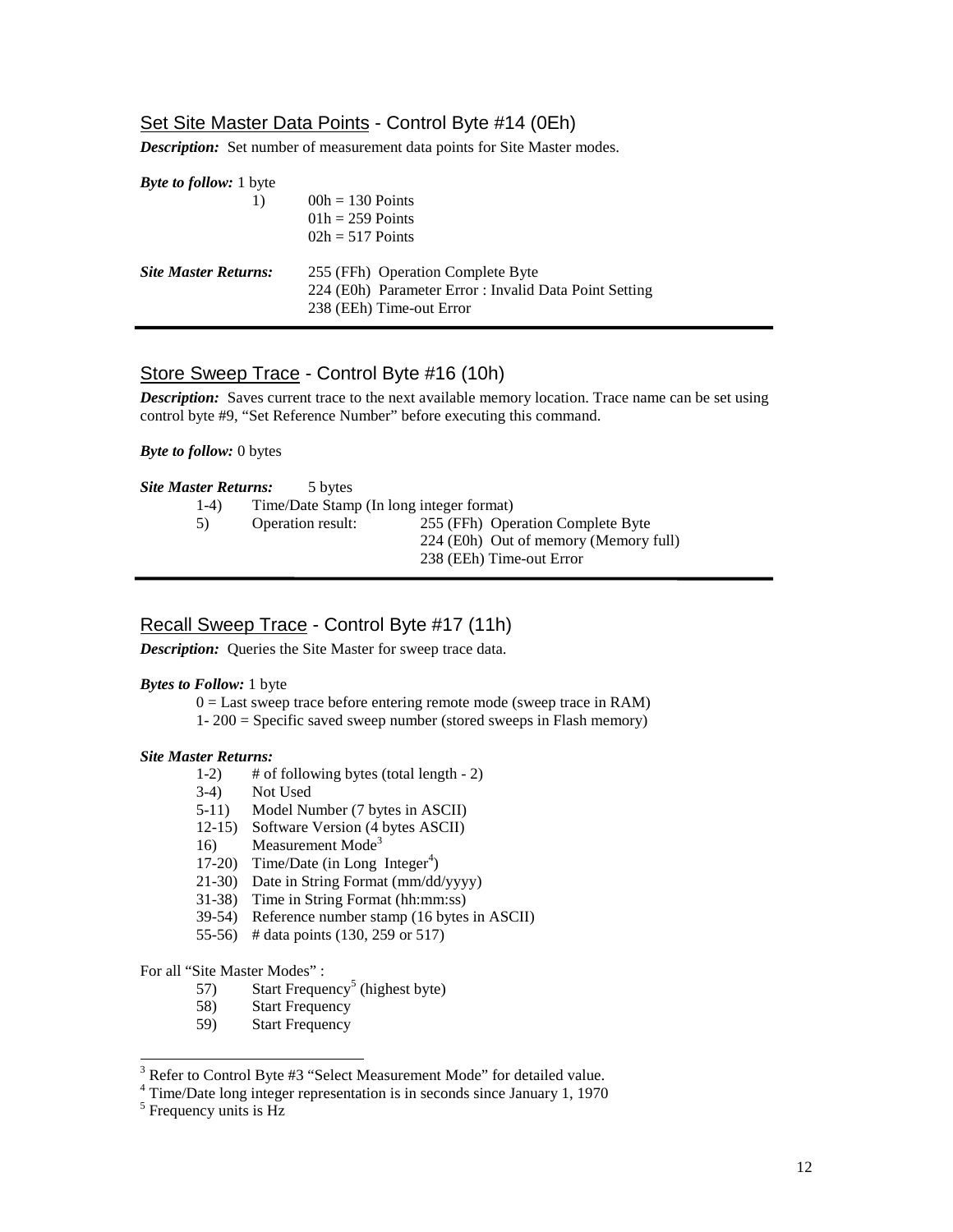- 60) Start Frequency (lowest byte)
- 61) Stop Frequency (highest byte)
- 62) Stop Frequency
- 63) Stop Frequency
- 64) Stop Frequency (lowest byte)
- 65) Minimum Frequency Step Size (highest byte)
- 66) Minimum Frequency Step Size
- 67) Minimum Frequency Step Size
- 68) Minimum Frequency Step Size (lowest byte)
- 69) Scale Top<sup>6</sup> (highest byte)
- 70) Scale Top
- 71) Scale Top
- 72) Scale Top (lowest byte)
- 73) Scale Bottom (highest byte)
- 74) Scale Bottom
- 75) Scale Bottom
- 76) Scale Bottom (lowest byte)
- 77) Frequency Marker  $1^7$  (highest byte)
- 78) Frequency Marker 1 (lowest byte)
- 79) Frequency Marker 2 (highest byte)<br>80) Frequency Marker 2 (lowest byte)
- Frequency Marker 2 (lowest byte)
- 81) Frequency Marker 3 (highest byte)
- 82) Frequency Marker 3 (lowest byte)
- 83) Frequency Marker 4 (highest byte) 84) Frequency Marker 4 (lowest byte)
- 85) Frequency Marker 5 (highest byte)
- 86) Frequency Marker 5 (lowest byte)
- 87) Frequency Marker 6 (highest byte)
- 88) Frequency Marker 6 (lowest byte)
- 89) Single Limit<sup>8</sup> (highest byte)
- 
- 90) Single Limit
- 91) Single Limit
- 92) Single Limit (lowest byte)
- 93) Multiple Limit Segment # (1)
- 94) Multiple Limit Segment Status
- 95) Multiple Limit Start  $X^9$  (highest byte)
- 96) Multiple Limit Start X
- 97) Multiple Limit Start X
- 98) Multiple Limit Start X (lowest byte)
- 99) Multiple Limit Start Y (highest byte)
- 100) Multiple Limit Start Y (lowest byte)
- 101) Multiple Limit End X (highest byte)
- 102) Multiple Limit End X
- 103) Multiple Limit End X
- 104) Multiple Limit End X (lowest byte)
- 105) Multiple Limit End Y (highest byte)
- 106) Multiple Limit End Y (lowest byte)
- 107–162) Repeat bytes 93-106 for segments 2-5
- 163) Start Distance<sup>10</sup> (highest byte)

<sup>&</sup>lt;sup>6</sup> See Control Byte #4 "Set Site Master Scale" for data format  $\frac{7}{7}$  merker point  $\frac{1}{7}$  of data points  $\frac{1}{7}$  is (merker free start)

<sup>&</sup>lt;sup>7</sup> marker point = (# of data points – 1) \* ( marker freq – start freq ) / ( stop freq – start freq ) where # of data points can be found in bytes 55-56, start freq is in bytes 57-60, and stop freq is in bytes 61-64.

<sup>&</sup>lt;sup>8</sup> See Control Byte #6 "Set Site Master Single Limit" for data format. See Control Byte #6 "Set Site Master Single Limit" for data format.<br><sup>9</sup> See Control Byte #112 "Set Site Mester Segmented Limit Lines" fo

<sup>&</sup>lt;sup>9</sup> See Control Byte #112 "Set Site Master Segmented Limit Lines" for data format.  $^{10}$  Distance data uses units  $1/100,000$ m (or feet)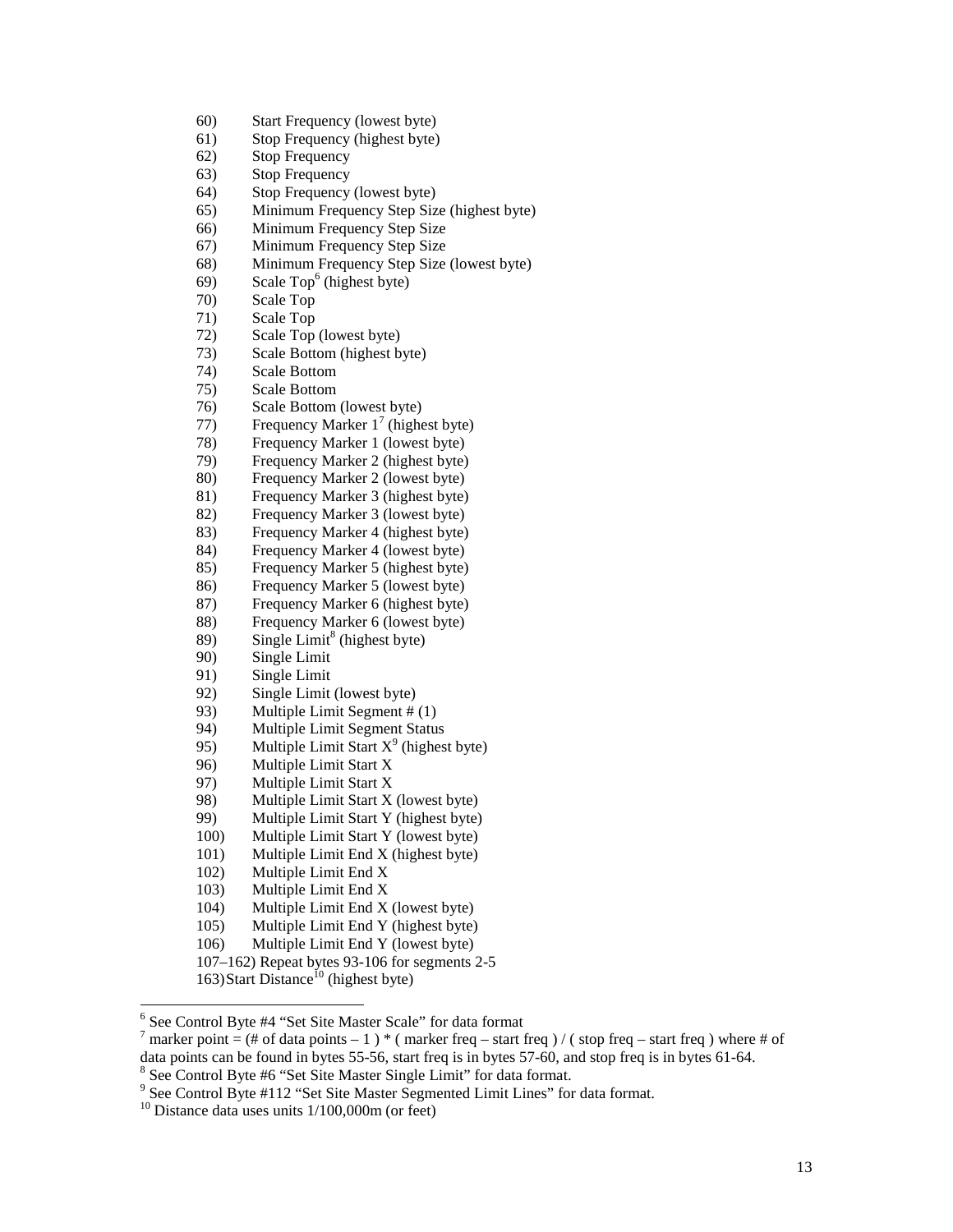164)Start Distance 165)Start Distance 166)Start Distance (lowest byte) 167)Stop Distance (highest byte) 168)Stop Distance 169)Stop Distance 170)Stop Distance (lowest byte) 171)Distance Marker  $1<sup>11</sup>$  (highest byte) 172)Distance Marker 1 (lowest byte) 173)Distance Marker 2 (highest byte) 174)Distance Marker 2 (lowest byte) 175)Distance Marker 3 (highest byte) 176)Distance Marker 3 (lowest byte) 177)Distance Marker 4 (highest byte) 178)Distance Marker 4 (lowest byte) 179)Distance Marker 5 (highest byte) 180)Distance Marker 5 (lowest byte) 181)Distance Marker 6 (highest byte) 182)Distance Marker 6 (lowest byte) 183)Relative Propagation Velocity<sup>12</sup> (highest byte) 184)Relative Propagation Velocity 185)Relative Propagation Velocity 186)Relative Propagation Velocity (lowest byte) 187)Cable  $\text{Loss}^{13}$  (highest byte) 188)Cable Loss 189)Cable Loss 190)Cable Loss (lowest byte) 191)Status Byte 1: ( $0b = Off$ ,  $1b = On$ ) (LSB) bit 0 : Marker 1 On/Off bit 1 : Marker 2 On/Off bit 2 : Marker 3 On/Off bit 3 : Marker 4 On/Off bit 4 : Marker 5 On/Off bit 5 : Marker 6 On/Off bits 6-7 : Not Used 192)Status Byte 2:  $(0b = \text{Off}, 1b = \text{On})$ (LSB) bit 0 : Not Used bit 1 : Marker 2 Delta On/Off bit 2 : Marker 3 Delta On/Off bit 3 : Marker 4 Delta On/Off bits 4-7 : Not Used 193)Status Byte 3: ( $0b = \text{Off }$ ,  $1b = \text{On}$ ) (LSB) bit 0 : Single Limit On/Off bit 1: CW On/Off bit 2-3 : Not Used bit 4 : InstaCal On/Off<sup>14</sup> bit 5 : Cal On/Off bit  $6:$  Limit Type ( $0b =$  Single;  $1b =$  Multiple)

<sup>&</sup>lt;sup>11</sup> Marker Point = ( # data points – 1 ) \* ( marker dist – start dist ) / ( stop dist – start dist )

Where # of data points can be found in bytes 55-56, start dist is in bytes 163-166, and stop dist is in bytes 167-170.

 $12$  Relative Propagation Velocity uses units  $1/100,000$ 

<sup>&</sup>lt;sup>13</sup> Cable Loss uses units  $1/100,000$  dB/m or  $1/100,000$  dB/ft.

<sup>&</sup>lt;sup>14</sup> Bits (4,5) are as follows:  $(0,0) = \text{Cal Off}$ ,  $(0,1) = \text{OSL Cal}(1,1) = \text{Instead On}$ ,  $(1,0) = \text{Impossible}$ .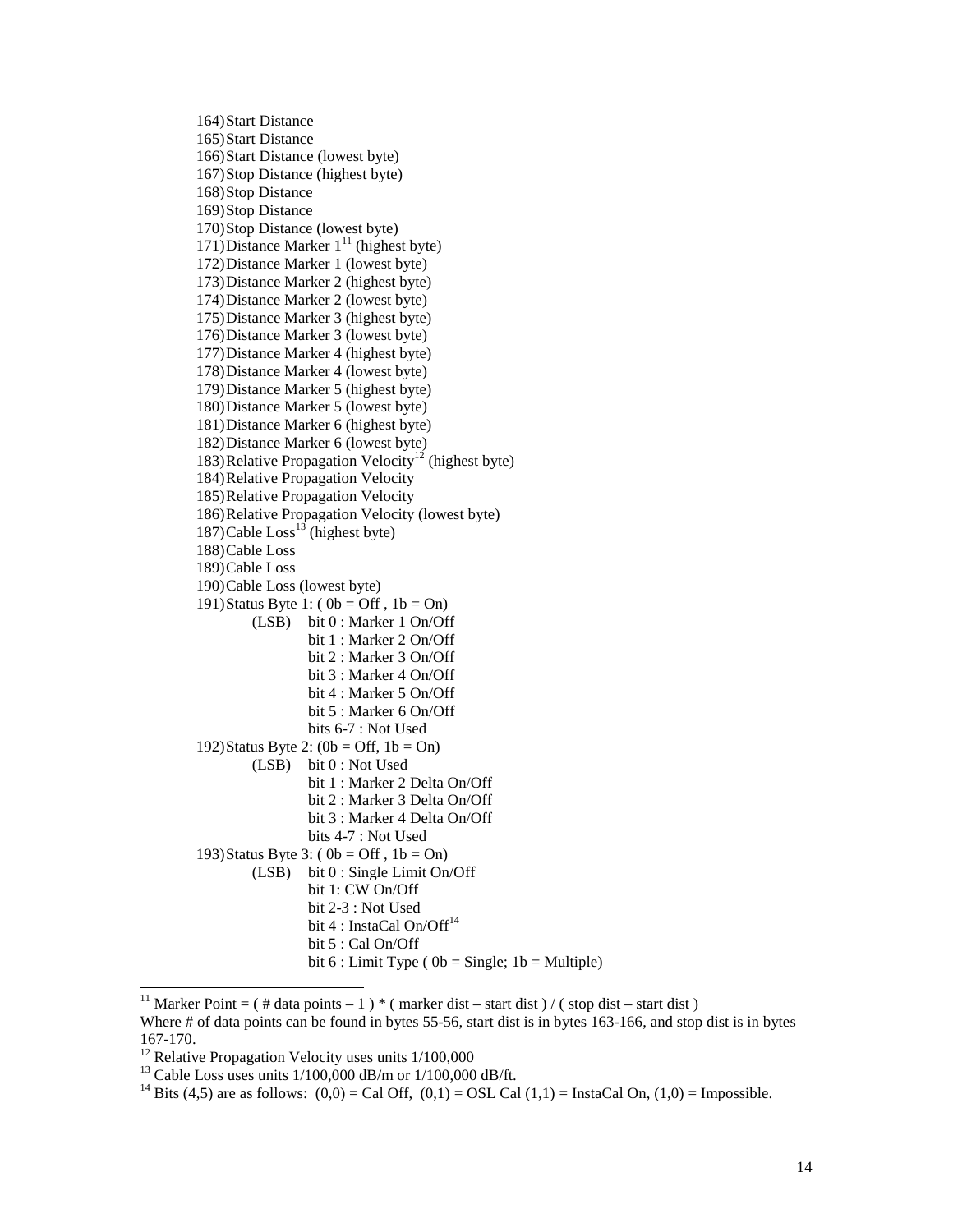|                                    | 194) Status Byte 4:    |                                              |                                                                              |
|------------------------------------|------------------------|----------------------------------------------|------------------------------------------------------------------------------|
| (LSB)                              |                        | bit 0 - 1 : DTF Windowing Mode               |                                                                              |
|                                    |                        | bit:<br>1 <sub>0</sub>                       |                                                                              |
|                                    |                        | $\vert \ \vert$                              |                                                                              |
|                                    |                        |                                              | 00 - Rectangular (No Windowing)                                              |
|                                    |                        |                                              | 01 - Nominal Side Lobe                                                       |
|                                    |                        |                                              | 10 - Low Side Lobe                                                           |
|                                    |                        |                                              | 1 1 - Minimum Side Lobe                                                      |
|                                    |                        | bits $2 - 7$ : Not Used                      |                                                                              |
| $195 - 228$                        |                        | Not Used                                     |                                                                              |
| 229-1268)                          |                        | Sweep Data                                   | $(130 \text{ points} * 8 \text{ bytes} / \text{point} = 1040 \text{ bytes})$ |
| 229-2300)                          |                        | Sweep Data                                   | $(259 \text{ points} * 8 \text{ bytes} / \text{point} = 2072 \text{ bytes})$ |
| 229-4364)                          |                        | Sweep Data                                   | $(517 \text{ points} * 8 \text{ bytes} / \text{point} = 4136 \text{ bytes})$ |
|                                    |                        | 8 bytes for each data point                  |                                                                              |
|                                    |                        |                                              | 1. gamma <sup>15</sup> MSB                                                   |
|                                    |                        | 2. gamma                                     |                                                                              |
|                                    |                        | 3. gamma                                     |                                                                              |
|                                    |                        | 4. gamma LSB                                 |                                                                              |
|                                    |                        | 5. phase <sup>16</sup> MSB                   |                                                                              |
|                                    |                        | 6. phase                                     |                                                                              |
|                                    |                        | 7. phase                                     |                                                                              |
|                                    |                        | 8. phase LSB                                 |                                                                              |
|                                    |                        |                                              |                                                                              |
| note:                              |                        | return $loss = -20^* (log(gamma) / log(10))$ |                                                                              |
|                                    | <b>VSWR</b>            | $= (1 + \text{gamma})/(1 - \text{gamma})$    |                                                                              |
|                                    |                        |                                              | phase compares the reflected to the incident (reference)                     |
|                                    |                        |                                              |                                                                              |
| For Spectrum Analyzer Mode:<br>57) |                        | Start Frequency <sup>17</sup> (highest byte) |                                                                              |
| 58)                                | <b>Start Frequency</b> |                                              |                                                                              |
| 59)                                | <b>Start Frequency</b> |                                              |                                                                              |
| 60)                                |                        | Start Frequency (lowest byte)                |                                                                              |
| 61)                                |                        | Stop Frequency (highest byte)                |                                                                              |
| 62)                                | <b>Stop Frequency</b>  |                                              |                                                                              |
| 63)                                | <b>Stop Frequency</b>  |                                              |                                                                              |
| 64)                                |                        | Stop Frequency (lowest byte)                 |                                                                              |
| 65)                                |                        | Center Frequency (highest byte)              |                                                                              |
|                                    |                        |                                              |                                                                              |

- 66) Center Frequency
- 67) Center Frequency
- 68) Center Frequency (lowest byte)<br>69) Frequency Span (highest byte)
- 69) Frequency Span (highest byte)
- Frequency Span
- 71) Frequency Span<br>72) Frequency Span
- 72) Frequency Span (lowest byte)<br>73) Minimum Frequency Step Size
- $\frac{1}{2}$  Minimum Frequency Step Size (highest byte)
- 74) Minimum Frequency Step Size
- 75) Minimum Frequency Step Size
- 76) Minimum Frequency Step Size (lowest byte)
- 77) Ref Level<sup>18</sup> (highest byte)

 $16$  Phase data uses  $1/10$  degree unit.

 $15$  Gamma data uses  $1/1000$  units.

 $17$  Frequency in Hz

<sup>&</sup>lt;sup>18</sup> Value sent as ( Value in dBm  $*$  1000 ) + 270,000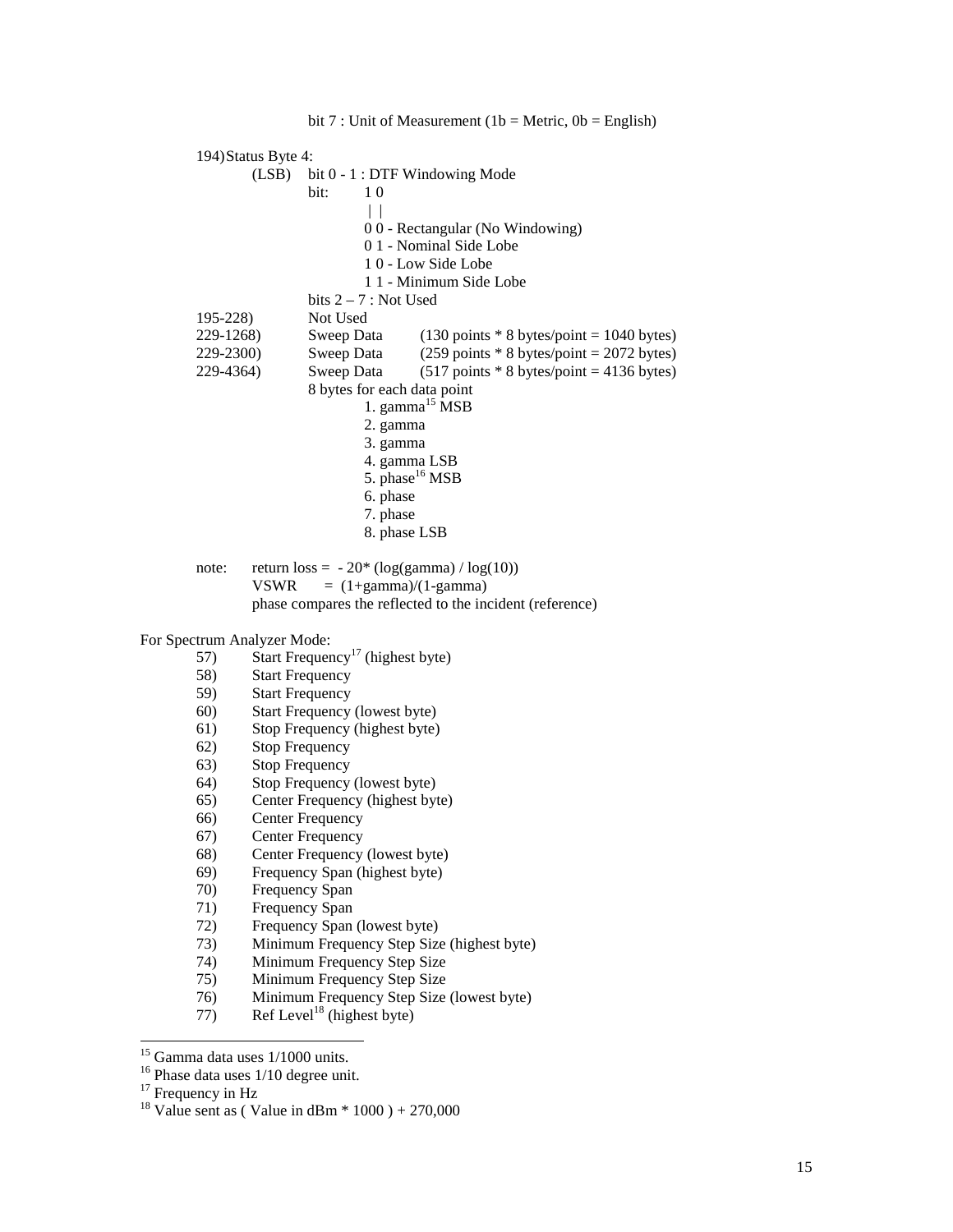- 78) Ref Level
- 79) Ref Level
- 80) Ref Level (lowest byte)
- 81) Scale per div<sup>19</sup> (highest byte)
- 82) Scale per div
- 83) Scale per div
- 84) Scale per div (lowest byte)
- 85) Frequency Marker  $1^{20}$  (highest byte)
- 86) Frequency Marker 1 (lowest byte)
- 87) Frequency Marker 2 (highest byte)
- 88) Frequency Marker 2 (lowest byte)
- 89) Frequency Marker 3 (highest byte)
- 90) Frequency Marker 3 (lowest byte)
- 91) Frequency Marker 4 (highest byte)
- 92) Frequency Marker 4 (lowest byte)
- 93) Frequency Marker 5 (highest byte)
- 94) Frequency Marker 5 (lowest byte)
- 95) Frequency Marker 6 (highest byte)
- 96) Frequency Marker 6 (lowest byte)
- 97) Single Limit<sup>21</sup> (highest byte)<br>98) Single Limit
- Single Limit
- 99) Single Limit
- 100) Single Limit (lowest byte)
- 101) Multiple Upper Limit 1 Start X (Frequency in Hz) (highest byte)
- 102) Multiple Upper Limit 1 Start X (Frequency in Hz)
- 103) Multiple Upper Limit 1 Start X (Frequency in Hz)
- 104) Multiple Upper Limit 1 Start X (Frequency in Hz) (lowest byte)
- 105) Multiple Upper Limit 1 Start Y (Power Level<sup>22</sup>) (highest byte)
- 106) Multiple Upper Limit 1 Start Y (Power Level)
- 107) Multiple Upper Limit 1 Start Y (Power Level)
- 108) Multiple Upper Limit 1 Start Y (Power Level) (lowest byte)
- 109) Multiple Upper Limit 1 End X (Frequency in Hz) (highest byte)
- 110) Multiple Upper Limit 1 End X (Frequency in Hz)
- 111) Multiple Upper Limit 1 End X (Frequency in Hz)
- 112) Multiple Upper Limit 1 End X (Frequency in Hz) (lowest byte)
- 113) Multiple Upper Limit 1 End Y (Power Level) (highest byte)
- 114) Multiple Upper Limit 1 End Y (Power Level)
- 115) Multiple Upper Limit 1 End Y (Power Level)
- 116) Multiple Upper Limit 1 End Y (Power Level) (lowest byte)
- 117-260) Multiple Upper Limits 2-5, Multiple Lower Limits 1-5 (see bytes 101-116 for format)
- 261) RBW Setting (Frequency in Hz) (highest byte)
- 262) RBW Setting (Frequency in Hz)
- 263) RBW Setting (Frequency in Hz)
- 264) RBW Setting (Frequency in Hz) (lowest byte)
- 265) VBW Setting (Frequency in Hz) (highest byte)
- 266) VBW Setting (Frequency in Hz)
- 267) VBW Setting (Frequency in Hz)
- 268) VBW Setting (Frequency in Hz) (lowest byte)
- 269) OCC BW Method (0b if % of power,  $1b = dB$  down)
- 270) OCC BW % Value<sup>23</sup> (highest byte)

<sup>22</sup> Value sent as (value in dBm  $*$  1000) + 270,000

 $19$  Value sent as (Value  $*$  1000)

<sup>&</sup>lt;sup>20</sup> Value sent as data point on display. Freq = ( Point \* Span / ( Total Data Points – 1 ) ) + Start Freq <sup>21</sup> Value sent as (value in dBm \* 1000) + 270,000

 $23\%$  value is 0-99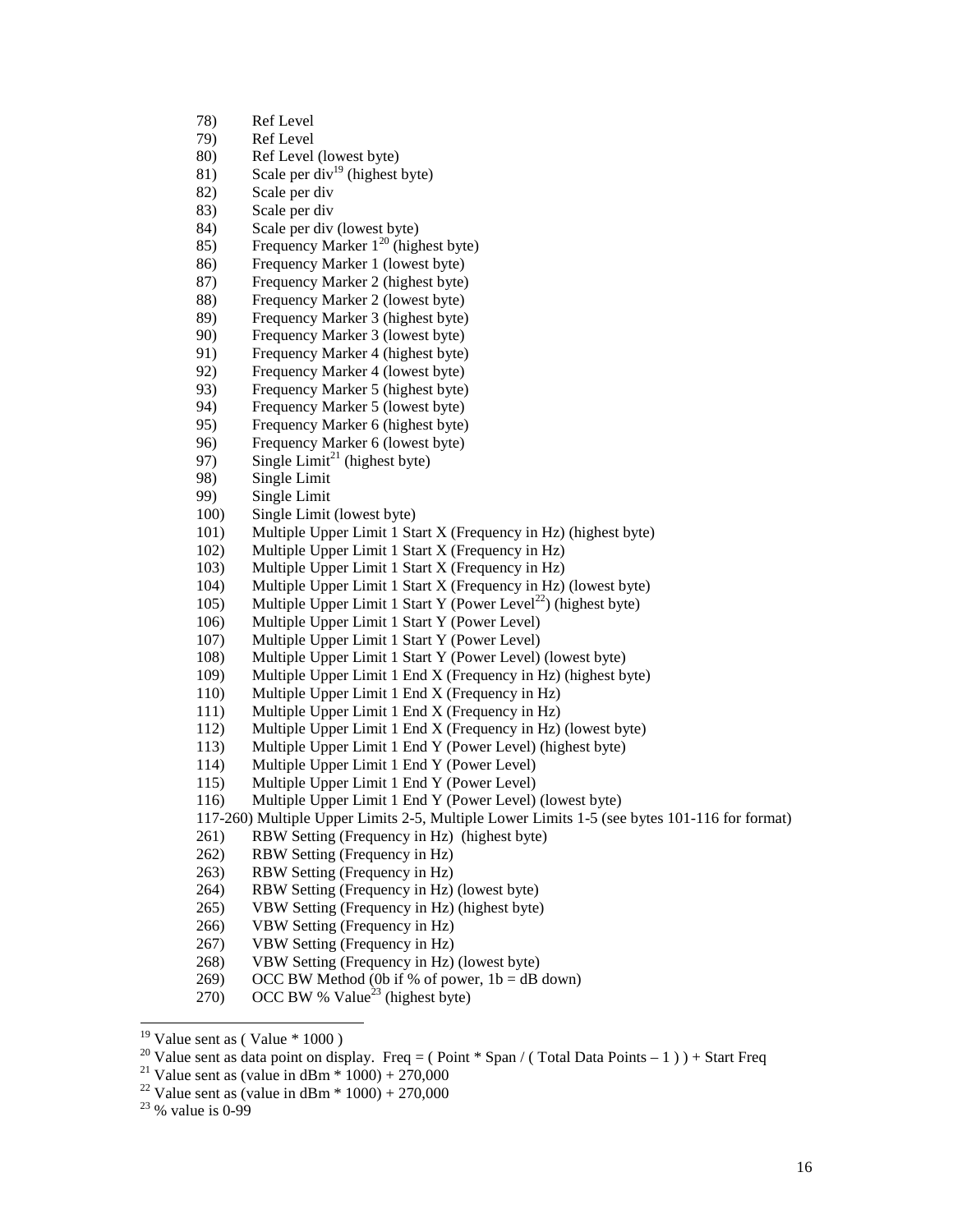- 271) OCC BW % Value
- 272) OCC BW % Value
- 273) OCC BW % Value (lowest byte)<br>274) OCC BW dBc  $^{24}$ (highest byte)
- OCC BW dBc  $^{24}$ (highest byte)
- 275) OCC BW dBc
- 276) OCC BW dBc
- 277) OCC BW dBc (lowest byte)
- $278$ ) Attenuation<sup>25</sup> (highest byte)
- 279) Attenuation
- 280) Attenuation
- 281) Attenuation (lowest byte)
- 282-297)Antenna Name(16 bytes in ASCII)
- 298) Status Byte 1:  $(0b = Off, 1b = On)$ (LSB) bit 0 : Marker 1 On/Off bit 1 : Marker 2 On/Off bit 2 : Marker 3 On/Off bit 3 : Marker 4 On/Off bit 4 : Marker 5 On/Off bit 5 : Marker 6 On/Off bits 6-7: Not Used
- 299) Status Byte 2: ( $0b = \text{Off }$ ,  $1b = \text{On}$ )
	- (LSB) bit 0 : Not Used
		- bit 1 : Marker 2 Delta On/Off bit 2 : Marker 3 Delta On/Off
		- bit 3 : Marker 4 Delta On/Off
		- bits 4-7: Not Used
- $300$  Status Byte 3:  $(0b = OFF, 1b = ON)$ 
	- (LSB) bit 0 : Antenna Factor Correction ON/OFF
		- bits  $1-2$ : Detection alg (00b = pos. peak 01b = average 10b = neg. peak)
		- bits  $3-4$ : Amplitude Units (00b = dBm 01b = dBV 10b = dBmV 11b = dBuV)
		- bit 5 : Channel Power On/Off
		- bit 6 : Adjacent Channel Power On/Off
		- bit 7 : Not Used
- 301) Status Byte  $4^{26}$ 
	- $(0b = OFF/Beep$  if data is BELOW line,  $1b = ON/Beep$  if data is ABOVE line)
	- (LSB) bit  $0:$  Limit Type (0b = Single, 1b = Multiple)
		- bit 1 : Not Used
		- bit 2 : Single Limit ON/OFF
		- bit 3 : Single Limit Beep Level ABOVE/BELOW
		- bit 4 : Multiple Limit Upper Segment 1 Status ON/OFF
		- bit 5 : Multiple Limit Upper Segment 1 Beep Level ABOVE/BELOW<sup>27</sup>
		- bit 6 : Multiple Limit Upper Segment 2 Status ON/OFF
		- bit 7 : Multiple Limit Upper Segment 2 Beep Level ABOVE/BELOW

302) Status Byte 5

- $(0b = OFF/Beep$  if data is below line,  $1b = ON/Beep$  if data is above line)
- (LSB) bit 0 : Multiple Limit Upper Segment 3 Status ON/OFF
	- bit 1 : Multiple Limit Upper Segment 3 Beep Level ABOVE/BELOW
	- bit 2 : Multiple Limit Upper Segment 4 Status ON/OFF
	- bit 3 : Multiple Limit Upper Segment 4 Beep Level ABOVE/BELOW

<sup>&</sup>lt;sup>24</sup> dBc value  $0 - 120$  dBc

<sup>&</sup>lt;sup>25</sup> Value sent as ( value in dB  $*$  1000 )

<sup>&</sup>lt;sup>26</sup> For bits 2 and 0, 00=no limit, 10=single limit, 01=multiple limit, 11=multiple limit.

 $^{27}$  Upper limits always trigger an error beep if data is ABOVE the limit segment, for example, this bit is always 1b.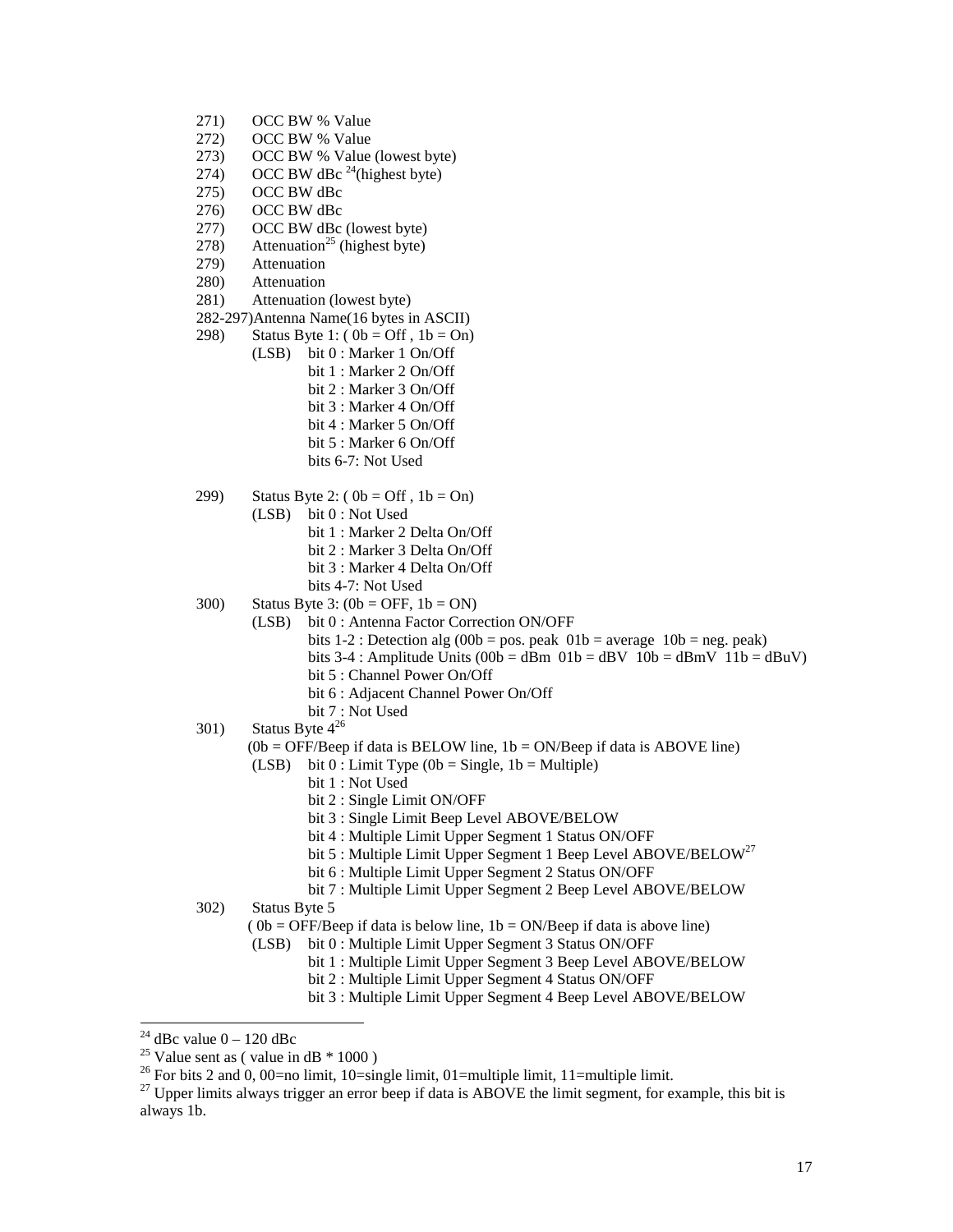- bit 4 : Multiple Limit Upper Segment 5 Status ON/OFF
- bit 5 : Multiple Limit Upper Segment 5 Beep Level ABOVE/BELOW
- bit 6 : Multiple Limit Lower Segment 1 Status ON/OFF
- bit 7 : Multiple Limit Lower Segment 1 Beep Level ABOVE/BELOW<sup>28</sup>

303) Status Byte 6

 $(0b = OFF/Beep$  if data is BELOW line,  $1b = ON/Beep$  if data is ABOVE line)

- (LSB) bit 0 : Multiple Limit Lower Segment 2 Status ON/OFF
	- bit 1 : Multiple Limit Lower Segment 2 Beep Level ABOVE/BELOW
		- bit 2 : Multiple Limit Lower Segment 3 Status ON/OFF
		- bit 3 : Multiple Limit Lower Segment 3 Beep Level ABOVE/BELOW
		- bit 4 : Multiple Limit Lower Segment 4 Status ON/OFF
	- bit 5 : Multiple Limit Lower Segment 4 Beep Level ABOVE/BELOW
	- bit 6 : Multiple Limit Lower Segment 5 Status ON/OFF
	- bit 7 : Multiple Limit Lower Segment 5 Beep Level ABOVE/BELOW
- 304) Status Byte 7

 bits 0-6: Number of sweeps to average (1-25, 1 implies no averaging) bit 7: Not Used

- 305) Reference Level Offset  $^{29}$ (highest byte)
- 306) Reference Level Offset
- 307) Reference Level Offset
- 308) Reference Level Offset (lowest byte)
- 

309-338) Not Used  $(400 \text{ points} * 4 \text{ bytes} / \text{point} = 1600 \text{ bytes})$ 

- 4 bytes for each data point
	- 1.  $dBm^{30}$  MSB
	- 2. dBm
	- 3. dBm
	- 4. dBm LSB

## *Site Master Returns (***For invalid sweeps/empty stored sweep locations)***:* 11 bytes :

- 1-2) Number of following bytes (9 bytes for invalid sweep recall)
- 3-4) Model # (unsigned integer, 0Ch for Site Master)
- 5-11) Extended Model # (7 bytes in ASCII)

## *Site Master Returns (***Invalid sweep location)***:* 1 byte

224 (E0) : Parameter error : Invalid sweep location

 $^{28}$  LOWER limits always trigger an error beep if data is BELOW the limit segment, for example, this bit is always 0b.

<sup>&</sup>lt;sup>29</sup> Value sent as ( value in dBm  $*$  1000 ) + 270,000

<sup>&</sup>lt;sup>30</sup> Value sent as ( value in dBm  $*$  1000 ) + 270,000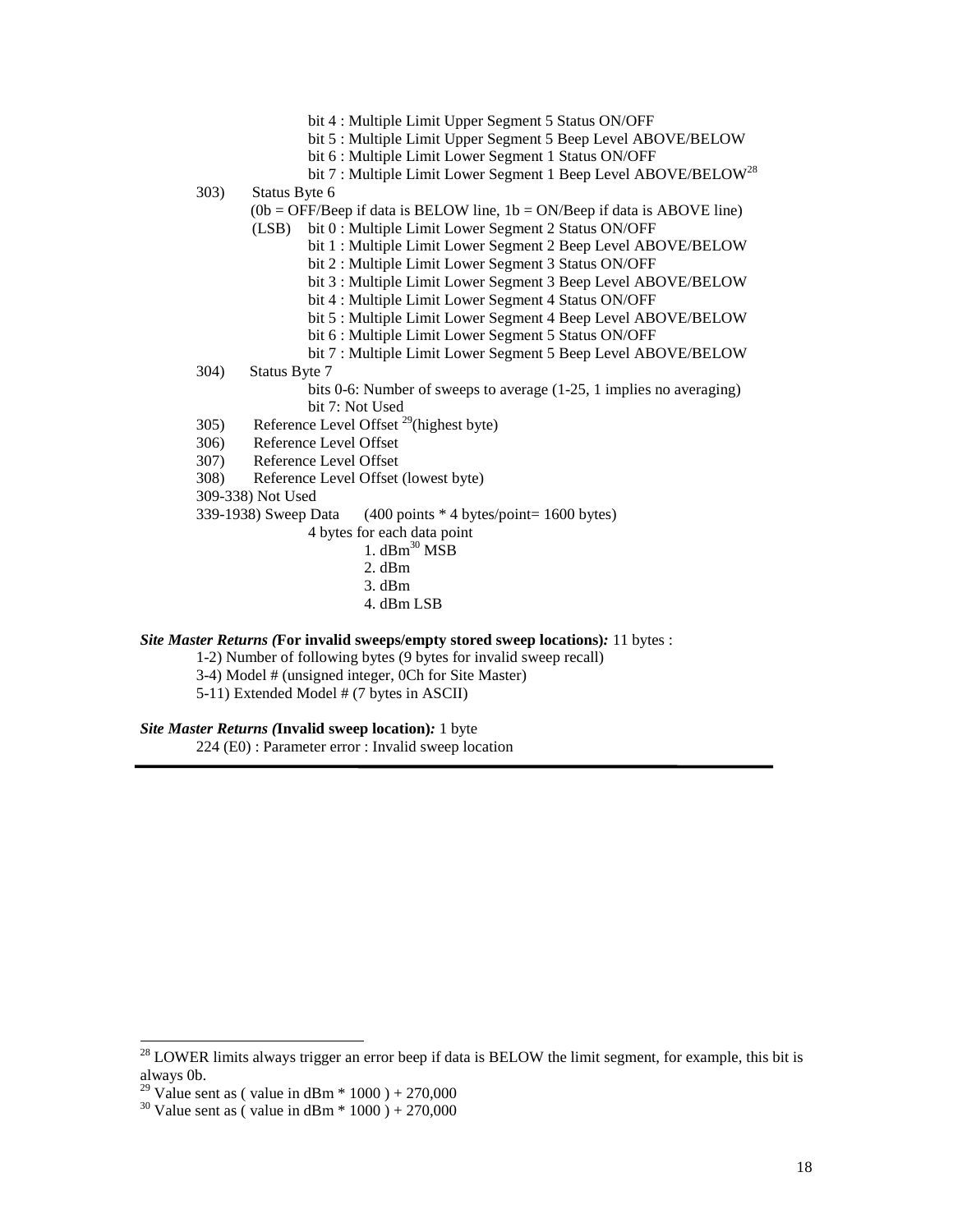# Save System Setup - Control Byte #18 (12h)

*Description:* Saves current system setup parameters to a specific setup store location.

The Site Master saves all parameters described in Query System Status - Control Byte #20 (14h), (Except Serial Port Echo Status) to the specified store location. Store location 0 is the run-time setup of the Site Master. It holds the power-on defaults of the Site Master.

#### *Bytes to Follow:* 1 byte

1) Location to save system setup parameters, 0 - 10

| <b>Site Master Returns:</b> | 255 (FFh) Operation Complete Byte                  |  |
|-----------------------------|----------------------------------------------------|--|
|                             | 224 (E0h) Parameter Error : Invalid store location |  |
|                             | 238 (EEh) Time-out Error                           |  |

## Recall System Setup - Control Byte #19 (13h)

*Description:* Recalls system setup parameters from a specific store location.

The Site Master recalls all parameters described in Query System Status - Control Byte #20 (14h), (except Serial Port Echo Status) from the specified store location. The recalled setup does **not** automatically become the default setup when exiting remote.

You may want to save the recalled setup as the run-time setup by saving it to setup location 0 (which holds the power-on defaults). See control byte #18 (12h) for details.

#### *Bytes to Follow:* 1 byte

1) Location from which to recall system setup parameters:  $0 =$  Run time setup  $1 - 10$  = Saved setups  $255$  = Default setup *Site Master Returns:* 255 (FFh) Operation Complete Byte 224 (E0h) Parameter Error : Invalid store location or no saved setup 238 (EEh) Time-out Error

# Query System Status - Control Byte #20 (14h)

*Description:* Queries the Site Master extra space for current system settings.

The current state of the Site Master represents the state after last successful remote control operation. For example, change the start frequency to another valid frequency while in remote mode, then execute control byte #20. The new start frequency will be returned in bytes 4-7, even though no sweep has been performed with that frequency.

## *Bytes to Follow:*0 bytes

 $\overline{a}$ 

#### *Site Master Returns:* 434 bytes

- 1) Measurement Mode<sup>31</sup>
- 2) Site Master Mode Data Points (highest byte)
- 3) Site Master Mode Data Points (lowest byte)
- 4) Start Frequency (Frequency in Hz) (highest byte)

 $31$  Refer to Control Byte #3 "Select Measurement Mode" for valid measurement modes.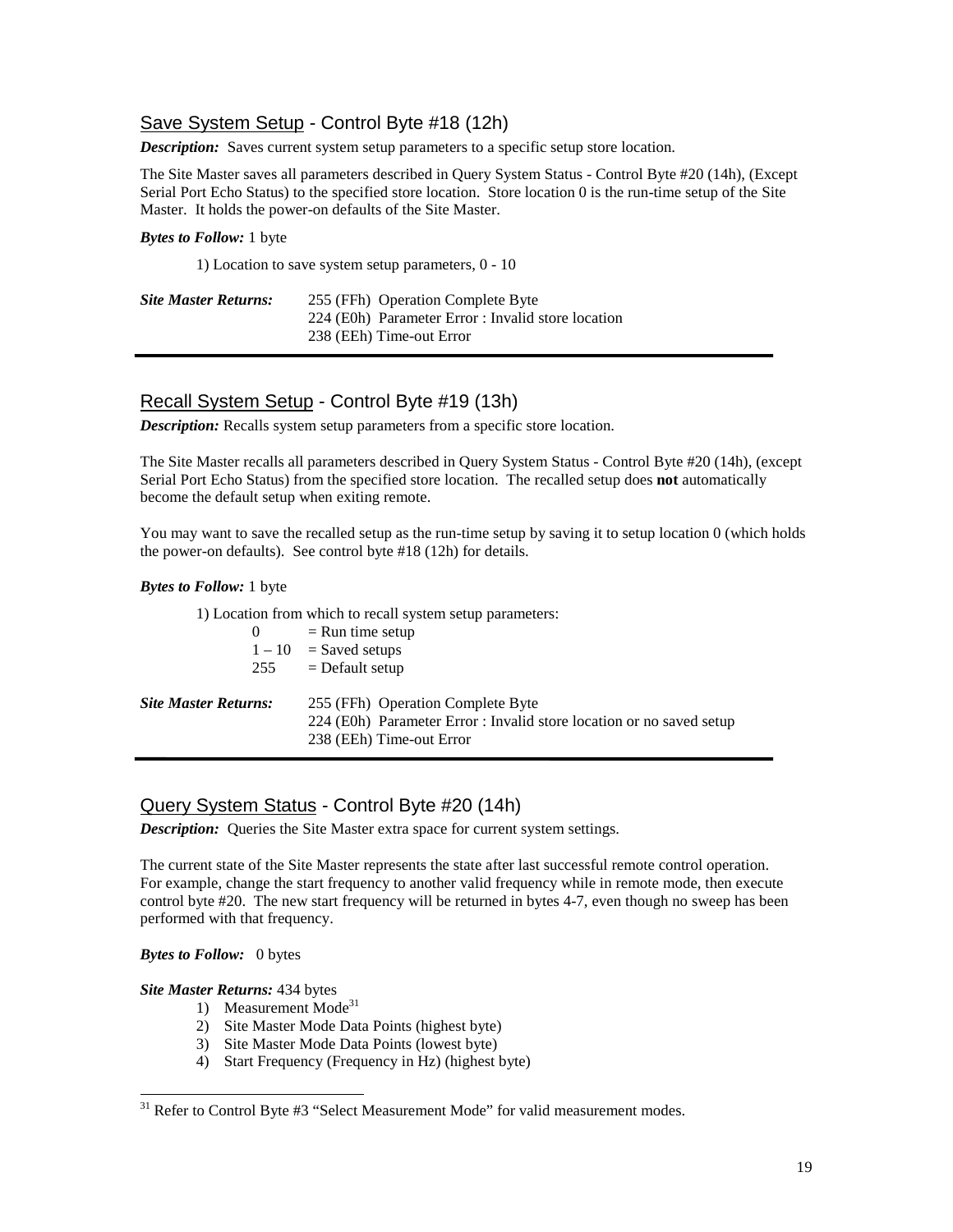- 5) Start Frequency
- 6) Start Frequency
- 7) Start Frequency (lowest byte)
- 8) Stop Frequency (Frequency in Hz) (highest byte)
- 9) Stop Frequency
- 10) Stop Frequency
- 11) Stop Frequency (lowest byte)
- 12) Scale Start (highest byte) $32$
- 13) Scale Start
- 14) Scale Start
- 15) Scale Start (lowest byte)
- 16) Scale Stop (highest byte)
- 17) Scale Stop
- 18) Scale Stop
- 19) Scale Stop (lowest byte)
- 20) Frequency Marker 1 (highest byte) $33$
- 21) Frequency Marker 1(lowest byte)
- 22) Frequency Marker 2 (highest byte)
- 23) Frequency Marker 2 (lowest byte)
- 24) Frequency Marker 3 (highest byte)
- 25) Frequency Marker 3 (lowest byte)
- 26) Frequency Marker 4 (highest byte)
- 27) Frequency Marker 4 (lowest byte)
- 28) Frequency Marker 5 (highest byte)
- 29) Frequency Marker 5 (lowest byte)
- 30) Frequency Marker 6 (highest byte)
- 31) Frequency Marker 6 (lowest byte)
- 32) Site Master Single Limit (highest byte)<sup>34</sup>
- 33) Site Master Single Limit
- 34) Site Master Single Limit
- 35) Site Master Single Limit (lowest byte)
- 36) Multiple Limit Segment # (1)
- 37) Multiple Limit Segment Status ( $0h = \text{Off}, 01h = \text{On}$ )
- 38) Multiple Limit Segment Start X (highest byte)<sup>35</sup>
- 39) Multiple Limit Segment Start X
- 40) Multiple Limit Segment Start X
- 41) Multiple Limit Segment Start X (lowest byte)
- 42) Multiple Limit Segment Start Y (highest byte)
- 43) Multiple Limit Segment Start Y (lowest byte)
- 44) Multiple Limit Segment End X (highest byte)
- 45) Multiple Limit Segment End X
- 46) Multiple Limit Segment End X
- 47) Multiple Limit Segment End X (lowest byte)
- 48) Multiple Limit Segment End Y (highest byte)
- 49) Multiple Limit Segment End Y (lowest byte)
- 50-105) Repeat bytes  $36 49$  for segments  $2 5$
- 106) Start Distance (highest byte)<sup>36</sup>
- 107) Start Distance
- 108) Start Distance

<sup>&</sup>lt;sup>32</sup> See "Set Site Master Scale" Control Byte #4 for data format.

<sup>&</sup>lt;sup>33</sup> Marker Point = ( # data points – 1 ) \* ( marker freq – start freq) / ( stop freq – start freq)

Where # of data points can be found in bytes 2-3, start freq is in bytes 4-7, and stop freq is in bytes 8-11.

<sup>&</sup>lt;sup>34</sup> See Control Byte #6, "Set Site Master Single Limit" for data format.<br><sup>35</sup> See Control Byte #112, "Set Site Master Segmented Limit Lines" for data format.<br><sup>36</sup> Distance data uses units 1/100,000m or 1/100,000 ft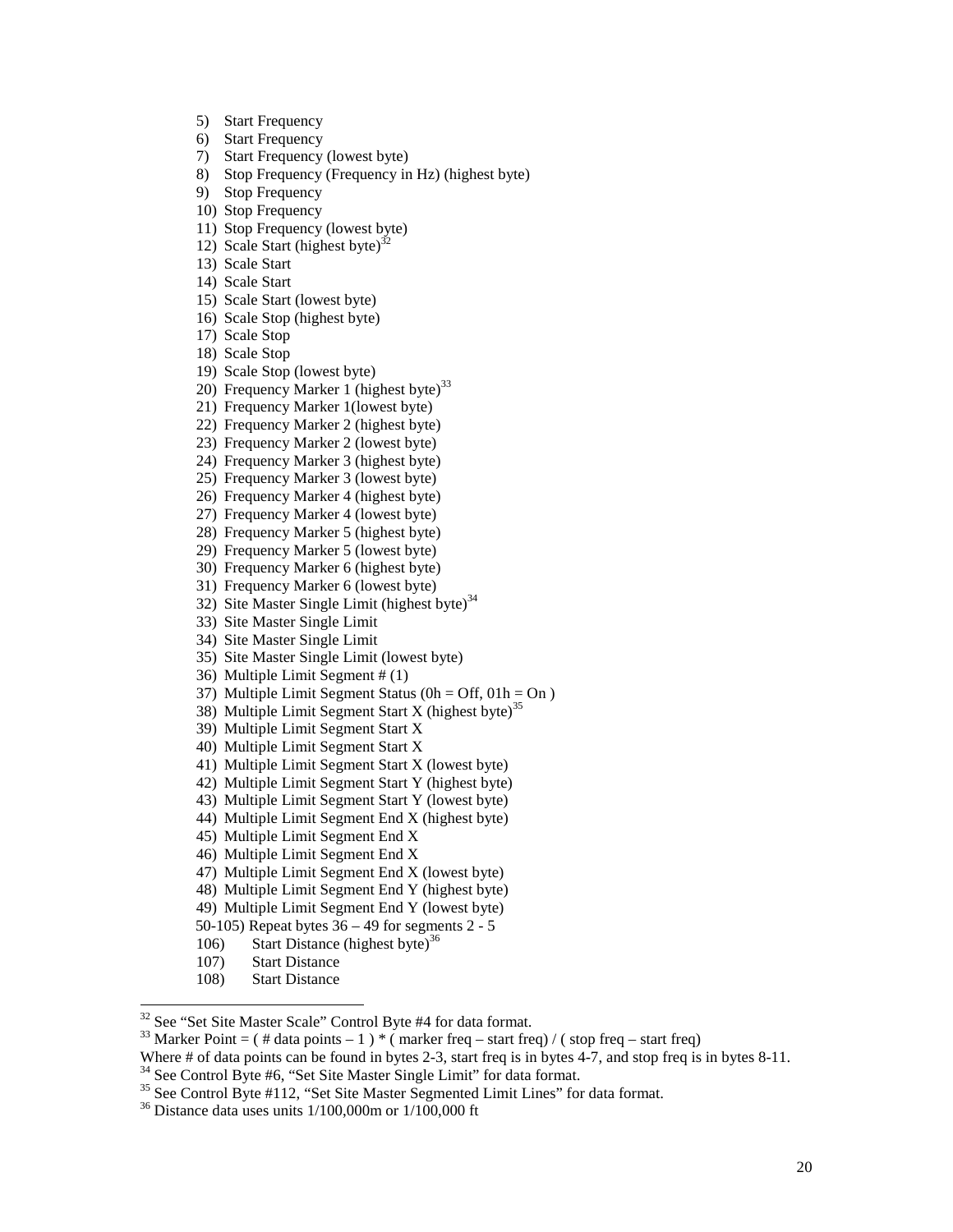- 109) Start Distance (lowest byte)
- 110) Stop Distance (highest byte)
- 111) Stop Distance
- 112) Stop Distance
- 113) Stop Distance (lowest byte)
- 114) Distance Marker 1 (highest byte)<sup>37</sup>
- 115) Distance Marker 1 (lowest byte)
- 116) Distance Marker 2 (highest byte)
- 117) Distance Marker 2 (lowest byte)
- 118) Distance Marker 3 (highest byte)
- 119) Distance Marker 3 (lowest byte)
- 120) Distance Marker 4 (highest byte)
- 121) Distance Marker 4 (lowest byte)
- 122) Distance Marker 5 (highest byte)
- 123) Distance Marker 5 (lowest byte)
- 124) Distance Marker 6 (highest byte)
- 125) Distance Marker 6 (lowest byte)
- 126) Relative Propagation Velocity (highest byte)<sup>38</sup>
- 127) Relative Propagation Velocity
- 128) Relative Propagation Velocity
- 129) Relative Propagation Velocity (lowest byte)
- 130) Cable Loss (highest byte)<sup>39</sup>
- 131) Cable Loss
- 132) Cable Loss
- 133) Cable Loss (lowest byte)
- 134) Spectrum Analyzer Mode Data Points (highest byte)
- 135) Spectrum Analyzer Mode Data Points (lowest byte)
- 136) Spectrum Analyzer Start Frequency<sup>40</sup> (highest byte)
- 137) Spectrum Analyzer Start Frequency
- 138) Spectrum Analyzer Start Frequency
- 139) Spectrum Analyzer Start Frequency (lowest byte)
- 140) Spectrum Analyzer Stop Frequency (highest byte)
- 141) Spectrum Analyzer Stop Frequency
- 142) Spectrum Analyzer Stop Frequency
- 143) Spectrum Analyzer Stop Frequency (lowest byte)
- 144) Spectrum Analyzer Center Frequency (highest byte)
- 145) Spectrum Analyzer Center Frequency
- 146) Spectrum Analyzer Center Frequency
- 147) Spectrum Analyzer Center Frequency (lowest byte)
- 148) Spectrum Analyzer Frequency Span (highest byte)
- 149) Spectrum Analyzer Frequency Span
- 150) Spectrum Analyzer Frequency Span
- 151) Spectrum Analyzer Frequency Span (lowest byte)
- 152) Spectrum Analyzer Minimum Frequency Step Size (highest byte)
- 153) Spectrum Analyzer Minimum Frequency Step Size
- 154) Spectrum Analyzer Minimum Frequency Step Size
- 155) Spectrum Analyzer Minimum Frequency Step Size (lowest byte)
- 156) Ref Level (highest byte)<sup>41</sup>

- $39$  Cable loss uses units 1/100,000 dB/m or 1/100,000 dB/ft.
- <sup>40</sup> Frequency unit is Hz.

<sup>&</sup>lt;sup>37</sup> Marker Point = ( # data points – 1 ) \* ( marker dist – start dist ) / ( stop dist – start dist )

Where # of data points can be found in bytes 2-3, start dist is in bytes 106-109, and stop dist is in bytes 110-113.

<sup>&</sup>lt;sup>38</sup> Relative Propagation Velocity uses units 1/100,000.

<sup>&</sup>lt;sup>41</sup> Value sent as (value in dBm  $*$  1000) + 270,000)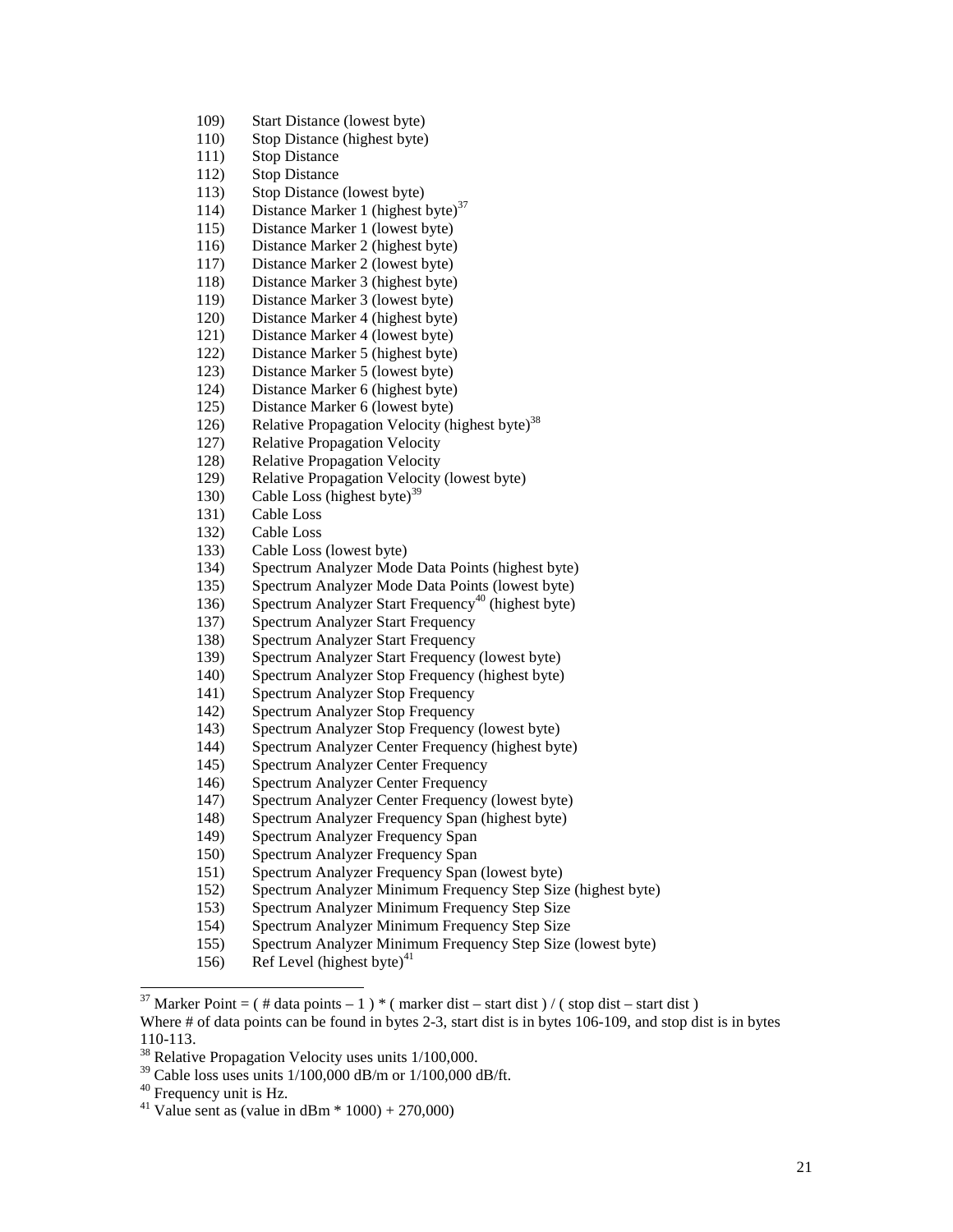- 157) Ref Level
- 158) Ref Level
- 159) Ref Level (lowest byte)
- 160) Scale per div (highest byte) $42$
- 161) Scale per div
- 162) Scale per div
- 163) Scale per div (lowest byte)
- 164) Spectrum Analyzer Frequency Marker 1 (highest byte)<sup>43</sup>
- 165) Spectrum Analyzer Frequency Marker 1 (lowest byte)
- 166) Spectrum Analyzer Frequency Marker 2 (highest byte)
- 167) Spectrum Analyzer Frequency Marker 2 (lowest byte)
- 168) Spectrum Analyzer Frequency Marker 3 (highest byte)
- 169) Spectrum Analyzer Frequency Marker 3 (lowest byte)
- 170) Spectrum Analyzer Frequency Marker 4 (highest byte)<br>171) Spectrum Analyzer Frequency Marker 4 (lowest byte)
- Spectrum Analyzer Frequency Marker 4 (lowest byte)
- 172) Spectrum Analyzer Frequency Marker 5 (highest byte)
- 173) Spectrum Analyzer Frequency Marker 5 (lowest byte)
- 174) Spectrum Analyzer Frequency Marker 6 (highest byte) 175) Spectrum Analyzer Frequency Marker 6 (lowest byte)
- 
- 176) Spectrum Analyzer Single Limit (highest byte) $44$
- 177) Spectrum Analyzer Single Limit
- 178) Spectrum Analyzer Single Limit
- 179) Spectrum Analyzer Single Limit (lowest byte)
- 180) Multiple Upper Limit 1 Start X (Frequency in Hz) (highest byte)
- 181) Multiple Upper Limit 1 Start X (Frequency in Hz)
- 182) Multiple Upper Limit 1 Start X (Frequency in Hz)
- 183) Multiple Upper Limit 1 Start X (Frequency in Hz) (lowest byte)
- 184) Multiple Upper Limit 1 Start Y (Power Level) (highest byte)<sup>45</sup>
- 185) Multiple Upper Limit 1 Start Y (Power Level)
- 186) Multiple Upper Limit 1 Start Y (Power Level)
- 187) Multiple Upper Limit 1 Start Y (Power Level) (lowest byte)
- 188) Multiple Upper Limit 1 End X (Frequency in Hz) (highest byte)
- 189) Multiple Upper Limit 1 End X (Frequency in Hz)
- 190) Multiple Upper Limit 1 End X (Frequency in Hz)
- 191) Multiple Upper Limit 1 End X (Frequency in Hz) (lowest byte)
- 192) Multiple Upper Limit 1 End Y (Power Level) (highest byte)  $46$
- 193) Multiple Upper Limit 1 End Y (Power Level)
- 194) Multiple Upper Limit 1 End Y (Power Level)
- 195) Multiple Upper Limit 1 End Y (Power Level) (lowest byte)
- 196-339) Multiple Upper Limits 2-5, Multiple Lower Limits 1-5 (see bytes 180-195 for format)
- 340) RBW Setting (highest byte) $47$
- 341) RBW Setting
- 342) RBW Setting
- 343) RBW Setting (lowest byte)
- 344) VBW Setting (highest byte)<sup>48</sup>
- 345) VBW Setting
- $42$  Value sent as (value  $*$  1000)

<sup>&</sup>lt;sup>46</sup> Value sent as ( value in dBm \* 1000 ) + 270000<br><sup>47</sup> 0x0000 - 10KHz<br>0x0001 - 30KHz

| $470x0000 = 10KHz$ ,  | $0x0001 = 30KHz$ . | $0x0002 = 100KHz$ . | $0x0003 = 1MHz$   |
|-----------------------|--------------------|---------------------|-------------------|
| $480x0000 = 100 Hz$ , | $0x0001 = 300 Hz.$ | $0x0002 = 1KHz$ .   | $0x0003 = 3KHz$ . |
| $0x0004 = 10KHz$ .    | $0x0005 = 30KHz.$  | $0x0006 = 100KHz$ . | $0x0007 = 300KHz$ |

<sup>&</sup>lt;sup>43</sup> Value sent as data point on the display. Equivalent frequency = (point \* span / ( # data points – 1 ) ) + start frequency.

<sup>&</sup>lt;sup>44</sup> Value sent as ( value in dBm  $*$  1000 ) + 270000

<sup>&</sup>lt;sup>45</sup> Value sent as ( value in dBm  $*$  1000 ) + 270000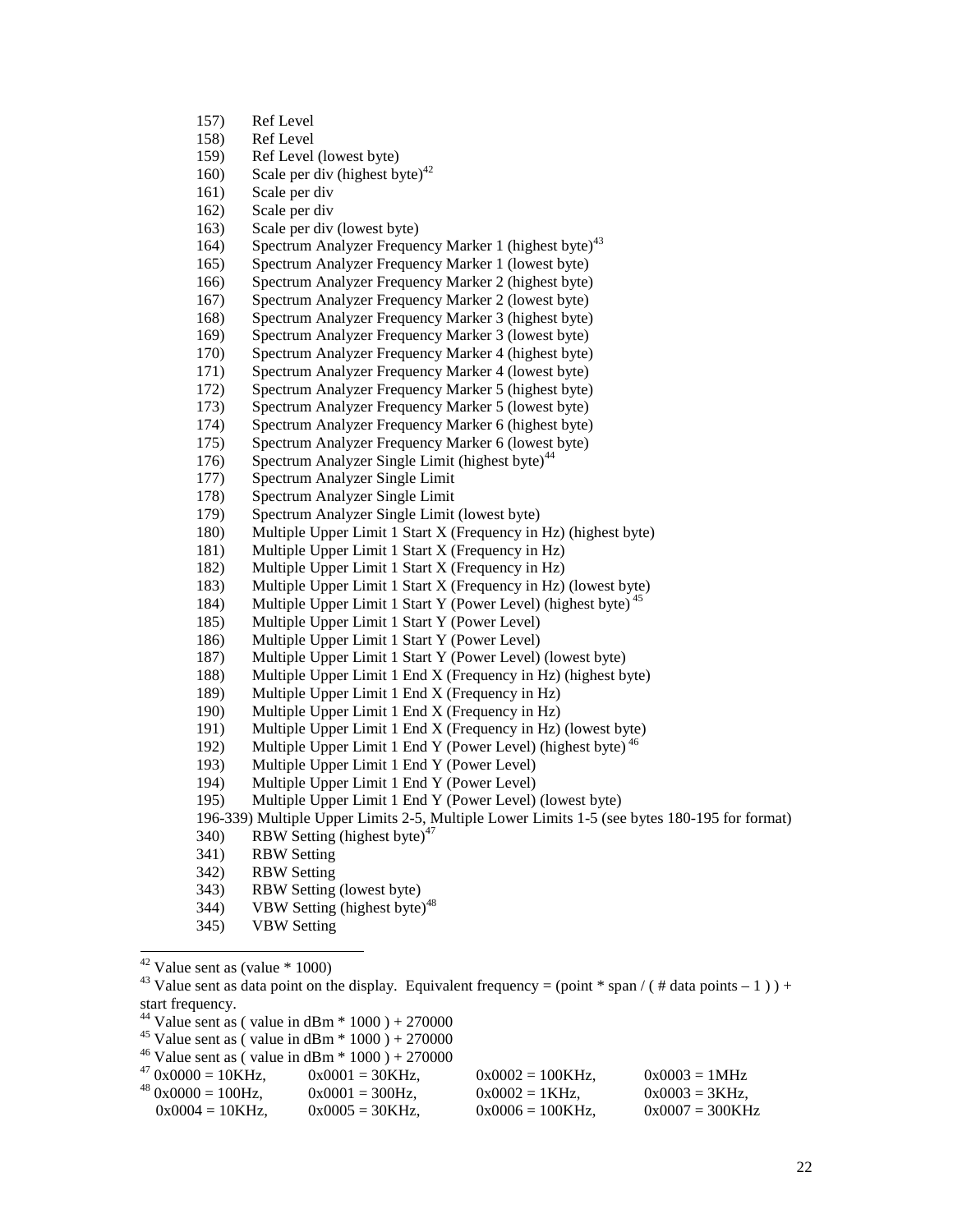- 346) VBW Setting
- 347) VBW Setting (lowest byte)
- $348$ ) OCC BW Method<sup>49</sup>
- 349) OCC BW % Value (highest byte)<sup>50</sup>
- 350) OCC BW % Value
- 351) OCC BW % Value
- 352) OCC BW % Value (lowest byte)
- 353) OCC BW dBc (highest byte)<sup>51</sup>
- 354) OCC BW dBc
- 355) OCC BW dBc
- 356) OCC BW dBc (lowest byte)
- 357) Attenuation (highest byte)<sup>52</sup>
- 358) Attenuation
- 359) Attenuation
- 360) Attenuation (lowest byte)
- 361) Antenna Index(0-9)
- 362-377) Antenna Name (16 bytes in ASCII)
- 378) Status Byte 1:  $(0b = \text{Off}, 1b = \text{On})$ 
	- (LSB) bit 0 : Site Master Marker 1 On/Off bit 1 : Site Master Marker 2 On/Off bit 2 : Site Master Marker 3 On/Off bit 3 : Site Master Marker 4 On/Off bit 4 : Site Master Marker 5 On/Off
		- bit 5 : Site Master Marker 6 On/Off
		- bits 6- 7 : Not Used
- 379) Status Byte 2:  $(0b = \text{Off}, 1b = \text{On})$ 
	- (LSB) bit 0 : Not Used
		- bit 1 : Site Master Marker 2 Delta On/Off
		- bit 2 : Site Master Marker 3 Delta On/Off
		- bit 3 : Site Master Marker 4 Delta On/Off
		- bits 4-7: Not Used
- 380) Status Byte 3:  $(0b = Off, 1b = On)$ 
	- (LSB) bit 0 : Spectrum Analyzer Mode Marker 1 On/Off
		- bit 1 : Spectrum Analyzer Mode Marker 2 On/Off
		- bit 2 : Spectrum Analyzer Mode Marker 3 On/Off
		- bit 3 : Spectrum Analyzer Mode Marker 4 On/Off
		- bit 4 : Spectrum Analyzer Mode Marker 5 On/Off
		- bit 5 : Spectrum Analyzer Mode Marker 6 On/Off
		- bits 6 7 : Not Used
- 381) Status Byte 4:  $(0b = \text{Off}, 1b = \text{On})$ 
	- (LSB) bit 0 : Not Used
		- bit 1 : Spectrum Analyzer Mode Marker 2 Delta On/Off
		- bit 2 : Spectrum Analyzer Mode Marker 3 Delta On/Off
		- bit 3 : Spectrum Analyzer Mode Marker 4 Delta On/Off
		- bits 4-7: Not Used
- 382) Status Byte 5: ( $0b = \text{Off }$ ,  $1b = \text{On}$ )
- (LSB) bit  $0:$  Site Master Limit Type (0b = Single, 1b = Multiple) bit 1 : Site Master Limit Beep ON/OFF
	- bit 2 : FREQ-SWR Multiple Limit Segment 1 Status On/Off
	- bit 3 : FREQ-SWR Multiple Limit Segment 2 Status On/Off
	- bit 4 : FREQ-SWR Multiple Limit Segment 3 Status On/Off
- $\overline{a}$  $^{49}$  00h = % of power, 01h = dB down

<sup>&</sup>lt;sup>50</sup> 0 – 99%<br><sup>51</sup> 0 – 120 dBc<br><sup>52</sup> 0x00 = 0dB, 0x01 = 10dB, 0x02 = 20dB, 0x03 = 30dB, 0x04 = 40dB, 0x05 = 50dB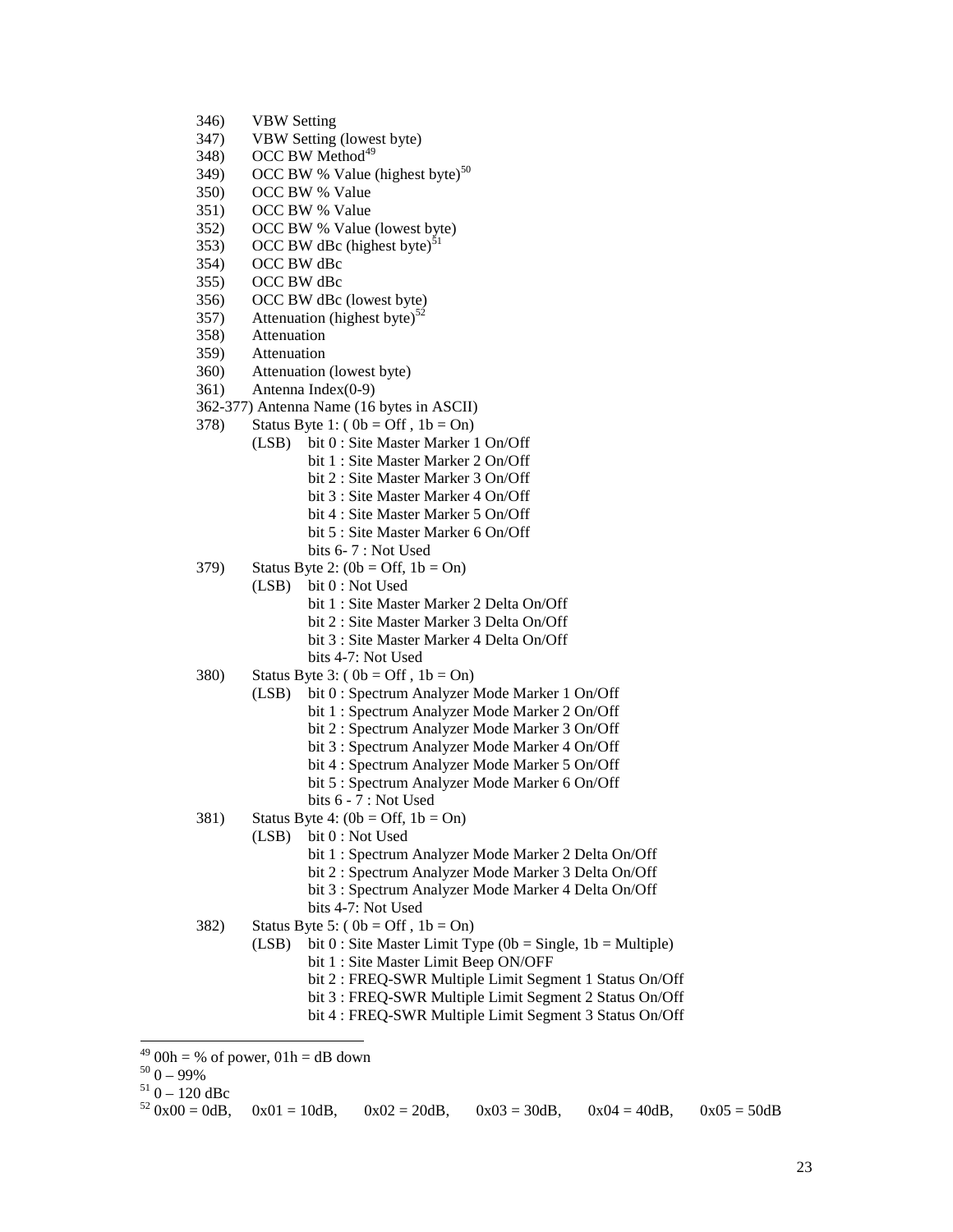|      | bit 5 : FREQ-SWR Multiple Limit Segment 4 Status On/Off<br>bit 6: FREQ-SWR Multiple Limit Segment 5 Status On/Off<br>bit 7 : Not Used |
|------|---------------------------------------------------------------------------------------------------------------------------------------|
| 383) | Status Byte 6: $(0b = Off, 1b = On)$                                                                                                  |
|      | (LSB)<br>bits 0-1: Not Used                                                                                                           |
|      | bit 2: FREQ-RL Multiple Limit Segment 1 Status On/Off                                                                                 |
|      | bit 3: FREQ-RL Multiple Limit Segment 2 Status On/Off                                                                                 |
|      | bit 4: FREQ-RL Multiple Limit Segment 3 Status On/Off                                                                                 |
|      | bit 5: FREQ-RL Multiple Limit Segment 4 Status On/Off                                                                                 |
|      | bit 6: FREQ-RL Multiple Limit Segment 5 Status On/Off                                                                                 |
|      | bit 7: Not Used                                                                                                                       |
| 384) | Status Byte 7: $(0b = Off, 1b = On)$                                                                                                  |
|      | bits 0-1: Not Used<br>(LSB)                                                                                                           |
|      | bit 2: FREQ-CL Multiple Limit Segment 1 Status On/Off                                                                                 |
|      | bit 3: FREQ-CL Multiple Limit Segment 2 Status On/Off                                                                                 |
|      | bit 4: FREQ-CL Multiple Limit Segment 3 Status On/Off                                                                                 |
|      | bit 5: FREQ-CL Multiple Limit Segment 4 Status On/Off                                                                                 |
|      | bit 6: FREQ-CL Multiple Limit Segment 5 Status On/Off                                                                                 |
|      | bit 7: Not Used                                                                                                                       |
| 385) | Status Byte 8: $(0b = Off, 1b = On)$                                                                                                  |
|      | bits 0-1: Not Used<br>(LSB)                                                                                                           |
|      | bit 2 : DIST-SWR Multiple Limit Segment 1 Status On/Off                                                                               |
|      | bit 3 : DIST-SWR Multiple Limit Segment 2 Status On/Off                                                                               |
|      | bit 4 : DIST-SWR Multiple Limit Segment 3 Status On/Off                                                                               |
|      | bit 5 : DIST-SWR Multiple Limit Segment 4 Status On/Off                                                                               |
|      | bit 6: DIST-SWR Multiple Limit Segment 5 Status On/Off                                                                                |
|      | bit 7 : Not Used                                                                                                                      |
| 386) | Status Byte 9: $(Ob = Off, 1b = On)$                                                                                                  |
|      | (LSB)<br>bits 0-1: Not Used                                                                                                           |
|      | bit 2: DIST-RL Multiple Limit Segment 1 Status On/Off                                                                                 |
|      | bit 3: DIST-RL Multiple Limit Segment 2 Status On/Off                                                                                 |
|      | bit 4: DIST-RL Multiple Limit Segment 3 Status On/Off                                                                                 |
|      | bit 5: DIST-RL Multiple Limit Segment 4 Status On/Off                                                                                 |
|      | bit 6: DIST-RL Multiple Limit Segment 5 Status On/Off                                                                                 |
|      | bit 7: Not Used                                                                                                                       |
| 387) | Status Byte 10: $(0b = Off/Beep \text{ if data is} BELOW \text{ line},$                                                               |
|      | $1b = On/Beep$ if data is ABOVE line)                                                                                                 |
|      | (LSB)<br>bit $0:$ SPA Limit Type (0b = Single, 1b = Multiple)                                                                         |
|      | bit 1 : SPA Single Limit Beep ON/OFF                                                                                                  |
|      | bit 2 : SPA Single Limit Status ON/OFF                                                                                                |
|      | bit 3 : SPA Single Limit Beep Level ABOVE/BELOW                                                                                       |
|      | bit 4 : SPA Multiple Limit Upper Segment 1 Status ON/OFF                                                                              |
|      | bit 5 : SPA Multiple Limit Upper Segment 1 Beep Level ABOVE/BELOW <sup>53</sup>                                                       |
|      | bit 6 : SPA Multiple Limit Upper Segment 2 Status ON/OFF                                                                              |
|      | bit 7 : SPA Multiple Limit Upper Segment 2 Beep Level ABOVE/BELOW                                                                     |
| 388) | Status Byte $11$ : (0b = Off/Beep if data is BELOW line,                                                                              |
|      | $1b = On/Beep$ if data is ABOVE line)                                                                                                 |
|      | (LSB)<br>bit 0 : SPA Multiple Limit Upper Segment 3 Status ON/OFF                                                                     |
|      | bit 1 : SPA Multiple Limit Upper Segment 3 Beep Level ABOVE/BELOW                                                                     |
|      | bit 2 : SPA Multiple Limit Upper Segment 4 Status ON/OFF                                                                              |
|      | bit 3 : SPA Multiple Limit Upper Segment 4 Beep Level ABOVE/BELOW                                                                     |
|      | bit 4 : SPA Multiple Limit Upper Segment 5 Status ON/OFF                                                                              |
|      | bit 5 : SPA Multiple Limit Upper Segment 5 Beep Level ABOVE/BELOW                                                                     |

<sup>&</sup>lt;sup>53</sup> Beep level is always 1b for upper segmented limit line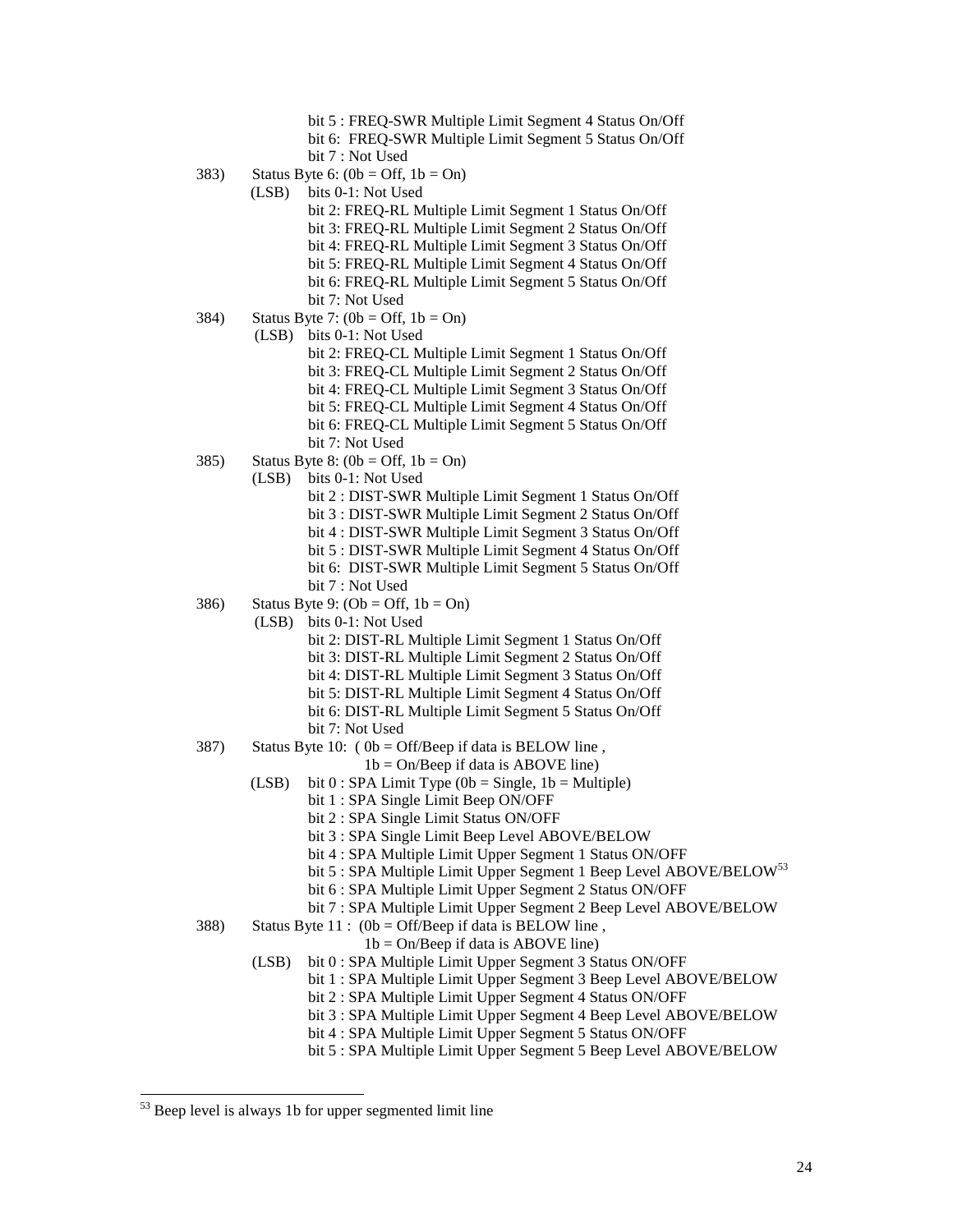- bit 6 : SPA Multiple Limit Lower Segment 1 Status ON/OFF
- bit 7 : SPA Multiple Limit Lower Segment 1 Beep Level ABOVE/BELOW<sup>54</sup>
- 389) Status Byte 12 :  $(0b = Off/Beep \text{ if data is BELOW line}$ ,
	- $1b = On/Beep$  if data is ABOVE line)
	- (LSB) bit 0 : SPA Multiple Limit Lower Segment 2 Status ON/OFF
		- bit 1 : SPA Multiple Limit Lower Segment 2 Beep Level ABOVE/BELOW
			- bit 2 : SPA Multiple Limit Lower Segment 3 Status ON/OFF
		- bit 3 : SPA Multiple Limit Lower Segment 3 Beep Level ABOVE/BELOW
		- bit 4 : SPA Multiple Limit Lower Segment 4 Status ON/OFF
		- bit 5 : SPA Multiple Limit Lower Segment 4 Beep Level ABOVE/BELOW
		- bit 6 : SPA Multiple Limit Lower Segment 5 Status ON/OFF
		- bit 7 : SPA Multiple Limit Lower Segment 5 Beep Level ABOVE/BELOW
- 390) Status Byte 13:
	- (LSB) bits 0 1 : DTF Windowing Mode
		- bit: 1 0
			- | |
				- 0 0 Rectangular (No Windowing)
				- 0 1 Nominal Side Lobe
				- 1 0 Low Side Lobe
			- 1 1 Minimum Side Lobe
		- bits 2 7 : Not Used
- 391) Status Byte 14:  $(0b = Off, 1b = On)$ 
	- (LSB) bit 0 : Fixed CW mode On/Off
		- bit 1 : Site Master Cal On/Off
			- bit 2 : LCD Back Light On/Off
			- bit 3 : Measurement Unit Metric/English ( $0b =$  English, 1b = Metric)
			- bit 4 : InstaCal On/Off
			- bits 5 -7 : Not Used
- 392) Status Byte 15:  $(0b = \text{Off}, 1b = \text{On})$ 
	- (LSB) bit 0 : Antenna Factors Correction ON/OFF bit 1 : Not Used
		-
		- bit 2 : SPA Cal Status ON/OFF
		- bits 3-4 : Amplitude Units  $(00b = dBm 01b = dBv 10b = dBmV 11b = dBuV)$ bits 5-6 : Detection alg (00b = pos. peak  $01b =$  average  $10b =$  neg. peak)
		- bit 7 : Not Used
- 393) Status Byte 16:  $(0b = \text{Off. } 1b = \text{On})$ 
	- (LSB) bit 0: Serial Port Echo Status On/Off
		- bit 1: Return Sweep Time On/Off
		- bit 2: RBW Coupling  $(1b = auto, 0b = manual)$
		- bit 3: VBW Coupling  $(1b = auto, 0b = manual)$
		- bit 4: Attenuation Coupling (1b = auto,  $0b$  = manual)
		- bit 5: Channel Power On/Off
		- bit 6: Adjacent Channel Power On/Off
		- bit 7: Not Used
- 394) Printer Type<sup>55</sup>

 $\overline{a}$ 

- 395) Current Language
	- $(0 =$  English, 1 = French, 2 = German, 3 = Spanish, 4 = Chinese, 5 = Japanese)
- 396) LCD Contrast Value (0-255)
- 397) RTC battery <sup>56</sup>(Highest byte)
- 398) RTC battery (Lowest byte)

 $55$  See Control Byte #30 for supported printers.

<sup>&</sup>lt;sup>54</sup> Beep level is always 0b for lower segmented limit line

<sup>&</sup>lt;sup>56</sup> Value sent as Volts  $*$  10. For example, 2.7V = 27.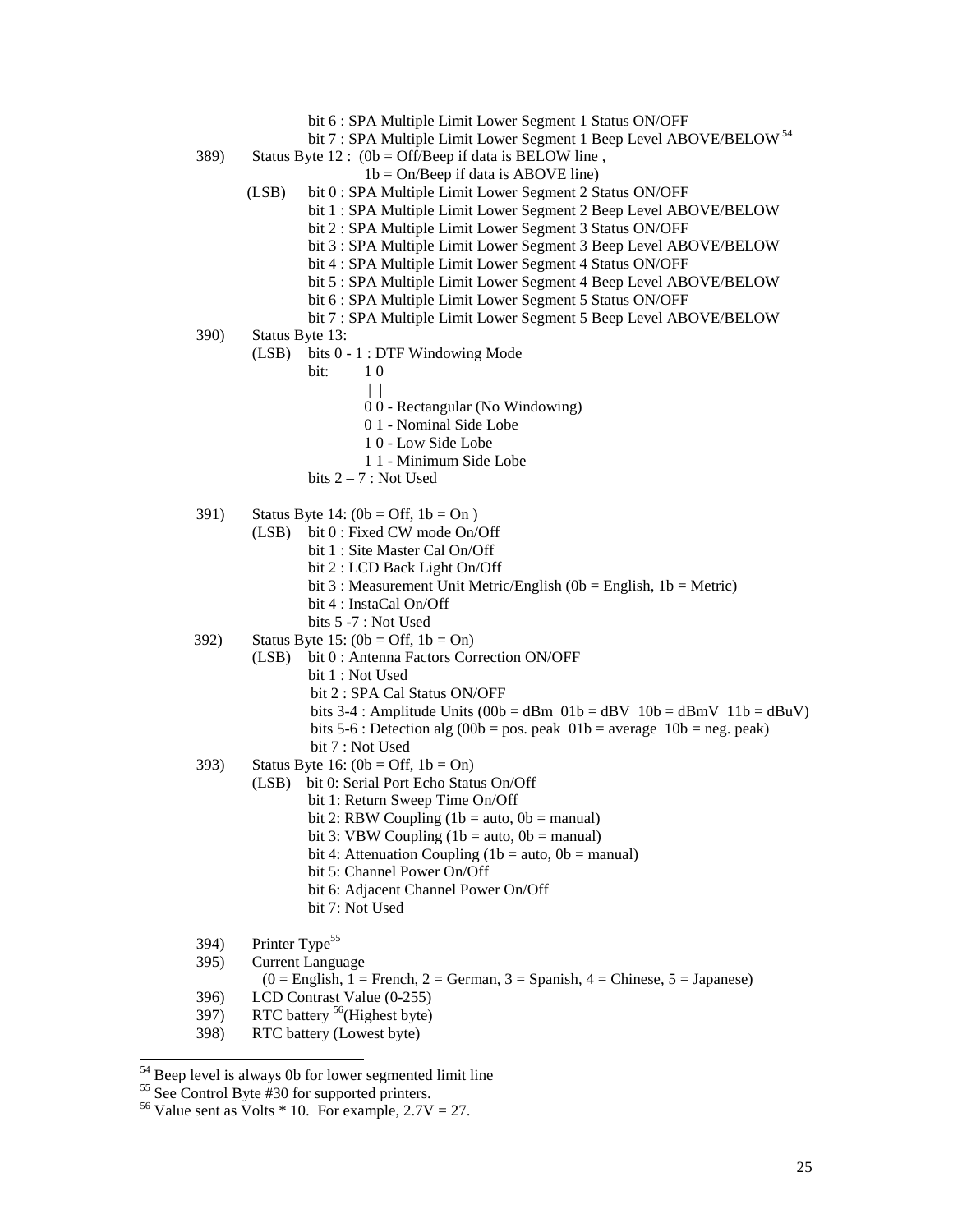- 399) PC board revision  $57$ (Highest byte)
- 400) PC board revision (Lowest byte)
- 401) Reference Level Offset<sup>58</sup> (highest byte)
- 402) Reference Level Offset
- 403) Reference Level Offset
- 404) Reference Level Offset (lowest byte)
- 405-434) Not Used

# Trigger Self-Test - Control Byte #21 (15h)

*Description:* Triggers a self test on the Site Master.

*Bytes to Follow:* 0 bytes

| <b>Site Master Returns: 12 bytes</b>                        |
|-------------------------------------------------------------|
| 1) Self-test report: $(0b = \text{fail}, 1b = \text{Pass})$ |
| $(LSB)$ bit $0: Phase Lock Loop$                            |
| bit 1 : Integrator                                          |
| bit 2 : Battery                                             |
| bit 3 : Temperature                                         |
| bit 4 : EEPROM read/write                                   |
| bit 5 : RTC Battery                                         |
| bits $6 - 7$ : Not Used                                     |
| 2) Self-test report: $(0b = Fail, 1b = Pass)$               |
| (LSB) bit 0 : Spectrum Analyzer Lock                        |
| bits $1-7$ : Not Used                                       |
| 3) Battery Voltage (highest byte)                           |
| 4) Battery Voltage (lowest byte)                            |
| 5) Temperature (highest byte)                               |
| 6) Temperature (lowest byte)                                |
| 7) Lock Fail Counter (highest byte)                         |
| 8) Lock Fail Counter (lowest byte)                          |
| 9) Integrator Fail Counter (highest byte)                   |
| 10) Integrator Fail Counter (lowest byte)                   |
| 11) Spectrum Analyzer Lock Fail Counter (highest byte)      |
| 12) Spectrum Analyzer Lock Fail Counter (lowest byte)       |
|                                                             |

Notes:

 $\overline{a}$ 

Battery Voltage in 1/10th of a Volt (e.g. 124 = 12.4 Volts) Temperature in 1/10th of degree Celsius (e.g.  $362 = 36.2$  °C) or degree Fahrenheit (e.g.  $934 = 93.4$  °F), depending on the current measurement unit (Metric or English) selected.

 $57$  This value is for internal use only.

<sup>&</sup>lt;sup>58</sup> Value sent as (value in dBm  $*$  1000) + 270,000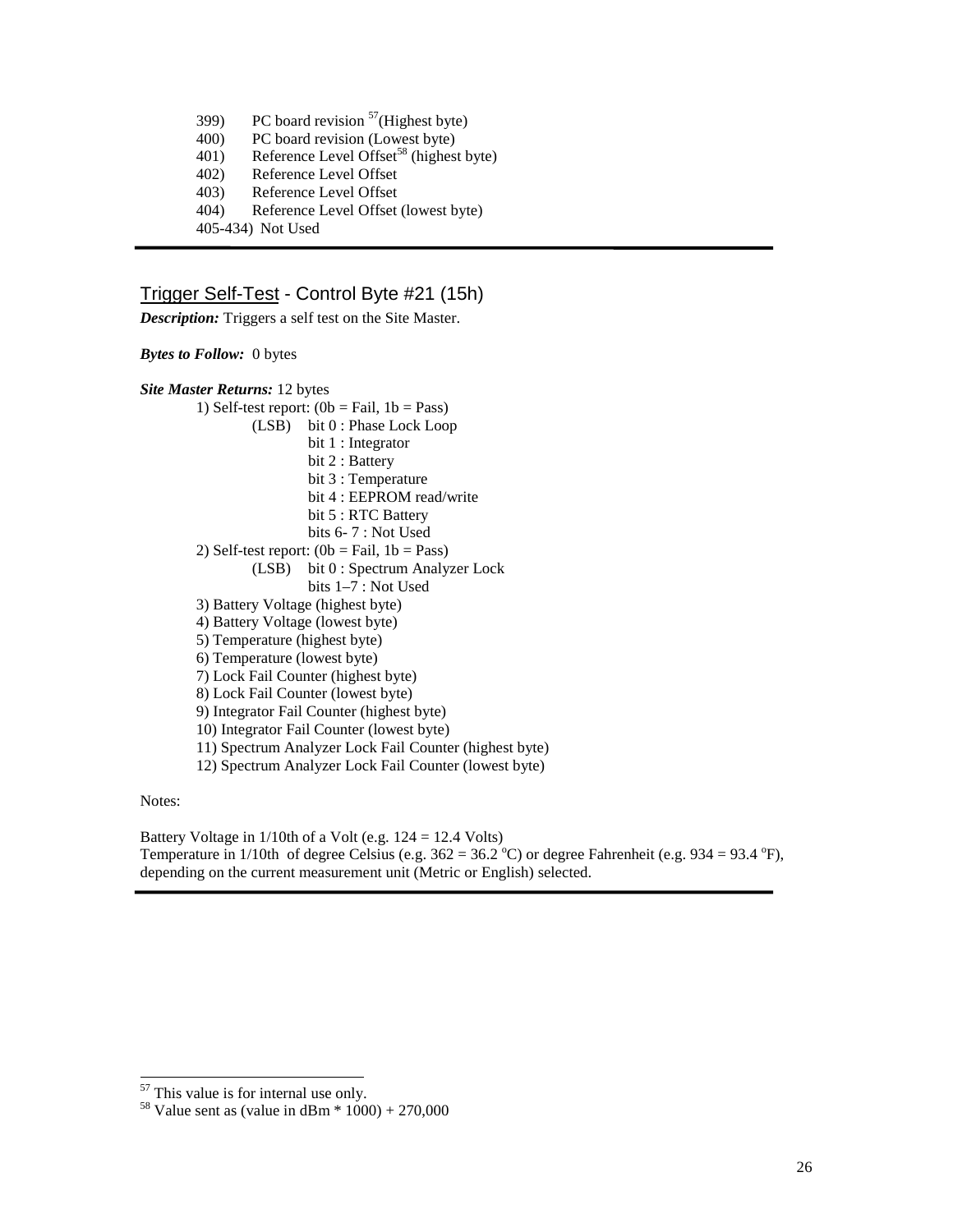# Read Fail Counter - Control Byte #22 (16h)

*Description:* Reads the Fail Counter. Values are integer numbers of failures.

*Bytes to Follow:*0 bytes

#### *Site Master Returns:* 6 bytes

- 1) Value of SM Lock Fail Counter (highest byte)
- 2) Value of SM Lock Fail Counter (lowest byte)
- 3) Value of Integration Fail Counter (highest byte)
- 4) Value of Integration Fail Counter (lowest byte)
- 5) Value of SA Lock Fail Counter (highest byte)
- 6) Value of SA Lock Fail Counter (lowest byte)

## Clear Fail Counters - Control Byte #23 (17h)

*Description:* Resets the Lock Fail Counter and Integrator Fail Counter.

*Bytes to Follow:* 0 bytes

*Site Master Returns:* Operation Complete Byte # 255 (FFh)

## Query Trace Names - Control Byte #24 (18h)

*Description:* Returns a list of all saved traces.

*Bytes to Follow:* 0 bytes

*Site Master Returns:*  $3 + 41$  x number of save traces

1-3) # of saved traces

for each trace:

- 1-2) Trace Index
- 3) Measurement Mode (refer to Control Byte #3)
- 4-21) Date/Time in string format ("MM/DD/YYYYHH:MM:SS")
- 22-25) Date/Time as Unsigned Long Integer (Seconds Since January 1, 1970)
- 26-41) Trace Name (16 bytes)

# Delete Sweep Trace - Control Byte #25 (19h)

*Description:* Delete single trace or all stored sweep traces in Site Master

*Bytes to Follow:* 1 byte

0 - Delete all traces

 $X$  – Delete single trace  $# X$ 

*Site Master Returns:* Operation Complete Byte # 255 (FFh)

## Upload SPA Sweep Trace - Control Byte #26 (1Ah)

*Description:* Uploads a spectrum analyzer sweep trace to Site Master.

For data formats, refer to the footnotes listed beside the return bytes.

*Bytes to Follow:* 1921 bytes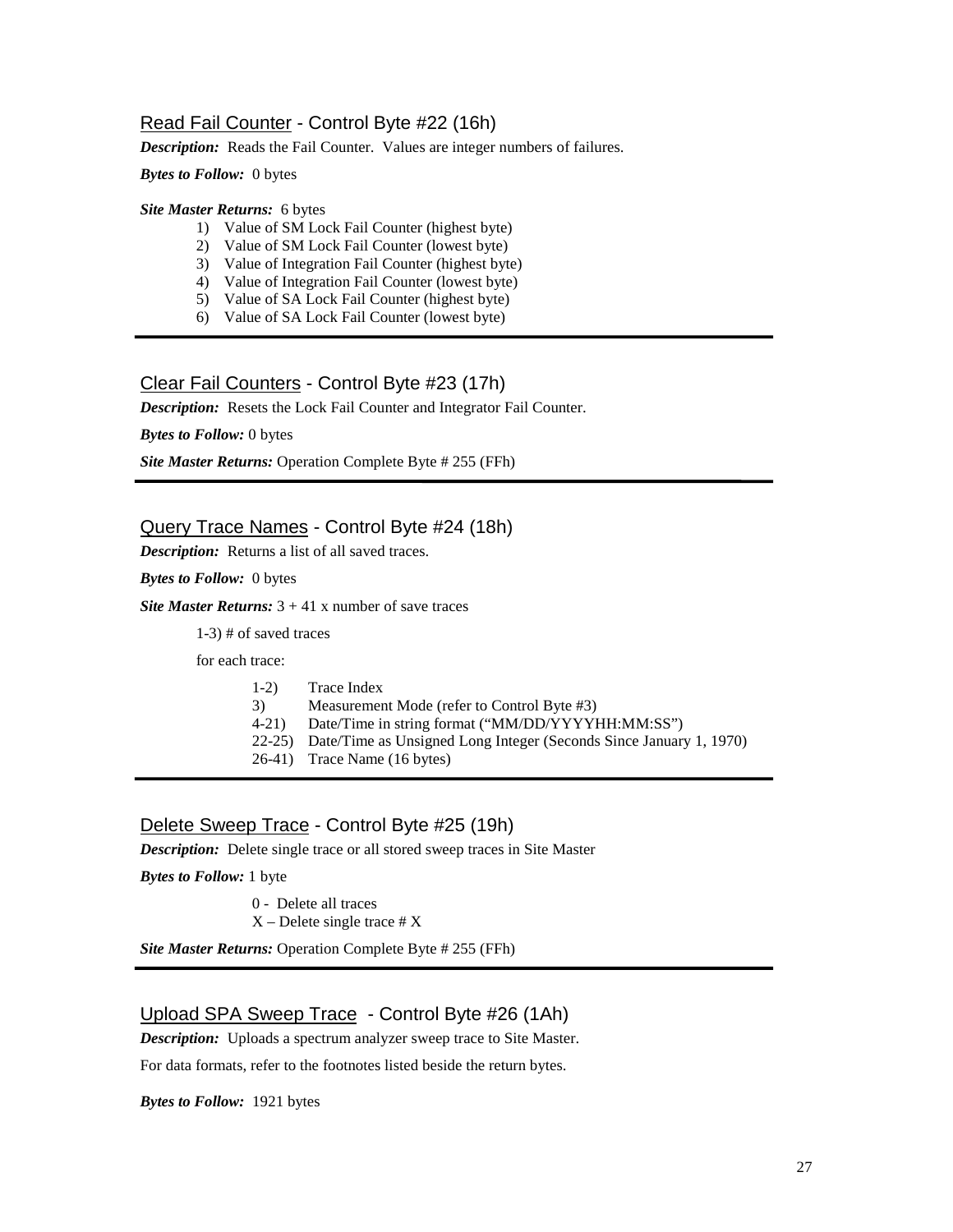- 1-2) # of following bytes (1919)
- 3) Measurement Mode<sup>59</sup><br>4-7) Time/Date (long inter
- Time/Date (long integer format $^{60}$ )
- 8-17) Date in String Format (mm/dd/yyyy)
- 18-25) Time in String Format (hh:mm:ss)
- 26-41) Reference Number/Trace Name (16 bytes in ASCII)
- 42-43) # data points (400)
- 44) Start Frequency (in Hz) (highest byte)
- 45) Start Frequency (in Hz)
- 46) Start Frequency (in Hz)
- 47) Start Frequency (in Hz) (lowest byte)
- 48) Stop Frequency (in Hz) (highest byte)
- 49) Stop Frequency (in Hz)
- 50) Stop Frequency (in Hz)
- 51) Stop Frequency (in Hz) (lowest byte)
- 52) Center Frequency (in Hz) (highest byte)
- 53) Center Frequency (in Hz)
- 54) Center Frequency (in Hz)
- 55) Center Frequency (in Hz) (lowest byte)
- 56) Frequency Span (in Hz) (highest byte)
- 57) Frequency Span (in Hz)
- 58) Frequency Span (in Hz)
- 59) Frequency Span (in Hz) (lowest byte)
- $(60)$  Ref Level<sup>61</sup> (highest byte)
- 61) Ref Level
- 62) Ref Level
- 63) Ref Level (lowest byte)
- 64) Scale per div<sup>62</sup> (highest byte)
- 65) Scale per div
- 66) Scale per div
- 67) Scale per div (lowest byte)
- 68) Marker  $1^{63}$  (highest byte)
- 69) Marker 1 (lowest byte)
- 70) Marker 2 (highest byte)
- 71) Marker 2 (lowest byte)
- 72) Marker 3 (highest byte)
- 73) Marker 3 (lowest byte)
- 74) Marker 4 (highest byte)
- 75) Marker 4 (lowest byte)
- 76) Marker 5 (highest byte)
- 77) Marker 5 (lowest byte)
- 78) Marker 6 (highest byte)
- 79) Marker 6 (lowest byte)
- 80) Single Limit<sup>64</sup> (highest byte)
- 81) Single Limit
- 82) Single Limit
- 83) Single Limit (lowest byte)
- 84) Multiple Upper Limit 1 Start X (Frequency in Hz) (highest byte)

 $\frac{60}{1}$  See Control Byte  $\frac{60}{1}$  Secret Measurement Modes in seconds since January 1, 1997.

 $62$  Value sent as (value  $*$  1000)

<sup>&</sup>lt;sup>59</sup> See Control Byte #3 "Select Measurement Mode" for measurement modes.

<sup>&</sup>lt;sup>61</sup> Value sent as (value in dBm  $*$  1000) + 270,000

<sup>&</sup>lt;sup>63</sup> Marker values are sent as # of data point on display.<br>See Control Byte #102, "Set Spectrum Analyzer Marker" for calculation of data point.

 $64$  All amplitude values are sent as (value in dBm  $*$  1000) + 270,000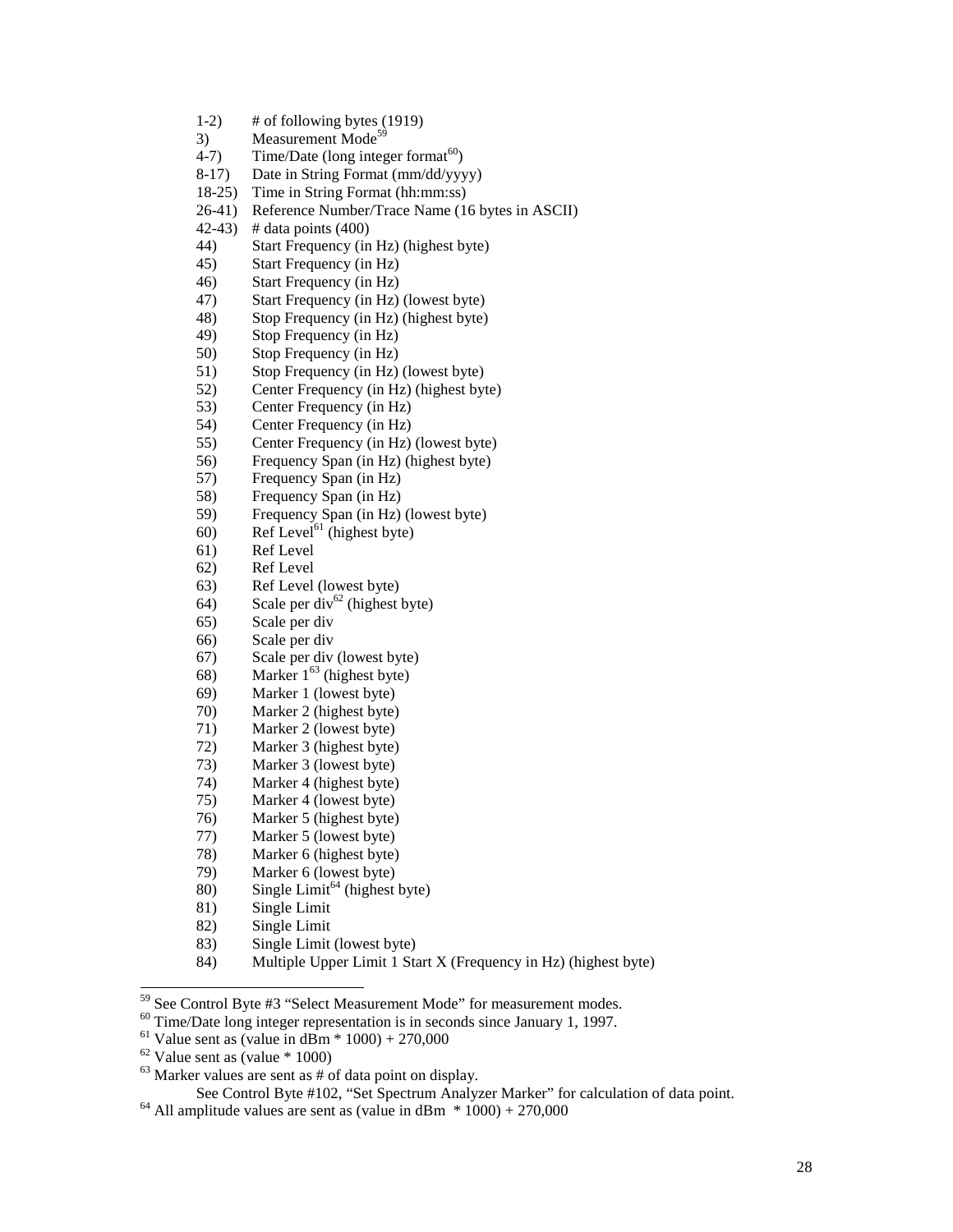- 85) Multiple Upper Limit 1 Start X (Frequency in Hz)
- 86) Multiple Upper Limit 1 Start X (Frequency in Hz)
- 87) Multiple Upper Limit 1 Start X (Frequency in Hz) (lowest byte)
- 88) Multiple Upper Limit 1 Start Y (Power Level) (highest byte)
- 89) Multiple Upper Limit 1 Start Y (Power Level)
- 90) Multiple Upper Limit 1 Start Y (Power Level)
- 91) Multiple Upper Limit 1 Start Y (Power Level) (lowest byte)
- 92) Multiple Upper Limit 1 End X (Frequency in Hz) (highest byte)
- 93) Multiple Upper Limit 1 End X (Frequency in Hz)<br>94) Multiple Upper Limit 1 End X (Frequency in Hz)
- Multiple Upper Limit 1 End X (Frequency in Hz)
- 95) Multiple Upper Limit 1 End X (Frequency in Hz) (lowest byte)
- 96) Multiple Upper Limit 1 End Y (Power Level) (highest byte)<br>97) Multiple Upper Limit 1 End Y (Power Level)
- 97) Multiple Upper Limit 1 End Y (Power Level)
- 98) Multiple Upper Limit 1 End Y (Power Level)
- 99) Multiple Upper Limit 1 End Y (Power Level) (lowest byte)
- 100-243) Multiple Upper Limits 2-5, Multiple Lower Limits 1-5 (see bytes 84-99 for format)
- 244) RBW Setting<sup>65</sup> (highest byte)
- 245) RBW Setting
- 246) RBW Setting
- 247) RBW Setting (lowest byte)
- 248) VBW Setting<sup>66</sup> (highest byte)
- 249) VBW Setting
- 250) VBW Setting
- 251) VBW Setting (lowest byte)
- 252) OCC BW Method (00h = % of power,  $01h = dB$  down)
- 253) OCC BW % Value (0-99) (highest byte)
- 254) OCC BW % Value (0-99)
- 255) OCC BW % Value (0-99)
- 256) OCC BW % Value (0-99) (lowest byte)
- 257) OCC BW dBc (0-120) (highest byte)
- 258) OCC BW dBc (0-120)
- 259) OCC BW dBc (0-120)
- 260) OCC BW dBc (0-120) (lowest byte)
- 261) Attenuation<sup>67</sup> (highest byte)
- 262) Attenuation
- 263) Attenuation
- 264) Attenuation (lowest byte)
- 265-280) Antenna Name (16 bytes in ASCII)
- 281) Status Byte 1:  $(0b = OFF, 1b = ON)$ 
	- (LSB) bit 0 : Marker 1 ON/OFF
		- bit 1 : Marker 2 ON/OFF bit 2 : Marker 3 ON/OFF bit 3 : Marker 4 ON/OFF
			- bit 4 : Marker 5 ON/OFF
				- bit 5 : Marker 6 ON/OFF
- bits 6-7: Not Used
- 282)Status Byte 2:  $(0b = OFF, 1b = ON)$ 
	- (LSB) bit 0 : Marker 2 Delta ON/OFF bit 1 : Marker 3 Delta ON/OFF
		- bit 2 : Marker 4 Delta ON/OFF
			- bits 3-7: Not Used

<sup>&</sup>lt;sup>65</sup> Valid frequencies (in Hz) are 10,000 30,000 100,000 1,000,000

<sup>66</sup> Valid frequencies (in Hz) are 100, 300, 1,000 3,000 10,000 30,000 100,000 300,000

 $67$  Value sent as (value  $*$  1000)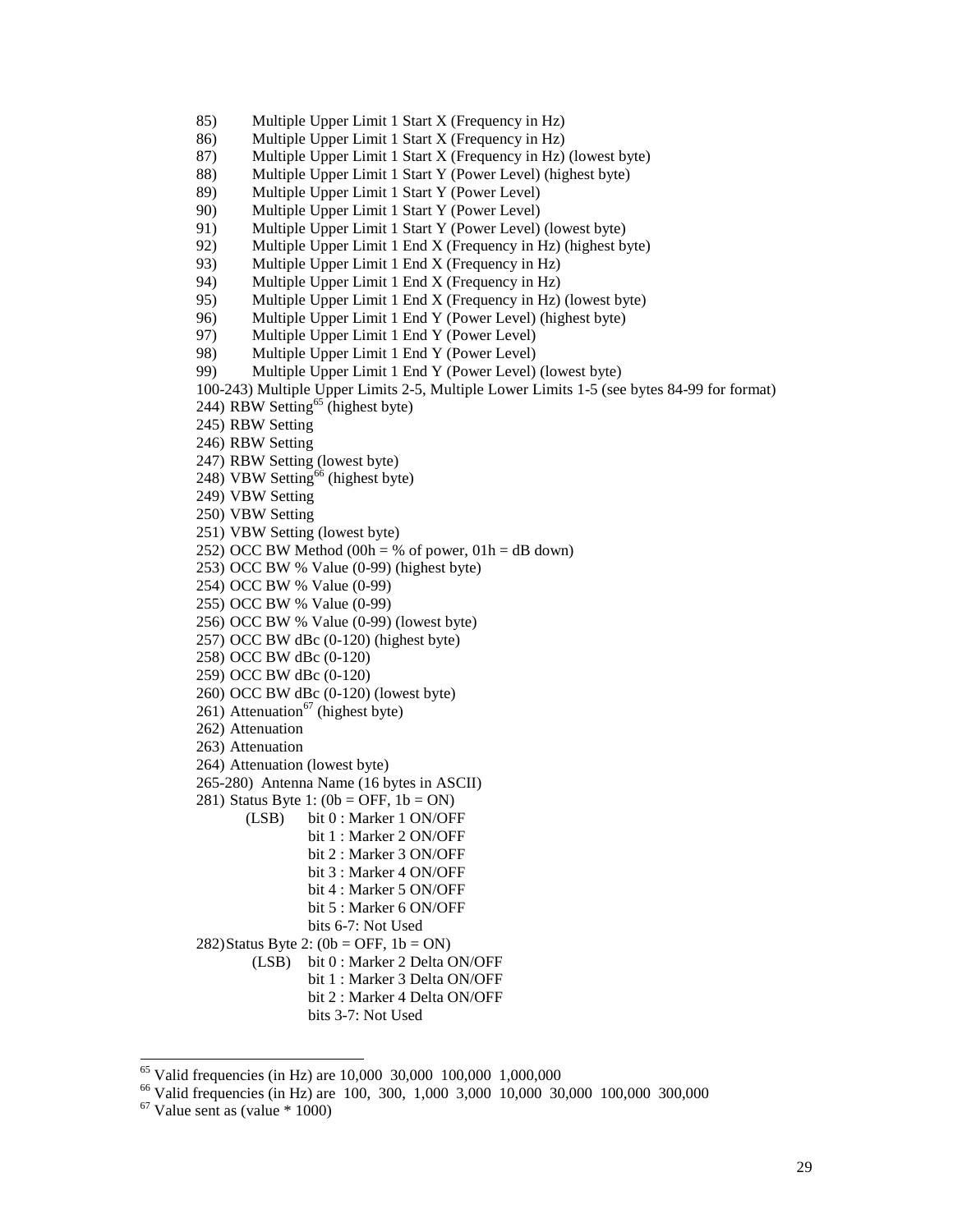283) Status Byte 3:  $(0b = OFF, 1b = ON)$ 

- (LSB) bit 0 : Antenna Factor Correction ON/OFF
	- bits  $1-2$ : Detection alg (00b = pos. peak 01b = average 10b= neg. peak)
	- bits 3-4 : Amplitude Units  $(00b = dBm 01b = dBv 10b = dBmV 11b = dBuV)$
	- bit 5: Channel Power On/Off
	- bit 6: Adjacent Channel Power Ratio On/Off
	- bit 7: Not Used

284)Status Byte 4

- $(0b = OFF/Beep$  if data is BELOW line,  $1b = ON/Beep$  if data is ABOVE line)
- (LSB) bit  $0:$  Limit Type (0b = Single, 1b = Multiple)
	- bit 1 : Single Limit On/Off
		- bit 2 : Single Limit Beep Level (0b = beep when data is below line  $1b = above$ )
		- bit 3 : Not Used
		- bit 4 : Multiple Limit Upper Segment 1 Status ON/OFF
		- bit 5 : Multiple Limit Upper Segment 1 Beep Level ABOVE/BELOW
		- bit 6 : Multiple Limit Upper Segment 2 Status ON/OFF
- bit 7 : Multiple Limit Upper Segment 2 Beep Level ABOVE/BELOW

#### 285)Status Byte 5

 $(0b = OFF/Beep$  if data is BELOW line,  $1b = ON/Beep$  if data is ABOVE line)

- (LSB) bit 0 : Multiple Limit Upper Segment 3 Status ON/OFF
	- bit 1 : Multiple Limit Upper Segment 3 Beep Level ABOVE/BELOW
	- bit 2 : Multiple Limit Upper Segment 4 Status ON/OFF
	- bit 3 : Multiple Limit Upper Segment 4 Beep Level ABOVE/BELOW
	- bit 4 : Multiple Limit Upper Segment 5 Status ON/OFF
	- bit 5 : Multiple Limit Lower Segment 5 Beep Level ABOVE/BELOW
	- bit 6 : Multiple Limit Lower Segment 1 Status ON/OFF
	- bit 7 : Multiple Limit Lower Segment 1 Beep Level ABOVE/BELOW

#### 286)Status Byte 6

 $(0b = OFF/Beep$  if data is BELOW line,  $1b = ON/Beep$  if data is ABOVE line)

- (LSB) bit 0 : Multiple Limit Lower Segment 2 Status ON/OFF
	- bit 1 : Multiple Limit Lower Segment 2 Beep Level ABOVE/BELOW
		- bit 2 : Multiple Limit Lower Segment 3 Status ON/OFF
		- bit 3 : Multiple Limit Lower Segment 3 Beep Level ABOVE/BELOW
		- bit 4 : Multiple Limit Lower Segment 4 Status ON/OFF
		- bit 5 : Multiple Limit Lower Segment 4 Beep Level ABOVE/BELOW
		- bit 6 : Multiple Limit Lower Segment 5 Status ON/OFF
	- bit 7 : Multiple Limit Lower Segment 5 Beep Level ABOVE/BELOW
- 287)Status Byte 7
	- (LSB) bits 0-6: Number of Sweeps to Average (1-25, 1 implies no averaging) bit 7 : Not Used
- $288)$ Reference Level Offset<sup>68</sup> (highest byte)
- 289)Reference Level Offset
- 290)Reference Level Offset
- 291)Reference Level Offset (lowest byte)
- 292-321) Not Used
- 322-1921) Sweep Data  $(400 \text{ points} * 4 \text{ bytes} / \text{point} = 1600 \text{ bytes})$ 
	- 4 bytes for each data point
		- 1.  $dBm<sup>69</sup>$  (highest byte)
		- 2. dBm
		- 3. dBm
		- 4. dBm (lowest byte)

*Site Master Returns:* 1 byte

 $68$  Value sent as (Value in dBm  $*$  1000) + 270,000

 $69$  Value sent as (Value in dBm  $*$  1000) + 270,000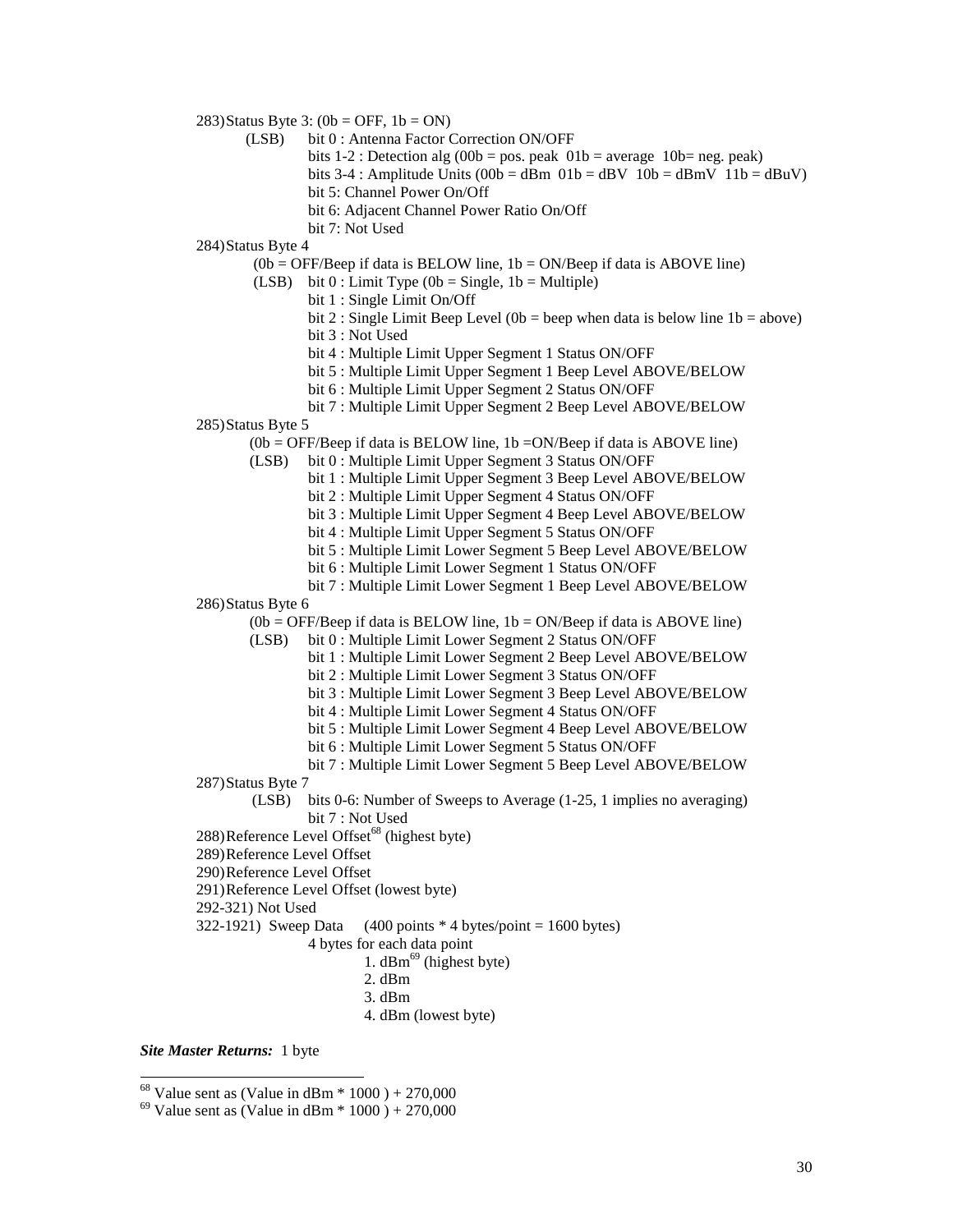255 (FFh) Operation Complete Byte 224 (E0h) Parameter Error: Not enough bytes transferred 225 (E1h) Memory Error: Not enough memory to store data 238 (EEh) Time-out Error

# Query Sweep Memory - Control Byte #27 (1Bh)

*Description:* Queries Site Master for percentage of memory that is available for trace storage.

*Bytes to Follow:*0 bytes

*Site Master Returns:* 1 byte 1) % of memory currently used (0 to 100)

# Upload Site Master Sweep Trace - Control Byte #28 (1Ch)

*Description:* Uploads a Site Master Mode sweep trace to the Site Master

*Bytes to Follow:* 1255, 2287, or 4351 Bytes (depending on resolution)

- $1-2$ ) # of following bytes
- 3) Measurement Mode<sup>70</sup><br>4-7) Time/Date (in Long I
- Time/Date (in Long Integer)
- 8-17) Date in String Format (mm/dd/yyyy)
- 18-25) Time in String Format (hh:mm:ss)
- 26-41) Reference number stamp (16 ASCII bytes)
- $(42-43)$  # of data points
- 44) Start Frequency (highest byte) $^{71}$
- 45) Start Frequency
- 46) Start Frequency
- 47) Start Frequency (lowest byte)
- 48) Stop Frequency (highest byte)
- 49) Stop Frequency
- 50) Stop Frequency
- 51) Stop Frequency (lowest byte)
- 52) Minimum Frequency Step Size (highest byte)
- 53) Minimum Frequency Step Size
- 54) Minimum Frequency Step Size
- 55) Minimum Frequency Step Size (lowest byte)
- 56) Scale Top (highest byte)<sup>7</sup>
- 57) Scale Top
- 58) Scale Top
- 59) Scale Top (lowest byte)
- 60) Scale Bottom (highest byte)
- 61) Scale Bottom
- 62) Scale Bottom
- 63) Scale Bottom (lowest byte)
- 64) Frequency Marker 1 (highest byte)<sup>73</sup>
- 65) Frequency Marker 1 (lowest byte)
- 66) Frequency Marker 2 (highest byte)

<sup>&</sup>lt;sup>70</sup> See Control Byte #3 "Set Measurement Mode" for available measurement modes.<br><sup>71</sup> Frequency in Hz

<sup>&</sup>lt;sup>71</sup> Frequency in Hz<br><sup>72</sup> See Control Byte #4, "Set Site Master Scale" for data format.<br><sup>73</sup> Marker point = (Number of data points – 1) \* (marker freq – start freq) / (stop freq – start freq)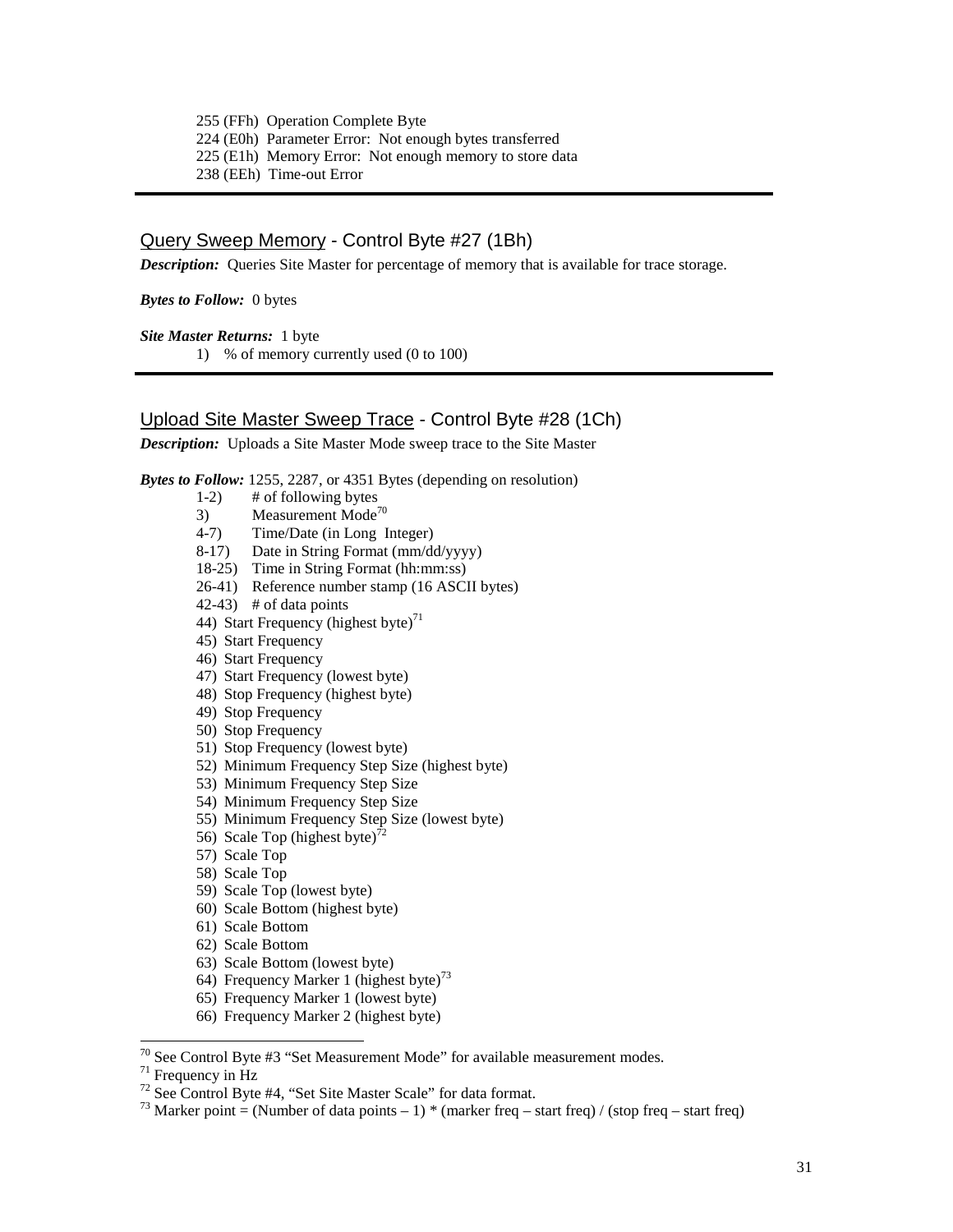- 67) Frequency Marker 2 (lowest byte)
- 68) Frequency Marker 3 (highest byte)
- 69) Frequency Marker 3 (lowest byte)
- 70) Frequency Marker 4 (highest byte)
- 71) Frequency Marker 4 (lowest byte)
- 72) Frequency Marker 5 (highest byte)
- 73) Frequency Marker 5 (lowest byte)
- 74) Frequency Marker 6 (highest byte)
- 75) Frequency Marker 6 (lowest byte)
- 76) Single Limit Line Value (highest byte)<sup>74</sup>
- 77) Single Limit Line Value
- 78) Single Limit Line Value
- 79) Single Limit Line Value (lowest byte)
- 80) Multiple Limit Segment # (1)
- 81) Multiple Limit Segment Status (00h = Off, 01h = On)
- 82) Multiple Limit Start X (highest byte)<sup>75</sup>
- 83) Multiple Limit Start X
- 84) Multiple Limit Start X
- 85) Multiple Limit Start X (lowest byte)
- 86) Multiple Limit Start Y (highest byte)
- 87) Multiple Limit Start Y (lowest byte)
- 88) Multiple Limit End X (highest byte)
- 89) Multiple Limit End X
- 90) Multiple Limit End X
- 91) Multiple Limit End X (lowest byte)
- 92) Multiple Limit End Y (highest byte)
- 93) Multiple Limit End Y (lowest byte)
- 94-149) Repeat bytes 80-93 for segments 2-5
- 150) Start Distance (highest byte)<sup>76</sup>
- 151)Start Distance
- 152)Start Distance
- 153)Start Distance (lowest byte)
- 154)Stop Distance (highest byte)
- 155)Stop Distance
- 156)Stop Distance
- 157)Stop Distance (lowest byte)
- 158)Distance Marker 1 (highest byte)<sup>77</sup>
- 159)Distance Marker 1 (lowest byte)
- 160)Distance Marker 2 (highest byte)
- 161)Distance Marker 2 (lowest byte)
- 162)Distance Marker 3 (highest byte)
- 163)Distance Marker 3 (lowest byte)
- 164)Distance Marker 4 (highest byte)
- 165)Distance Marker 4 (lowest byte)
- 166)Distance Marker 5 (highest byte)
- 167)Distance Marker 5 (lowest byte)
- 168)Distance Marker 6 (highest byte)
- 169)Distance Marker 6 (lowest byte)
- 170)Relative Propagation Velocity (highest byte)<sup>78</sup>
- 171)Relative Propagation Velocity

<sup>74</sup> See Control Byte #6, "Set Site Master Single Limit" for data format

<sup>&</sup>lt;sup>75</sup> See Control Byte #112, "Set Site Master Segmented Limit Lines" for data format.<br><sup>76</sup> Distance data uses units 1/100,000m or 1/100,000 ft

<sup>77</sup> Marker point = ( # of data points – 1 ) \* ( marker dist – start dist ) / ( stop dist – start dist ) 78 Relative Propogation Velocity uses units  $1/100,000$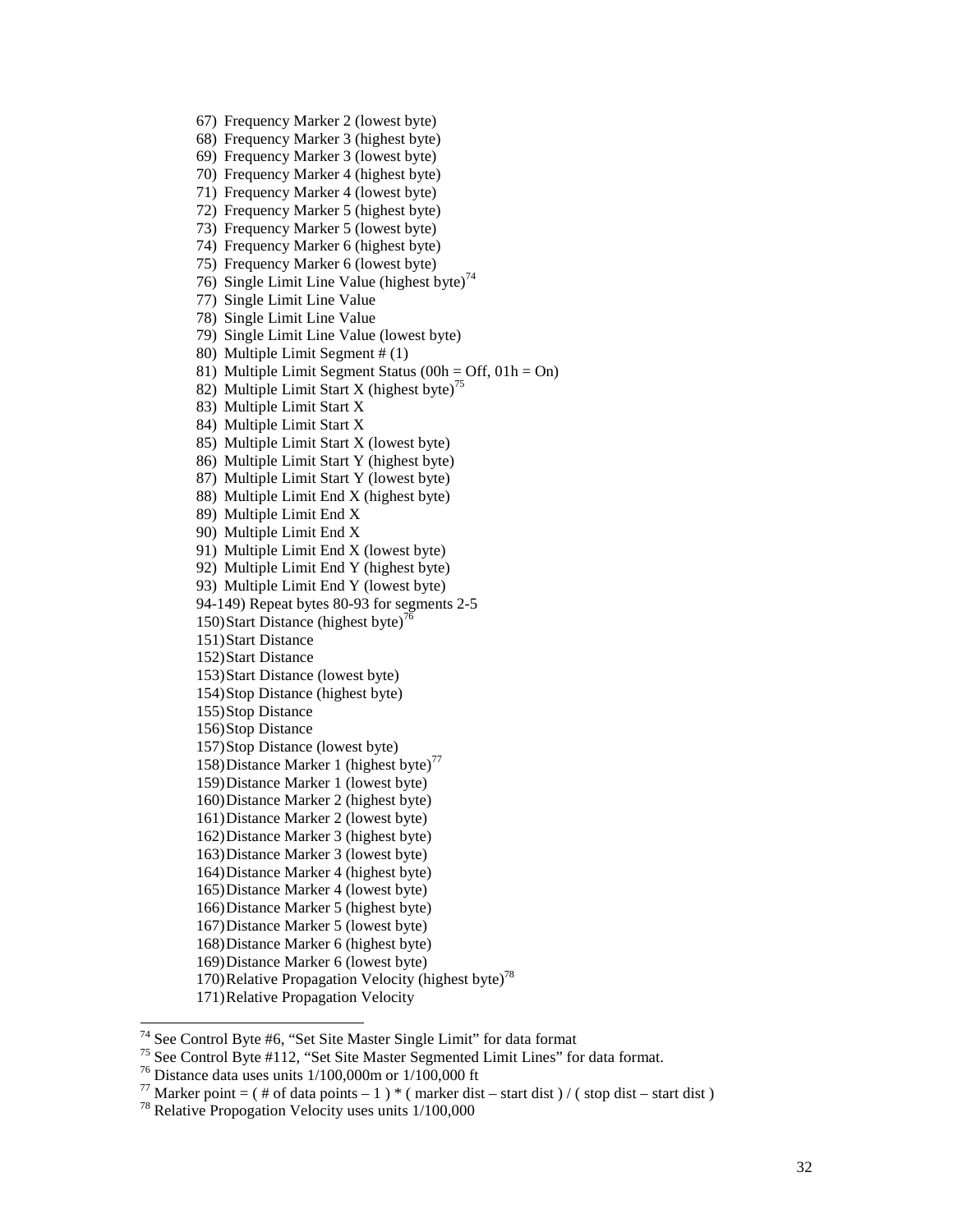172)Relative Propagation Velocity 173)Relative Propagation Velocity (lowest byte) 174)Cable Loss (highest byte)<sup>79</sup> 175)Cable Loss 176)Cable Loss 177)Cable Loss (lowest byte) 178)Status Byte 1:  $(0b = Off, 1b = On)$ (LSB) bit 0 : Marker 1 On/Off bit 1 : Marker 2 On/Off bit 2 : Marker 3 On/Off bit 3 : Marker 4 On/Off bit 4 : Marker 5 On/Off bit 5 : Marker 6 On/Off bits 6-7 : Not Used 179)Status Byte 2:  $(0b = \text{Off}, 1b = \text{On})$ (LSB) bit 0 : Marker 2 Delta On/Off bit 1 : Marker 3 Delta On/Off bit 2 : Marker 4 Delta On/Off bits 3-7: Not Used 180)Status Byte 3:  $(0b = Off, 1b = On)^{80}$ (LSB) bit 0 : Single Limit On/Off bit 1: CW On/Off bits 2-3: Not Used bit 4 : InstaCal On/Off bit 5 : Cal On/Off bit  $6:$  Limit Type ( $0b =$  Single;  $1b =$  Multiple) bit 7 : Unit of measurement (1b = Metric,  $0b$  = English) 181)Status Byte 4: (LSB) bit 0 - 1 : DTF Windowing Mode bit: 1 0  $| |$ 0 0 - Rectangular (No Windowing) 0 1 - Nominal Side Lobe 1 0 - Low Side Lobe 1 1 - Minimum Side Lobe bits  $2 - 7$ : Not Used 182-215) Not Used 216-1255) Sweep Data (130 points \* 8 bytes/point= 1040 bytes) 216-2287) (259 points \* 8 bytes/point= 2072 bytes) 216-4351) (517 points \* 8 bytes/point= 4136 bytes) 8 bytes for each data point 1. Gamma MSB 2. Gamma 3. Gamma 4. Gamma LSB 5. Phase MSB 6. Phase 7. Phase 8. Phase LSB *Site Master Returns:* 255 (FFh) Operation Complete Byte

 $\overline{a}$ 

224 (E0h) Parameter Error: Not enough bytes transferred

<sup>&</sup>lt;sup>79</sup> Cable Loss uses units  $1/100,000$  dB/m or  $1/100,000$  dB/ft

<sup>&</sup>lt;sup>80</sup> Bits (4,5) are as follows: (0,0)=Cal Off, (0,1)=OSL Cal, (1,0) = Impossible, (1,1) = InstaCal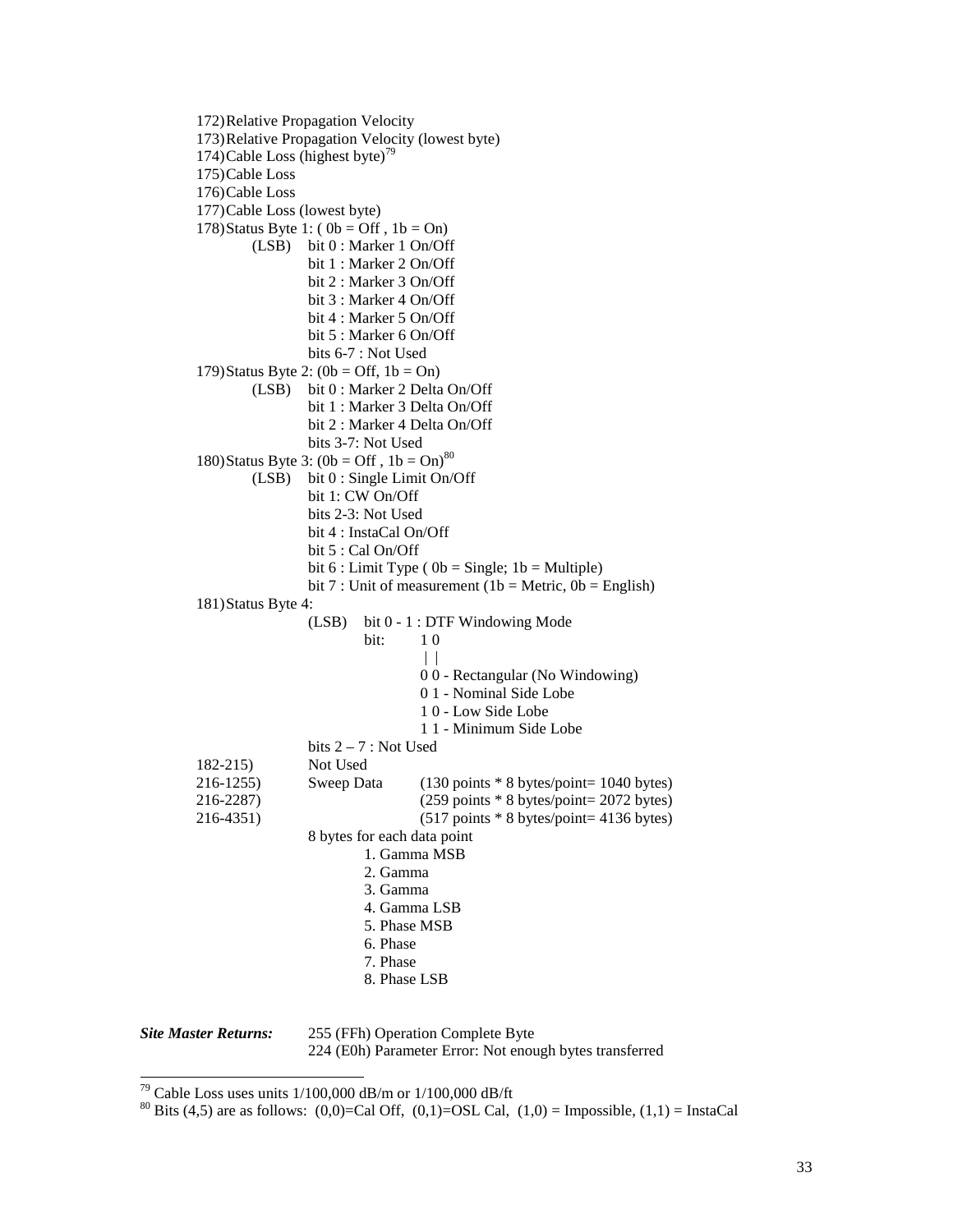#### 225 (E1h) Memory Error: Not enough memory in SM to store 238 (EEh) Time-out Error

Note: return  $loss = -20^*$  (  $log(Gamma) / log(10)$  )  $VSWR = (1 + Gamma)/(1 - Gamma)$ Phase compares the reflected to the incident (reference)

# Select Printer Type - Control Byte #30 (1Eh)

*Description:* Select Printer Type.

*Bytes to Follow:*1 byte Printer ID 0 – Epson Stylus Models 1 – Epson LQ Models 2 – Citizen PN Models 3 – NEC Superscript Models 4 – NEC Silentwriter Models 5 – Seiko DPU 411, 414 Models 6 – Canon BJC 50 7 – Canon BJC 80 8 – Canon BJC 250 9 – Canon BJC 4400 10 – HP DJ 340, 350 11 – HP DJ 500 Series 12 – HP DJ 600 Series 13 – HP DJ 800 Series 14 – HP DJ 1120 15 – HP LJ 6L, 6P, 4000 16 – Epson Esc/P Compatible 17 – Epson Esc/P2 Compatible 18 – Epson Esc/P Raster Compatible 19 – HP PCL3 Compatible

*Site Master Returns:* 1 byte 255 (FFh) Operation Complete Byte

## Select DTF Windowing - Control Byte #31 (1Fh)

*Description:* Select DTF Windowing Methods.

DTF windowing allows you to make a trade off between side lobe height and resolution.

| <b>Bytes to Follow:</b> 1 byte |                                                                       |  |
|--------------------------------|-----------------------------------------------------------------------|--|
|                                | $00h$ = Rectangular (finest resolution, highest side lobes)           |  |
|                                | $01h$ = Nominal Side Lobe (balance between resolution and side lobes) |  |
|                                | $02h = Low Side Lobe$                                                 |  |
|                                | $03h =$ Minimum Side Lobe                                             |  |
| <b>Site Master Returns:</b>    | 255 (FFh) Operation Complete Byte                                     |  |
|                                | 224 (E0h) Parameter Error : Invalid DTF Windowing Methods             |  |
|                                | 238 (EEh) Time-out Error                                              |  |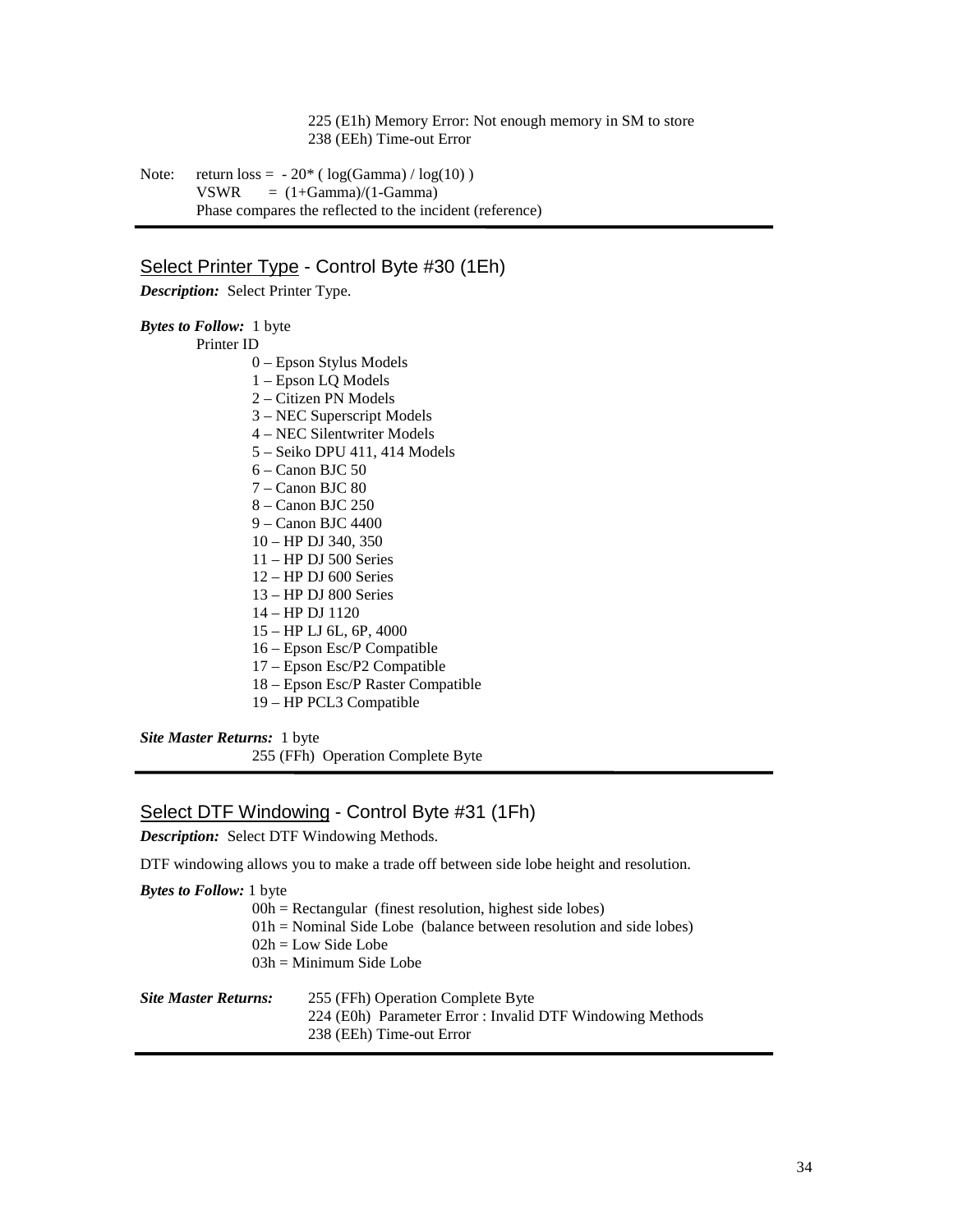## Set Site Master Trace Math - Control Byte #32 (20h)

*Description:* Setup trace math operation and trace.

*Bytes to Follow:* 2 bytes

1) Trace Math Operation  $00h = \text{Off}$  $01h =$  Addition  $02h = Subtraction$ 

2) Trace on which to Perform Math Operation (1 to 200)

| <b>Site Master Returns:</b> | 255 (FFh) Operation Complete Byte                        |
|-----------------------------|----------------------------------------------------------|
|                             | 224 (E0h) Parameter Error : Invalid Trace Math Operation |
|                             | 238 (EEh) Time-out Error                                 |

## Set Site Master Trace Overlay - Control Byte #34 (22h)

*Description:* Setup trace overlay operation and trace.

*Bytes to Follow:* 2 bytes 1) Trace Overlay Operation (0 to 1)  $00h = \text{Off}$  $01h = On$ 

2) Trace on which to Perform Overlay Operation (1 to 200)

| <b>Site Master Returns:</b> | 255 (FFh) Operation Complete Byte                           |
|-----------------------------|-------------------------------------------------------------|
|                             | 224 (E0h) Parameter Error : Invalid Trace Overlay Operation |
|                             | 238 (EEh) Time-out Error                                    |

# Set SPA A/B Trace - Control Byte #35 (23h)

*Description:* Defines traces "A" and "B".

Trace A is always the currently measured data (with or without trace math). It is always visible.

Trace B is always stored data and may come from a saved sweep or a previous "A" trace. There is no default for trace B. Trace B can be ON (visible) or OFF.

#### *Bytes to Follow:*3 bytes

- 1) "A" trace display  $(00h = A \text{ only}, 01h = A-B, 02h = A+B)$
- 2) "B" trace status  $(00h = OFF, 01h = ON)$
- 3) "B" trace number
	- $0 =$  save current "A" data into "B" buffer, use that as "B"  $1-200$  = trace number
	- $255 =$  no "B" trace defined

| 255 (FFh) Operation Complete Byte                                                |
|----------------------------------------------------------------------------------|
| 224 (E0h) Parameter Error: Not enough bytes transferred, "B" trace requested     |
| to be used in calculations or displayed, but no trace or invalid trace specified |
| 238 (EEh) Time-out Error                                                         |
|                                                                                  |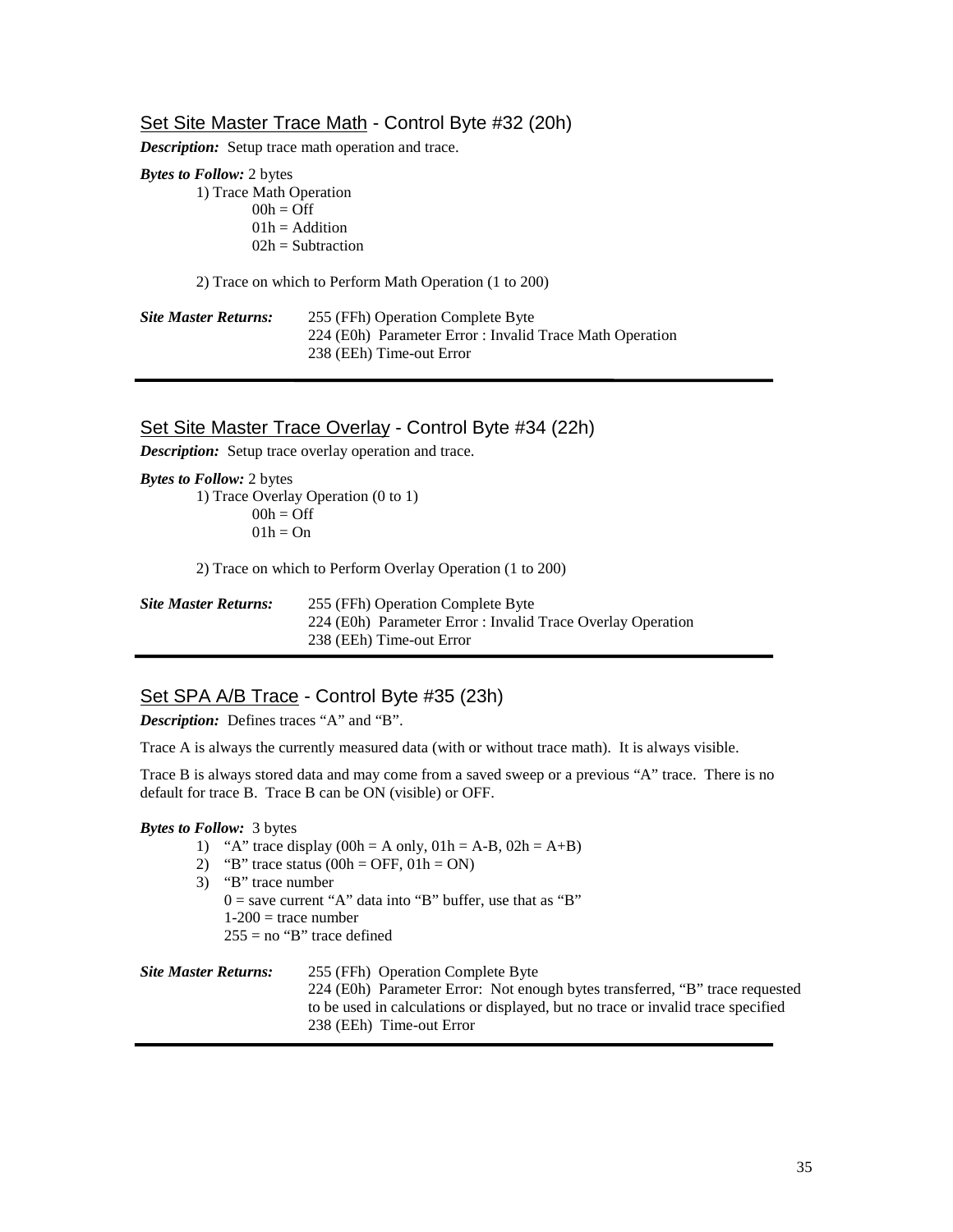# Get Options - Control Byte #37 (25h)

*Description:* Queries the option(s) installed on the Site Master, returns a list as an ASCII string.  $5 = "Option 5" - Power Meter$ 

*Bytes to Follow:* 0 bytes

*Site Master Returns: :* 1-4 bytes, depending on the option(s)<br>If "Ontion 5" – Power Meter is installed: "5" If "Option  $5$ " – Power Meter is installed: If NO options are installed: "None"

## Query Power Level - Control Byte #39 (27h)

*Description:* Return Power Level at detector Port

This control byte contains all the information you need to determine just about anything about a power monitor measurement.

*Bytes to Follow:* 0 bytes

*Site Master Returns:* 21 bytes

1) Status Byte  $(0b = Off, 1b = On)$  $(LSB)$  bit  $0:$  Unit  $(0b - Watt\%), 1b - dBm/dBr)$ bit 2 : Relative Mode On/Off bit 3: Offset Mode On/Off bit 4 : Zero Mode On/Off bits 5- 7 : Not Used 2 - 5) Relative Mode Reference Power Level in dBm 6 - 9) Offset Mode Power Level <sup>81</sup> 10 -13) Zero Mode Power Level <sup>82</sup> 14 -17) Absolute Power Level <sup>83</sup> 18 - 21) Power<sup>84</sup>

Notes: You can query power level without setting power monitor mode ON.

Absolute Power of -100 indicates a hardware failure(Power monitor mode unavailable or RF detector not connected) Power is in 1000 of dBm. Relative power is in 1000 of dBr Offset is in 1000 of dB

 $81$  Offset in dB, value in dB  $*$  1000

 $82$  Value in dBm  $*$  1000

 $83$  Value in dBm  $*$  1000

 $84$  Value in dBm  $*$  1000 or dBr  $*$  1000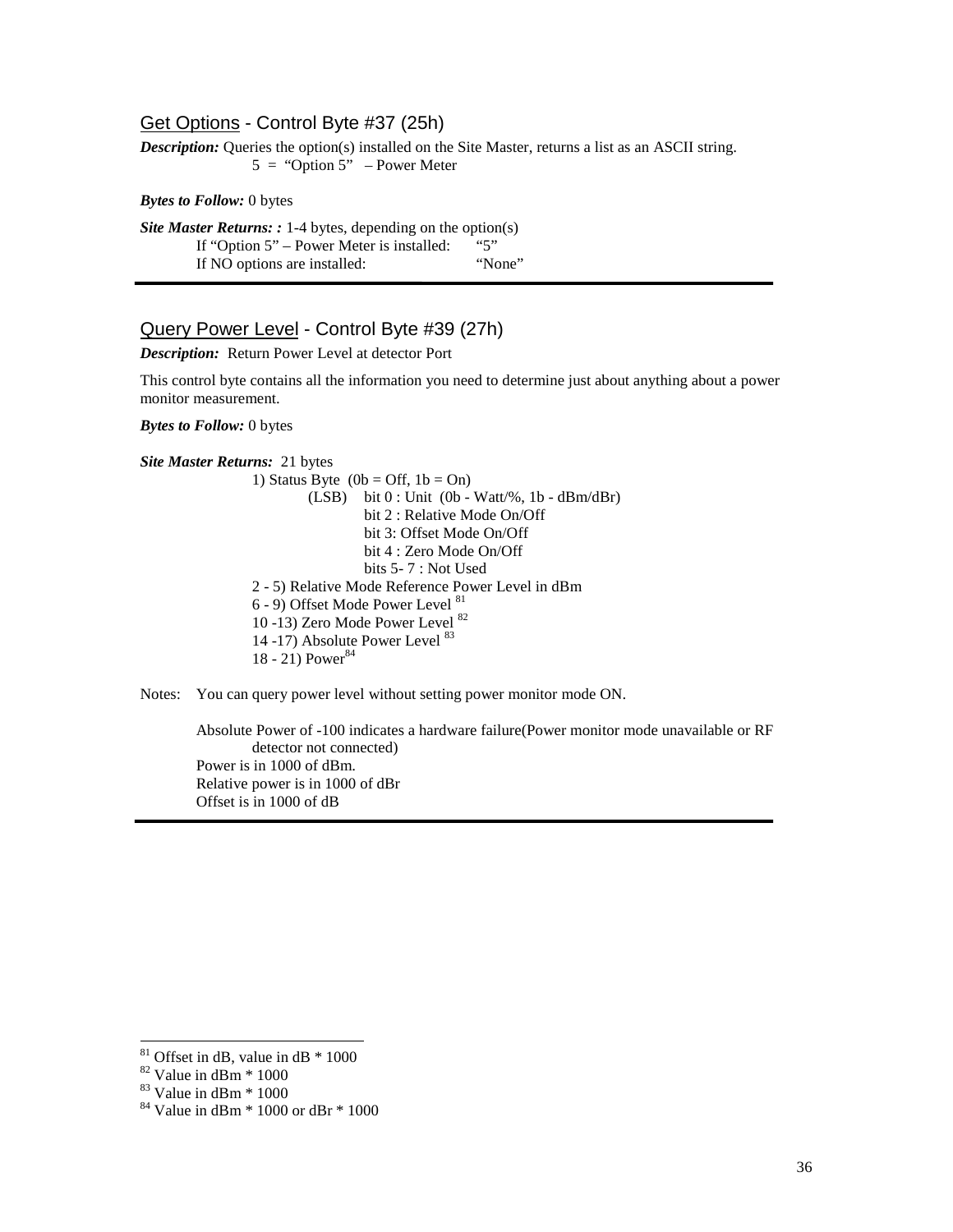## Set Power Monitor Unit - Control Byte #40 (28h)

*Description:* Set Power Monitor unit to watts or dBm.

| <b>Bytes to Follow:</b> 1 byte |                                                        |  |  |
|--------------------------------|--------------------------------------------------------|--|--|
|                                | $00h = W$ att (% if in relative mode)                  |  |  |
|                                | $01h = dBm$ (dBr if in relative mode)                  |  |  |
| <b>Site Master Returns:</b>    | 255 (FFh) Operation Complete Byte                      |  |  |
|                                | 224 (E0h) Parameter Error : Invalid power monitor unit |  |  |
|                                | 238 (EEh) Time-out Error                               |  |  |

# Relative Mode On/Off - Control Byte #41 (29h)

*Description:* Enable or disable Power Monitor Relative Mode.

| <b><i>Bytes to Follow:</i></b> 1 byte |                                                                                |
|---------------------------------------|--------------------------------------------------------------------------------|
|                                       | $00h =$ Off                                                                    |
|                                       | $01h = On$ w/ trigger (use the current power level as a reference power level) |
|                                       |                                                                                |
| <b>Site Master Returns:</b>           | 255 (FFh) Operation Complete Byte                                              |
|                                       | 224 (E0h) Parameter Error : Invalid parameter                                  |
|                                       | 238 (EEh) Time-out Error                                                       |

## Offset Mode On/Off - Control Byte #42 (2Ah)

*Description:* Enable or disable Power Monitor Offset Mode.

*Bytes to Follow:* 5 byte 1) On/Off  $(01h = On, 00h = Off)$ 

2 - 5) Offset Power level in dB

| <b>Site Master Returns:</b> | 255 (FFh) Operation Complete Byte             |
|-----------------------------|-----------------------------------------------|
|                             | 224 (E0h) Parameter Error : Invalid parameter |
|                             | 238 (EEh) Time-out Error                      |

Note: If you turn the Offset mode off, you must still send the other bytes. Bytes 2 - 5 will be ignored.

## Zero Mode On/Off - Control Byte #43 (2Bh)

*Description:* Enable or disable Power Monitor Zeroing Mode.

| <b><i>Bytes to Follow:</i></b> 1 byte |                                                                                    |
|---------------------------------------|------------------------------------------------------------------------------------|
|                                       | $00h =$ Off                                                                        |
|                                       | $01h = On$ with trigger (current power level is referenced as -80 dBm)             |
| Site Master Returns:                  | 255 (FFh) Operation Complete Byte<br>224 (E0h) Parameter Error : Invalid parameter |
|                                       | 238 (EEh) Time-out Error                                                           |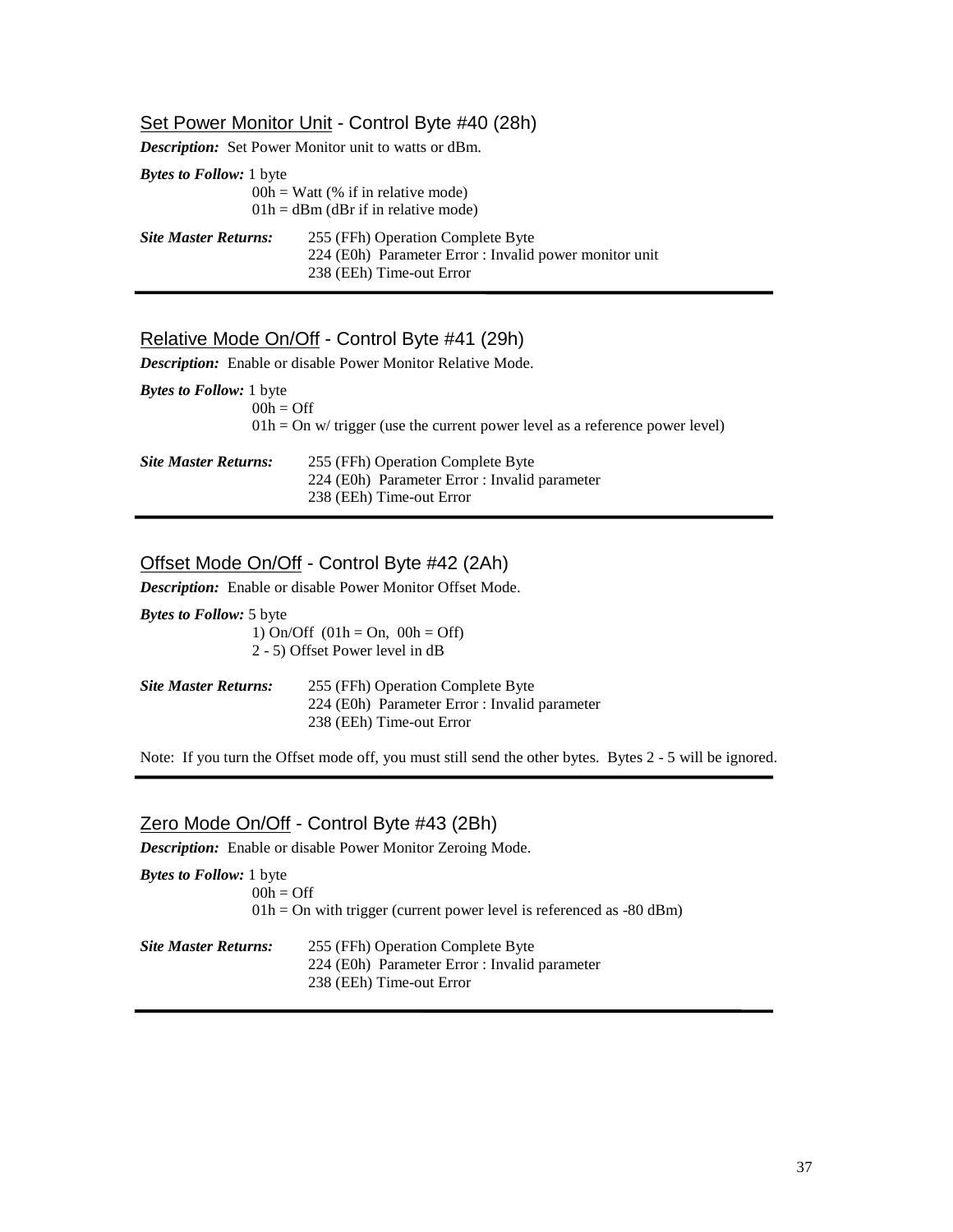# Trigger Sweep - Control Byte #48 (30h)

*Description:* Causes the Site Master to perform a sweep if it is in single sweep or serial port echo mode.

#### *Bytes to Follow:* 0 bytes

*Site Master Returns:* Sweep Complete Byte # 192 (C0h)

Note: If the Site Master is *not* in single sweep or serial port echo mode, sending this byte does nothing. Note: This command is for local mode operation. If the Site Master is in remote mode, sending the byte does nothing.

## Check Battery Status - Control Byte #50 (32h)

*Description:* Return Smart Battery status.

#### *Bytes to Follow:* 0 bytes

*Site Master Returns:* 17 bytes

- 1-2) Battery Status flags ( Refer to Smart Battery Data Spec 5.1.2.1)
- 3-4) State of Charge (unsigned integer 0 to  $100\%$ )Full)<br>5-6) Battery Voltage (unsigned integer 0 to 65535 in mV
- Battery Voltage (unsigned integer 0 to 65535 in mV)
- 7-8) Battery Current (signed integer  $-32,768$  to  $+32,7687$  mA, positive = Charging)
- 9-10) Battery Average current (signed integer  $-32,768$  to  $+32,7687$  mA, positive = Charging)
- 11-12) Average time to empty (unsigned integer 0 to 65535 minute)
- 13-14) Battery Charge Cycle Count (unsigned integer 0 to 65535 cycles)
- 15-16) Battery Capacity at Full Charge in mA Hours (unsigned integer 0 to 65535 cycles)
- 17) Unit under battery power  $(1 = \text{YES}; 0 = \text{NO})$

Note: The Smart Battery Data Spec is at http://www.sbs-forum.org/specs/index.html

## Automatically Save Runtime Setup - Control Byte #64 (40h)

*Description:* Automatically save the runtime setup when exiting remote mode.

This flag must be set once per power cycle of the Site Master. It returns to its default value when the unit is turned off. The default value is (0), DO NOT automatically save the runtime setup.

*Bytes to Follow:* 1 byte

1) Save runtime setup On/Off  $00h =$  Off (default)  $01h = On$ 

*Site Master Returns: :* 255 (FFh) Operation Complete 238 (EEh) Time Out Error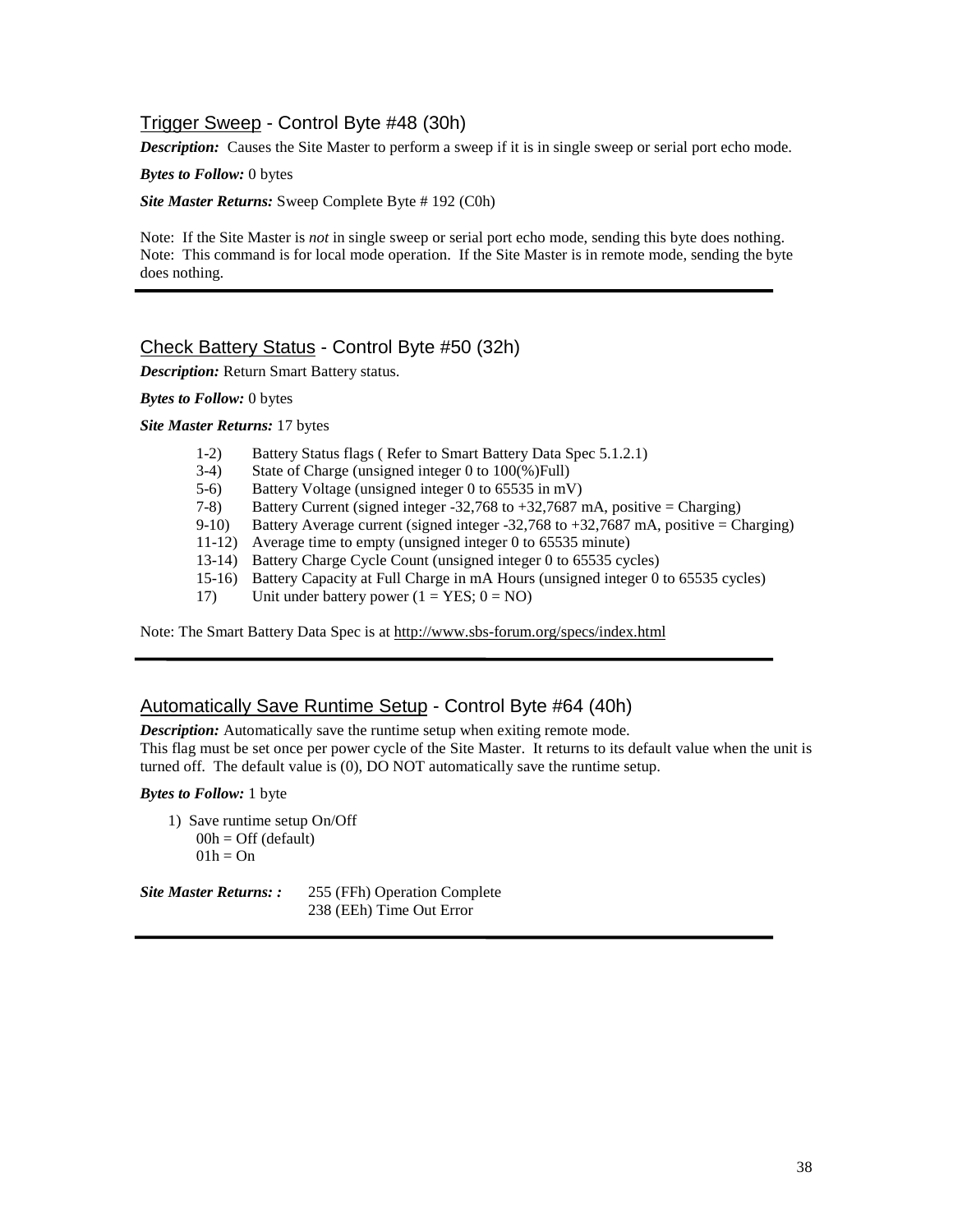# Enter Remote Mode - Control Byte #69 (45h)

*Description:* Enter remote mode then send model number and firmware version to the computer

*Bytes to Follow:* 0 bytes

*Site Master Returns: :* 13 bytes

1-2) Model # (unsigned integer, 0Ch for Site Master C Models) 3-9) Extended Model # (7 bytes in ASCII) 10-13) Software Version - 4 bytes (ASCII)

The computer sends Enter Remote mode byte #69 (45h) to the Site Master and waits for response.

Since the Site Master polls its serial port buffer at the end of each sweep, the computer must wait until the Site Master sends the return bytes before sending a new control byte. Otherwise, the new control byte overwrites the old one (saying enter remote) and the Site Master does not respond as expected.

Once in remote mode, the Site Master stops sweeping. A Remote Mode Indicator appears on the LCD.

The Site Master sends its model and software version numbers to the computer. The Site Master is now able to take multiple control bytes. It waits for the next control byte.

# Enter Remote Mode Immediately - Control Byte #70 (46h)

*Description:* Enter remote mode in the middle of a sweep, then send the model number and firmware version to the computer.

*Bytes to Follow:* 0 bytes

*Site Master Returns: :* 13 bytes

1-2) Model # (unsigned integer, 0Ch for Site Master C Models)

3-9) Extended Model # (7 bytes in ASCII)

10-13) Software Version (4 bytes in ASCII)

The computer sends Enter Remote Mode Immediately byte #70 (46h) to the Site Master and waits for a response. This control byte causes the unit to enter remote mode immediately. Note that this could result in incomplete sweep data. Use control byte #69 if complete data is required.

Once in remote mode, the Site Master stops sweeping. A Remote Mode Indicator appears on the LCD.

The Site Master sends its model and software version numbers to the computer. The Site Master is now able to take multiple control bytes. It waits for the next control byte.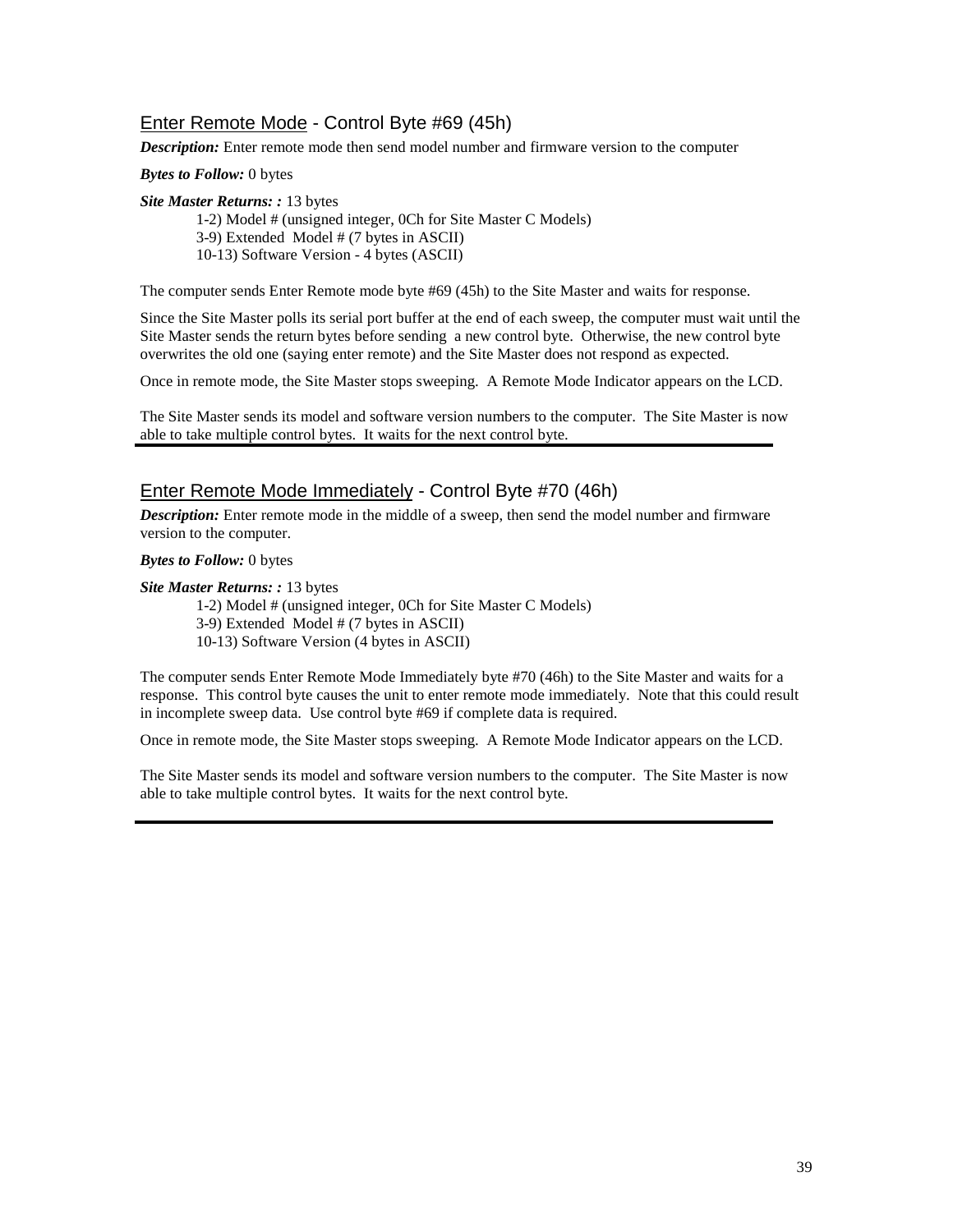# Write Custom Cable - Control Byte #80 (50h)

*Description:* Write a cable parameter in the custom cable list.

## *Bytes to Follow:* 25 bytes

- 0) Not Used
- 1) Cable List index (0 24)
- 2 16) Cable Description (string)
- 17) Propagation Velocity (highest byte) $85$
- 18) Propagation Velocity
- 19) Propagation Velocity
- 20) Propagation Velocity (lowest byte)
- 21) Insertion Loss (highest byte) $86$
- 22) Insertion Loss
- 23) Insertion Loss
- 24) Insertion Loss (lowest byte)

| Site Master Returns: : | 255 (FFh) Operation Complete |
|------------------------|------------------------------|
|                        | 224 (E0h) Parameter Error    |
|                        | 238 (EEh) Time Out Error     |

# Recall Custom Cable - Control Byte #81 (51h)

*Description:* Query a cable in the custom cable list.

## *Bytes to Follow:* 2 bytes

- 1) Not Used
	- 2) Cable list index (0-49)

## *Site Master Returns:* 24 bytes

- 0) Upper bound of Custom Cable Index
- $1 15$ ) Cable Description (string)
- 16) Propagation Velocity (highest byte)<sup>87</sup>
- 17) Propagation Velocity
- 18) Propagation Velocity
- 19) Propagation Velocity (lowest byte)
- 20) Insertion Loss (highest byte)<sup>88</sup>
- 21) Insertion Loss
- 22) Insertion Loss
- 23) Insertion Loss (lowest byte)

<sup>&</sup>lt;sup>85</sup> Propagation Velocity in units 1/100,000

 $^{86}$  Insertion Loss in units 1/100,000 dB/m or 1/100,000 dB/ft

 $87$  Propagation Velocity in units  $1/100,000$ 

<sup>88</sup> Insertion Loss in units 1/100,000 dB/m or 1/100,000 dB/ft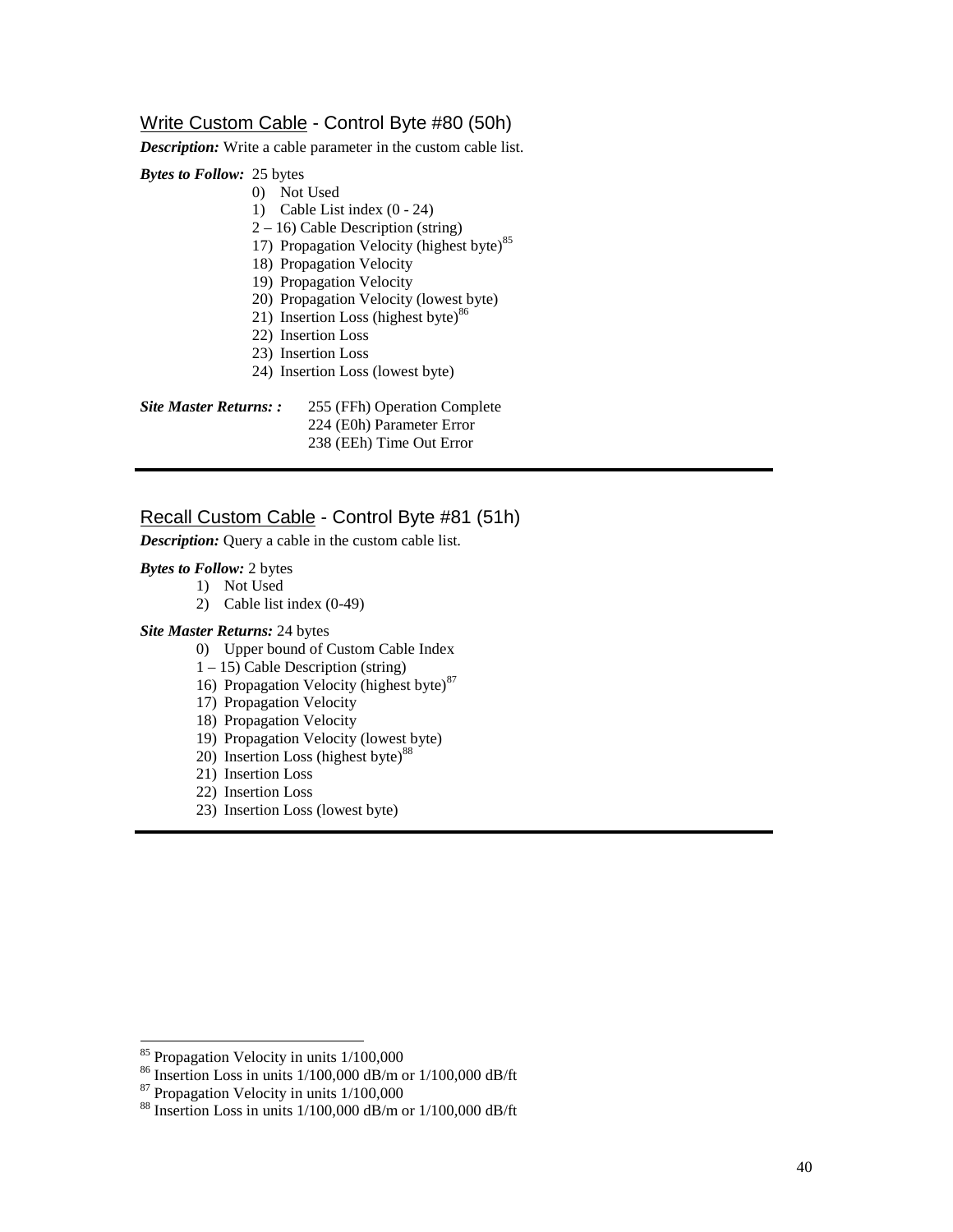# Write Antenna - Control Byte #82 (52h)

*Description:* Receives an antenna to the Site Master via the serial port.

An antenna is described with an index into the list (1-10) and an ASCII name that appears in the list on the Site Master. Each antenna can have up to 60 antenna factors. Each antenna factor has an associated frequency and value. These are specified one at a time.

The value of the antenna factor should be sent as (value \* 100).

*Bytes to Follow:* 24 – 378, depending on the number of antenna factors

- 1) Antenna List Index (1-10)
- 2-17) Antenna Name (in ASCII)
- 18) Number of Antenna Factors (max  $= 60$ )

For each antenna factor:

- 1) Frequency (in Hz) (highest byte)
- 2) Frequency (in Hz)
- 3) Frequency (in Hz)
- 4) Frequency (in Hz) (lowest byte)
- 5) Antenna Factor (highest byte)
- 6) Antenna Factor (lowest byte)

#### *Site Master Returns:* 255 (FFh) Operation Complete Byte

224 (E0h) Parameter Error: Not enough bytes transferred

238 (EEh) Time-out Error

## Recall Antenna - Control Byte #83 (53h)

*Description:* Sends an antenna from the Site Master via the serial port.

An antenna is described with an index into the list (1-10) and an ASCII name that appears in the list on the Site Master. Each antenna can have up to 60 antenna factors. The number of antenna factors will be sent before the actual values are sent. Each antenna factor has an associated frequency and value. These are specified one at a time.

The value of the antenna factor should be sent as (value \* 100).

*Bytes to Follow:* 1 byte 1) Antenna List index (1-10)

*Site Master Returns:* (26-380 bytes, depending on the number of antenna factors)

- 1) Maximum Antenna Number (10)<br>2-17) Antenna Name (in ASCII)
- 2-17) Antenna Name (in ASCII)
- 18) Number of Antenna Factors (max = 60)
- 19-20) Number of Following Bytes

For each antenna factor:

- 1) Frequency (in Hz) (highest byte)
- 2) Frequency (in Hz)
- 3) Frequency (in Hz)
- 4) Frequency (in Hz) (lowest byte)
- 5) Antenna Factor (highest byte)
- 6) Antenna Factor (lowest byte)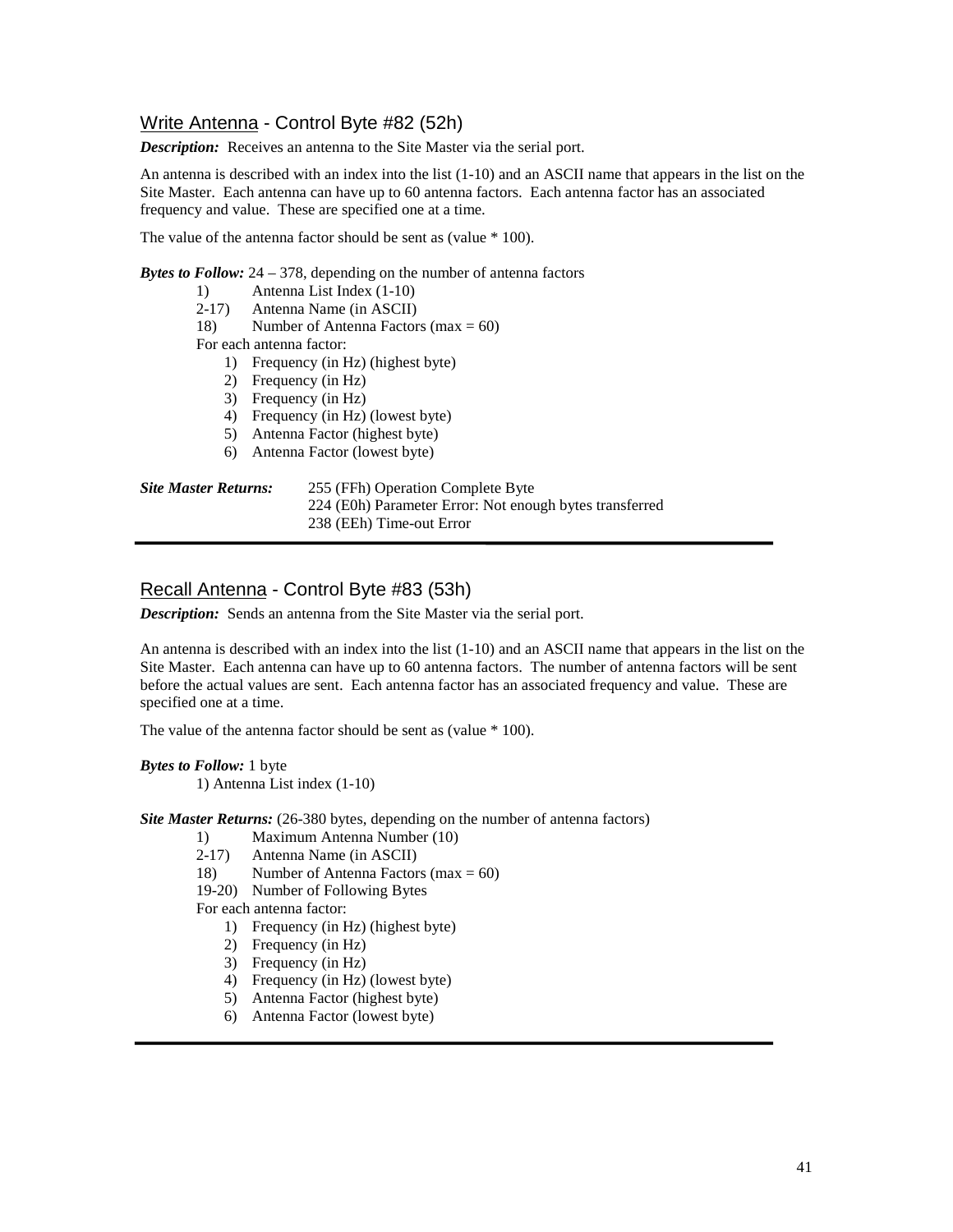# Set Field Strength Measurement - Control Byte #84 (54h)

*Description:* Sets the state of the measurement (ON or OFF) and the antenna index for the field strength measurement.

Note that if the field strength measurement is turned ON, all other measurements (channel power, adjacent channel power, AM/FM demodulation) are turned OFF.

| <b>Bytes to Follow:</b> 2 bytes |                                                                                        |
|---------------------------------|----------------------------------------------------------------------------------------|
|                                 | 1) Field Strength Measurement State (On/Off)                                           |
| 2) Antenna List index $(1-10)$  |                                                                                        |
| Site Master Returns:            | 255 (FFh) Operation Complete Byte<br>224 (E0h) Parameter Error: Invalid state or index |
|                                 | 238 (EEh) Time-out Error                                                               |

# Set Channel Power - Control Byte #85 (55h)

*Description:* Sets the state of the measurement (ON or OFF), and the setup parameters to perform the channel power measurement.

Send a 0 (zero) following the command to set the channel power measurement in the current setup.

Send a 1 (one) to set the channel power associated with the trace that was most recently uploaded by command #26, Upload SPA Sweep Trace.

Note that if the channel power measurement is turned ON, all other measurements (field strength, adjacent channel power) are turned OFF.

## *Bytes to Follow:* 14 bytes

1) Channel Power Location ( $0 =$  current setup,  $1 =$  last uploaded trace) 2) Channel Power Measurement State (On/Off) 3-6) Center Frequency (in Hz) 7-10) Integration Bandwidth (in Hz) 11-14) Span Frequency (in Hz)

| <b>Site Master Returns:</b> | 255 (FFh) Operation Complete Byte                  |
|-----------------------------|----------------------------------------------------|
|                             | 224 (E0h) Parameter Error: Invalid parameter value |
|                             | 238 (EEh) Time-out Error                           |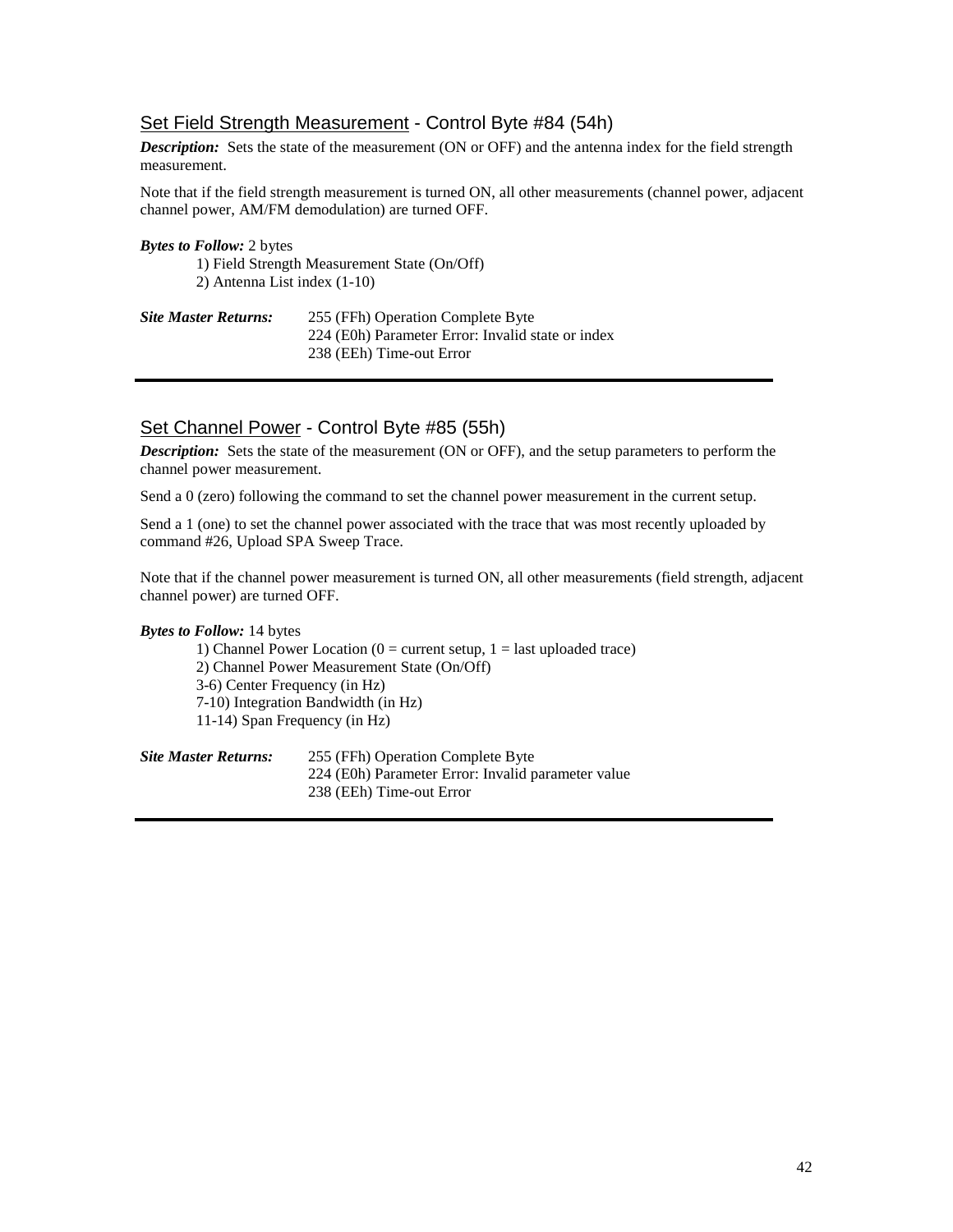# Read Channel Power - Control Byte #86 (56h)

*Description:* Read the current channel power or the channel power of a stored trace.

Send a 0 (zero) following the command to read the current channel power measurement (i.e. the one that is updated as the unit is sweeping).

Send 1-200 to read the channel power associated with a stored trace (use Query Trace Names, #24, to obtain trace numbers).

*Bytes to Follow:* 1 byte

1) Channel Power Location ( $0 =$  current measured value,  $1-200 =$  value in stored trace)

#### *Site Master Returns:* 21 bytes

1) Channel Power On/Off 2-5) Channel Center Frequency (in Hz) 6-9) Integration Bandwidth (in Hz) 10-13) Channel Span Frequency (in Hz) 14-17) Channel Power (= (power in *dBm* \* 1000) + 270000) 18-21) Channel Power Density (= (density in *dBm/Hz* \* 1000) + 270000)

# Set Adjacent Channel Power (ACP) - Control Byte #87 (57h)

*Description:* Sets the state of the measurement (ON or OFF), the center frequency, the main channel bandwidth, the adjacent channel bandwidth and the channel spacing (in Hz).

Send a 0 (zero) following the command to set the channel power measurement in the current setup.

Send a 1 (one) to set the adjacent channel power associated with the trace that was most recently uploaded by command #26, Upload Sweep Trace.

Note that if the ACP measurement is turned ON, all other measurements (field strength, channel power) are turned OFF.

#### *Bytes to Follow:* 18 bytes

1) Adjacent Channel Power Location ( $0 =$  current setup,  $1 =$  last uploaded trace) 2) Adjacent Channel Power Measurement State (On/Off) 3-6) Center Frequency (in Hz) 7-10) Main Channel Bandwidth (in Hz) 11-14) Adjacent Channel Bandwidth (in Hz) 15-18) Channel Spacing (in Hz)

| <b>Site Master Returns:</b> | 255 (FFh) Operation Complete Byte                  |
|-----------------------------|----------------------------------------------------|
|                             | 224 (E0h) Parameter Error: Invalid parameter value |
|                             | 238 (EEh) Time-out Error                           |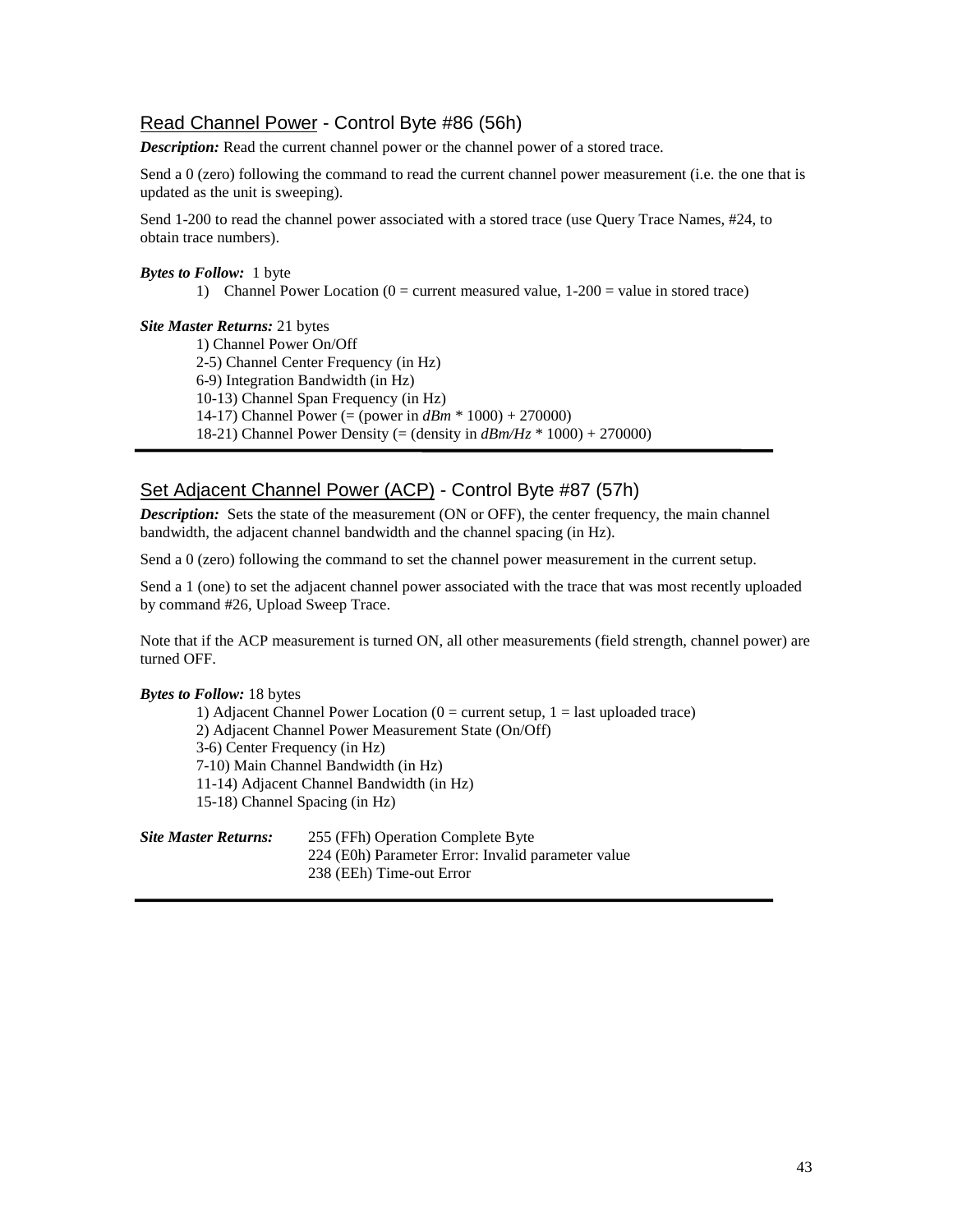# Read Adjacent Channel Power (ACP) - Control Byte #88 (58h)

*Description:* Read the current adjacent channel power or the adjacent channel power of a stored trace.

Send a 0 (zero) following the command to read the current adjacent channel power measurement (i.e. the one that is updated as the unit is sweeping).

Send 1-200 to read the channel power associated with a stored trace (use Query Trace Names, #24, to obtain trace numbers).

## *Bytes to Follow:* 1 byte

1) Adjacent Channel Power Location  $(0 =$  current measured value,  $1\n-200 =$  value in stored trace)

#### *Site Master Returns:* 29 bytes

1) ACP On/Off 2-5) Main Channel Center Frequency (in Hz) 6-9) Main Channel Bandwidth (in Hz) 10-13) Adjacent Channel Bandwidth (in Hz) 14-17) Channel Spacing (in Hz) 18-21) Main Channel Power (= (power in *dBm* \* 1000) + 270000) 22-25) Lower Adjacent Channel Power (= (power in *dBm* \* 1000) + 270000) 26-29) Upper Adjacent Channel Power (= (power in *dBm* \* 1000) + 270000)

## Measure OCC BW % of Power - Control Byte #96 (60h)

*Description:* Measure OCC BW with % of Power method.

#### *Bytes to Follow:* 4 Byte

- 1) % of Power (highest byte)
- 2) % of Power
- 3) % of Power
- 4) % of Power (lowest byte) (in  $100^{th}$  of %,  $9123 = 91.23%$ )

## *Site Master Returns:* 16 bytes

1-4) OCC BW (frequency in Hz) 5-8) Measure dB down (dB \* 10,000) 9-12) Low Frequency OCC BW (frequency in Hz) 13-16) High Frequency OCC BW (frequency in Hz)

## Measure OCC BW dB Down - Control Byte #97 (61h)

*Description:* Measure OCC BW with dB down method.

*Bytes to Follow:* 4 Byte 1-4) dB down (In  $100^{th}$  of dB,  $1234 = 12.34dB$ )

*Site Master Returns:* 16 bytes 1-4) OCC BW (frequency in Hz) 5-8) Measure % of Power (% of power \* 100) 9-12) Low Frequency OCC BW (frequency in Hz) 13-16) High Frequency OCC BW (frequency in Hz)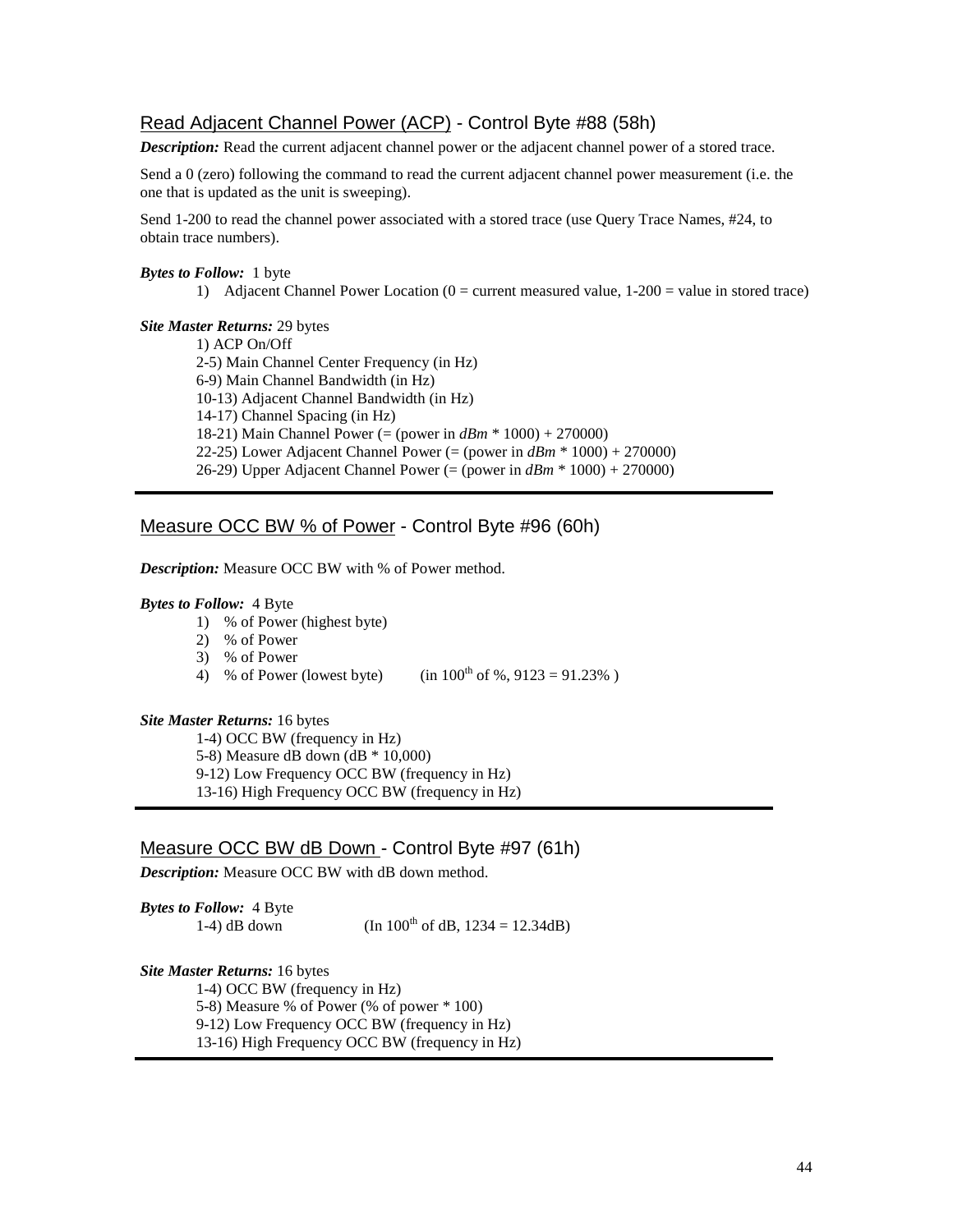# Set Spectum Analyzer Frequency - Control Byte #99 (63h)

*Description:* Sets the Site Master frequency range by defining the center and span frequencies.

# *Bytes to Follow:* 8 bytes

1) Start Frequency (highest byte) $89$ 2) Start Frequency 3) Start Frequency 4) Start Frequency (lowest byte) 5) Stop Frequency (highest byte) 6) Stop Frequency 7) Stop Frequency 8) Stop Frequency (lowest byte)

| <b>Site Master Returns:</b> | 255 (FFh) Operation Complete Byte                   |
|-----------------------------|-----------------------------------------------------|
|                             | 224 (E0h) Parameter Error : Invalid frequency range |
|                             | 238 (EEh) Time-out Error                            |

# Set Spectum Analyzer Center Freq./Span - Control Byte #100 (64h)

*Description:* Sets the Site Master frequency range.

## *Bytes to Follow:* 8 bytes

- 1) Center Frequency (highest byte) $90$
- 2) Center Frequency
- 3) Center Frequency
- 4) Center Frequency (lowest byte)
- 5) Frequency Span (highest byte)
- 6) Frequency Span
- 7) Frequency Span
- 8) Frequency Span (lowest byte)

#### *Site Master Returns:* 255 (FFh) Operation Complete Byte 224 (E0h) Parameter Error : Invalid frequency range 238 (EEh) Time-out Error

<sup>&</sup>lt;sup>89</sup> Frequency in Hz

<sup>&</sup>lt;sup>90</sup> Frequency in Hz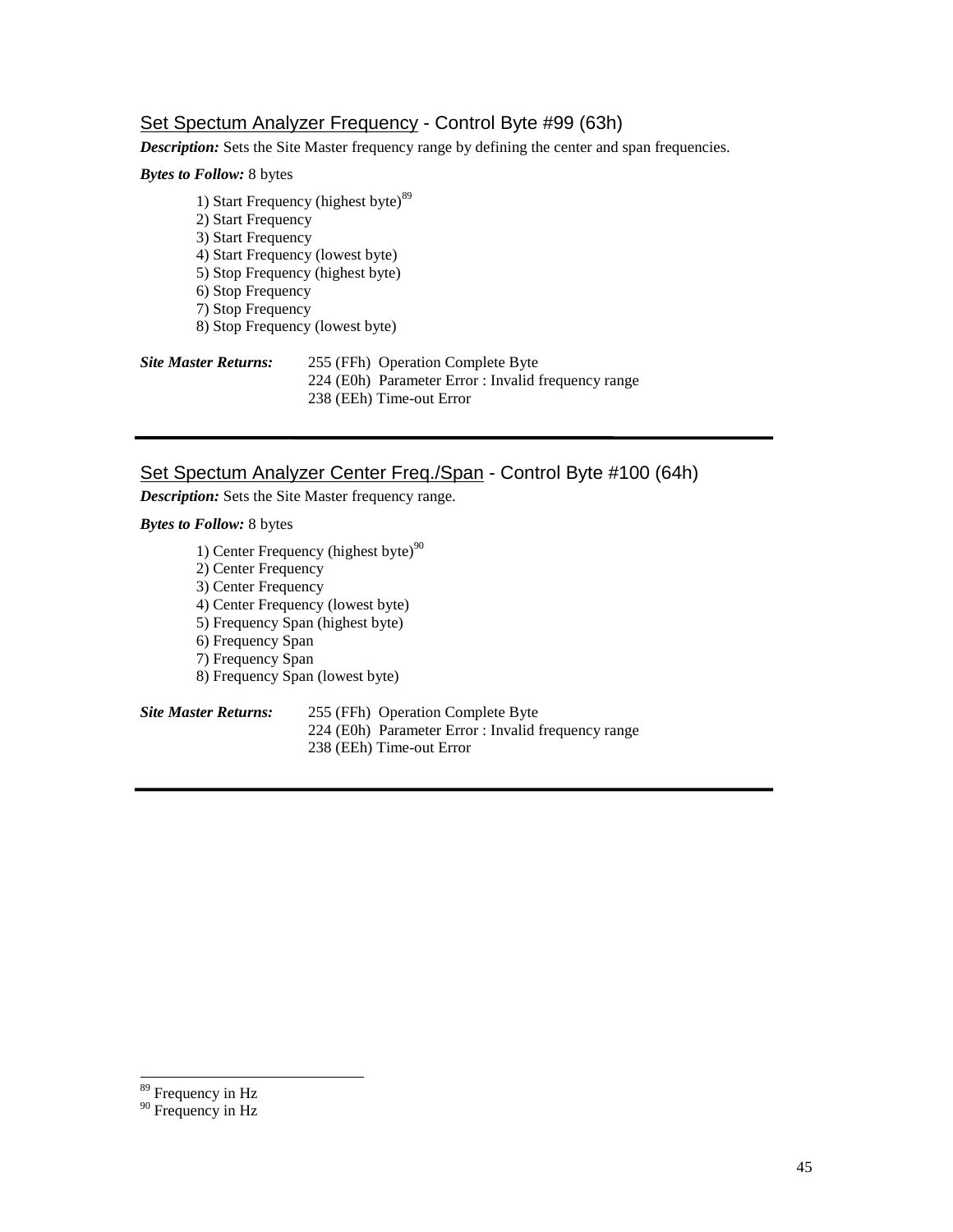# Set Spectrum Analyzer Scale - Control Byte #101 (65h)

*Description:* Sets the reference level and the number of dB represented by each graph division.

Ref Level will be the "top" scale of the graph, and there are total of 10 division, so bottom scale can be determined by : Ref level  $+ 10 \times dB/div$ .

## *Bytes to Follow:* 8 bytes

- 1) Ref Level (highest byte)
- 2) Ref Level
- 3) Ref Level
- 4) Ref Level (lowest byte)
- 5) dB/div (highest byte)
- 6) dB/div
- 7) dB/div
- 8) dB/div (lowest byte)

| <b>Site Master Returns:</b> | 255 (FFh) Operation Complete Byte               |
|-----------------------------|-------------------------------------------------|
|                             | 224 (E0h) Parameter Error : Invalid scale range |
|                             | 238 (EEh) Time-out Error                        |
| Notes:                      |                                                 |

Parameters are sent as  $1000^{\text{th}}$  of a dB (-12.34dB = -12340) Ref Level is sent as the (Ref Level  $*1000$ ) + 270,000 (0dB = 270,000, 20dB = 290000,-120dB = 150,000)

## Set Spectrum Analyzer Marker - Control Byte #102 (66h)

*Description:* Sets an individual Spectrum Analyzer marker.

#### *Bytes to Follow*: 5 bytes

- 1) Marker Number (01h = marker 1, 02h = marker 2, 03h = marker 3, 04h = marker 4,05h = marker 5,  $06h =$  marker 6)
- 2) Marker Line On/Off  $(01h = On, 00h = Off)$
- 3) Marker Delta Status On/Off  $(01h = On, 00h = Off)$
- 4) Marker Value (highest byte)
- 5) Marker Value (lowest byte)

| Site Master Returns: | 255 (FFh) Operation Complete Byte                                             |
|----------------------|-------------------------------------------------------------------------------|
|                      | 224 (E0h) Parameter Error : Invalid marker, marker status, or marker position |
|                      | 238 (EEh) Time-out Error                                                      |
|                      |                                                                               |

Note:

Marker Value is between 0 and 399; Point =  $(399 * (marker freq - start freq)) / span$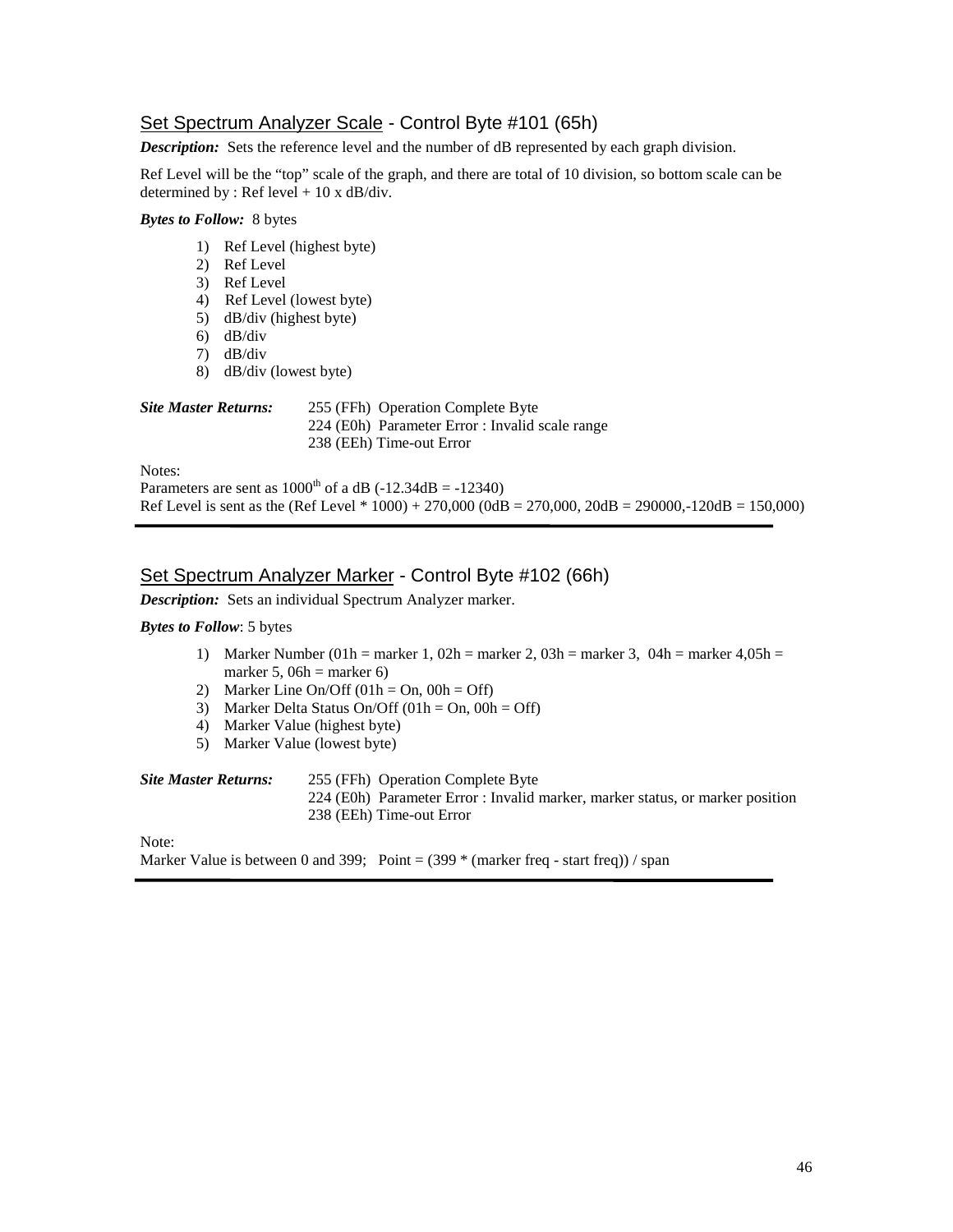# Set Spectrum Analyzer Single Limit - Control Byte #103 (67h)

*Description:* Sets the position and On/Off Status of the Limit Line.

# *Bytes to Follow:* 6 bytes

| $\left( \right)$<br>2)<br>3)<br>4) | Limit Number (1 for Site Master)<br>Limit Line On/Off $(01h = On, 00h = Off)$<br>Beep at Limit On/Off $(01h = On, 00h = Off)$<br>Limit Value (highest byte) |                                                                                                                                          |  |
|------------------------------------|-------------------------------------------------------------------------------------------------------------------------------------------------------------|------------------------------------------------------------------------------------------------------------------------------------------|--|
| 5)                                 | Limit Value                                                                                                                                                 |                                                                                                                                          |  |
| 6)                                 | Limit Value                                                                                                                                                 |                                                                                                                                          |  |
| 7)                                 | Limit Value (lowest byte)                                                                                                                                   |                                                                                                                                          |  |
| <b>Site Master Returns:</b>        |                                                                                                                                                             | 255 (FFh) Operation Complete Byte<br>224 (E0h) Parameter Error : Invalid limit, limit status, or limit value<br>238 (EEh) Time-out Error |  |
| Note:                              |                                                                                                                                                             |                                                                                                                                          |  |
|                                    |                                                                                                                                                             | Parameters are sent as $1000^{\text{th}}$ of a dB(-12.34dB = -12340)                                                                     |  |
| 150,000)                           |                                                                                                                                                             | Limit Value is sent as the (Limit Value $* 1000$ ) + 270,000 (0dB = 270,000, 20dB = 290000,-120dB =                                      |  |

# Set Spectrum Analyzer Max Hold - Control Byte #105 (69h)

*Description:* Sets the max hold settings on the Spectrum Analyzer.

*Bytes to Follow:* 1 byte

|                             | 00h – Max Hold Off<br>01h – Max Hold On                                                                      |
|-----------------------------|--------------------------------------------------------------------------------------------------------------|
| <b>Site Master Returns:</b> | 255 (FFh) Operation Complete Byte<br>224 (E0h) Parameter Error : Invalid Setting<br>238 (EEh) Time-out Error |

# Set Spectrum Analyzer Resolution Bandwidth Freq - Control Byte #106 (6Ah)

*Description:* Sets the resolution BW freq for the Spectrum Analyzer.

*Bytes to Follow:* 1 byte

|                      | $00h - 10$ kHz resolution BW<br>$01h - 30$ kHz resolution BW<br>$02h - 100$ kHz resolution BW<br>$03h - 1$ MHz resolution BW |
|----------------------|------------------------------------------------------------------------------------------------------------------------------|
| Site Master Returns: | 255 (FFh) Operation Complete Byte<br>224 (E0h) Parameter Error : Invalid RBW<br>238 (EEh) Time-out Error                     |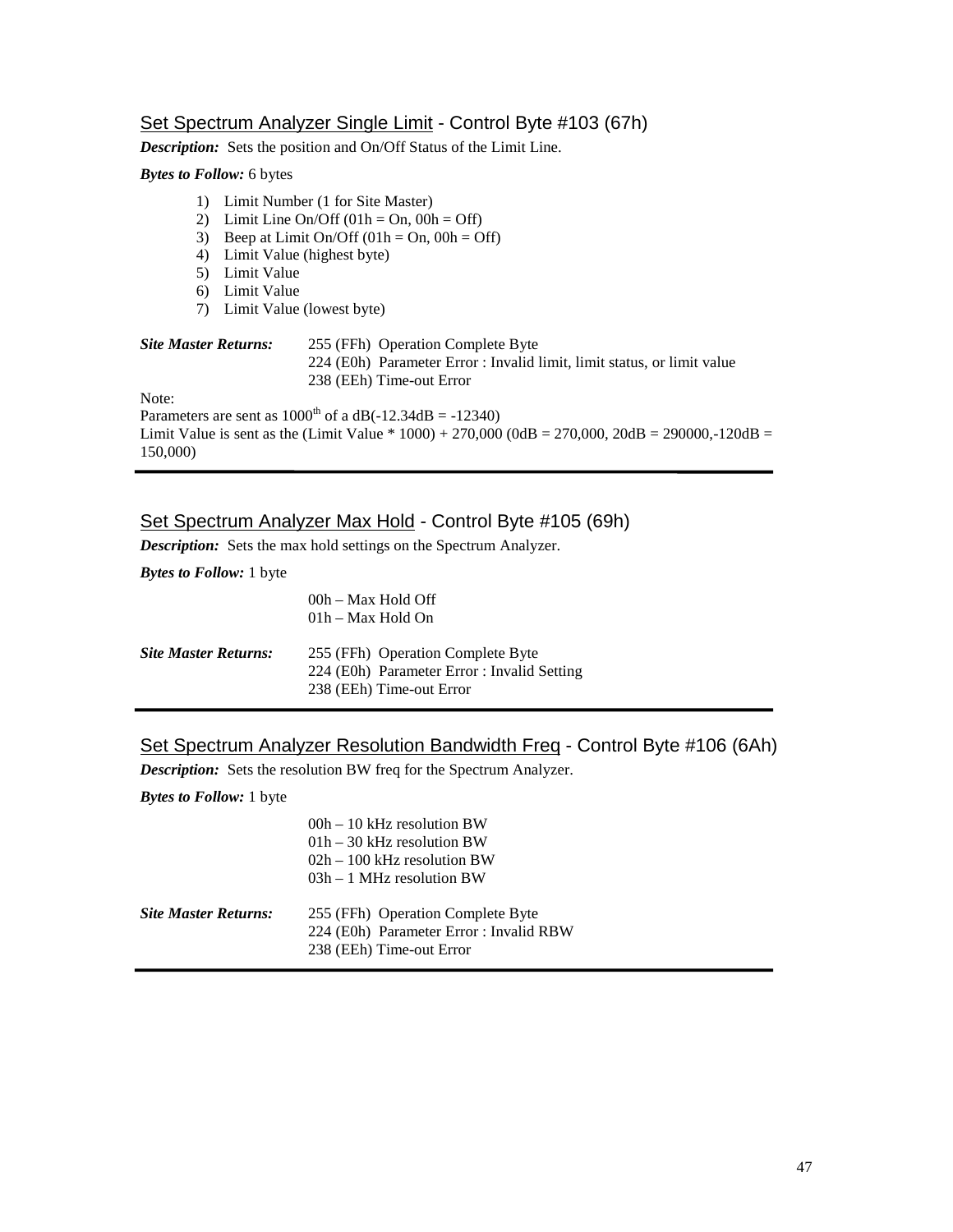# Set Spectrum Analyzer Video Bandwidth Freq - Control Byte #107 (6Bh)

*Description:* Sets the video BW freq for the Spectrum Analyzer.

*Bytes to Follow:* 1 byte

|                             | $00h - 100$ Hz video BW                 |
|-----------------------------|-----------------------------------------|
|                             | $01h - 300$ Hz video BW                 |
|                             | $02h - 1$ kHz video BW                  |
|                             | $03h - 3$ kHz video BW                  |
|                             | $04h - 10$ kHz video BW                 |
|                             | $0.5h - 30$ kHz video BW                |
|                             | $06h - 100$ kHz video BW                |
|                             | $07h - 300$ kHz video BW                |
| <b>Site Master Returns:</b> | 255 (FFh) Operation Complete Byte       |
|                             | 224 (E0h) Parameter Error : Invalid VBW |
|                             | 238 (EEh) Time-out Error                |
|                             |                                         |

# Set Spectrum Analyzer Sweep Mode - Control Byte #108 (6Ch)

*Description:* Enables or disables the Single Sweep Mode during Spectrum Analyzer mode of operation. For Single Sweep Mode during Site Master modes of operation see control byte #11 (0Bh) Single Sweep Mode activates once the Site Master exits from the remote mode.

| <b>Bytes to Follow:</b> 1 byte |                                                                                                           |  |
|--------------------------------|-----------------------------------------------------------------------------------------------------------|--|
|                                | $00h - Single$ Sweep<br>$01h -$ Continuous Sweep                                                          |  |
| <b>Site Master Returns:</b>    | 255 (FFh) Operation Complete Byte<br>224 (E0h) Parameter Error : Invalid Mode<br>238 (EEh) Time-out Error |  |

# Set Spectrum Analyzer Marker to Peak - Control Byte #109 (6Dh)

*Description:* Sets the specified marker to the peak value of the sweep.

| <b>Bytes to Follow:</b> 1 byte | Marker Number (1-6)                                                                                                |
|--------------------------------|--------------------------------------------------------------------------------------------------------------------|
| <b>Site Master Returns:</b>    | 255 (FFh) Operation Complete Byte<br>224 (E0h) Parameter Error : Invalid Marker Number<br>238 (EEh) Time-out Error |

# Set Spectrum Analyzer Marker to Center - Control Byte #110 (6Eh)

**Description:** Sets the center frequency equal to the frequency of the specified marker.

*Bytes to Follow:* 1 byte

Marker Number (1-4)

| <b>Site Master Returns:</b> | 255 (FFh) Operation Complete Byte                 |
|-----------------------------|---------------------------------------------------|
|                             | 224 (E0h) Parameter Error : Invalid Marker Number |
|                             | 238 (EEh) Time-out Error                          |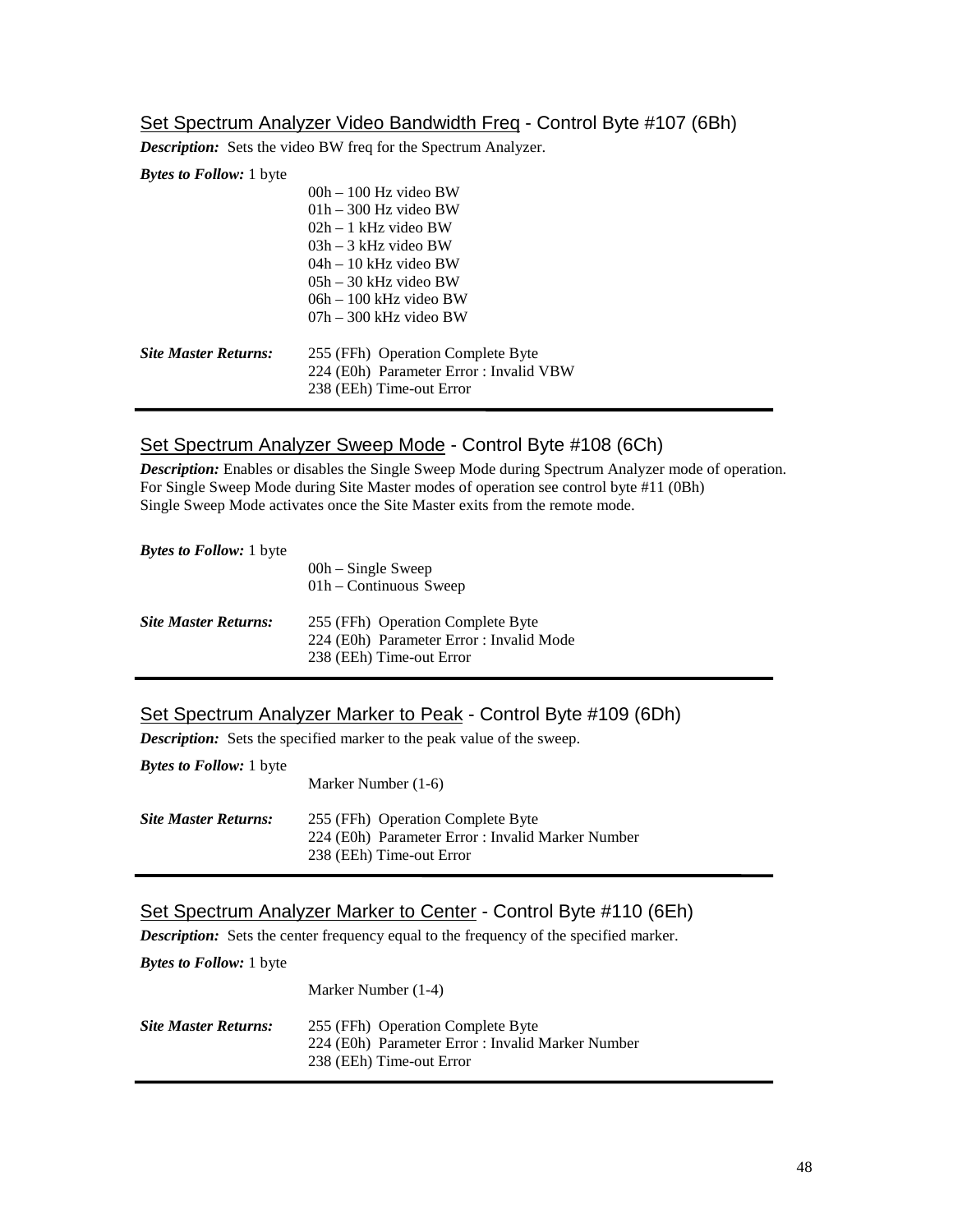# Set Spectrum Analyzer Attenuation - Control Byte #111 (6Fh)

*Description:* Sets the attenuation for the Site Master Spectrum Analyzer mode.

Automatic control couples the attenuation to the reference level. Note that setting the attenuation using this command automatically sets the attenuation coupling to "MANUAL", thereby allowing it to be defined independently of the reference level.

# *Bytes to Follow:* 1 byte 1) Attenuation  $00h - 0$  dB 01h – 10 dB 02h – 20 dB 03h – 30 dB 04h – 40 dB 05h – 50 dB *Site Master Returns:* 255 (FFh) Operation Complete Byte 224 (E0h) Parameter Error: invalid attenuation setting. 238 (EEh) Time-out Error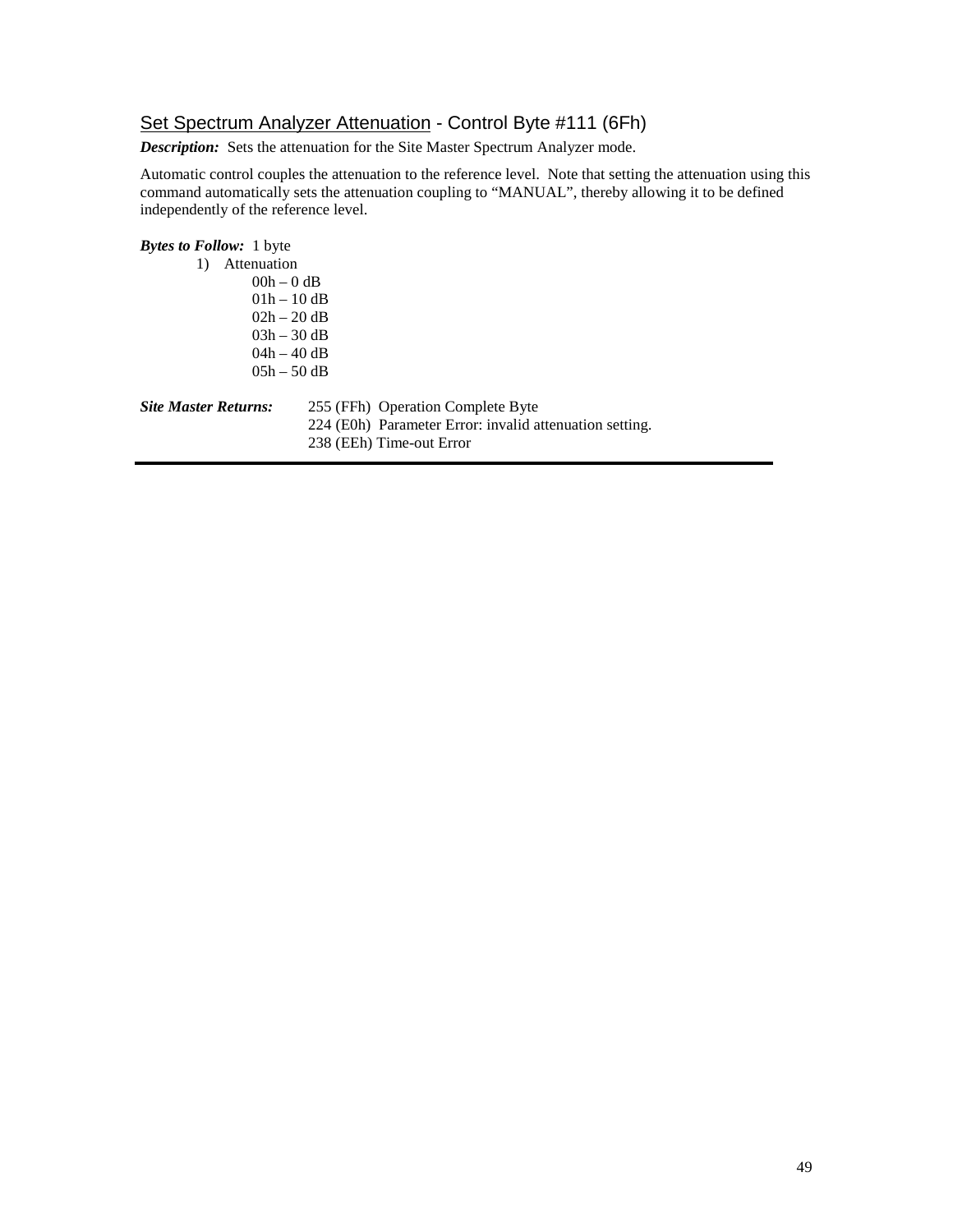# Set SM Segmented Limit Lines - Control Byte #112 (70h)

**Description:** Sets the position and On/Off status of the limit lines.

Site Master supports 5 limit segments. Each segment may have any finite slope and can be enabled and disabled independently of every other segment. The limit beep is enabled for all segments or no segments.

Limit segments are specified by their end points (starting and ending "x" and "y" values).

See control byte #20 (14h) response byte 36 to 105 for current Site Master configuration.

### *Bytes to Follow:* 14 bytes

- 1) Limit Number
- 2) Limit Line On/Off  $(01h = On, 00h = Off)$
- 3) Starting X (highest byte)<sup>91</sup>
- 4) Starting X
- 5) Starting X
- 6) Starting X (lowest byte)
- 7) Starting Y (highest byte)
- 8) Starting Y (lowest byte)
- 9) Ending X (highest byte)<sup>92</sup>
- 10) Ending X
- 11) Ending X
- 12) Ending X (lowest byte)
- 13) Ending Y (highest byte)
- 14) Ending Y (lowest byte)

| <b>Site Master Returns:</b> | 255 (FFh) Operation Complete Byte                                               |
|-----------------------------|---------------------------------------------------------------------------------|
|                             | 224 (E0h) Parameter Error : Invalid limit segment, limit status, or limit value |
|                             | 238 (EEh) Time-out Error                                                        |

#### Notes:

**Limit Value** depend on the current display mode selected. Return Loss &: Limit is in **thousandths** of a dB Cable Loss Maximum value sent is 54000 which represents 54.00 dB Minimum value sent is 0 which represents 0.0 dB SWR: Limit is in **thousandths** (of ratio) Maximum value sent is 65530 which represents 65.53 Minimum value sent is 1000 which represents 1.00

# Set Spectrum Analyzer Multiple Limit - Control Byte #113 (71h)

*Description:* Sets the position and ON/OFF Status of a limit segment.

Multiple limits are defined by multiple limit segments, each with a different finite slope. The single limit is a single, horizontal line that can be defined to act as an upper limit or as a lower limit. See control byte #103 for information about the single limit.

The limit types are mutually exclusive. That is, you cannot have both single and multiple limits at the same time. Note that setting a limit segment ON automatically makes the limit type "MULTIPLE".

One segment is defined each time this command is sent to the Site Master. The first two bytes of the command specify which segment is being defined. There are 5 upper limits and 5 lower limits available. Byte 1 selects the segment number. Byte 2 specifies whether it is an upper limit or a lower limit. Byte 3

<sup>&</sup>lt;sup>91</sup> Frequency in Hz

<sup>&</sup>lt;sup>92</sup> Frequency in Hz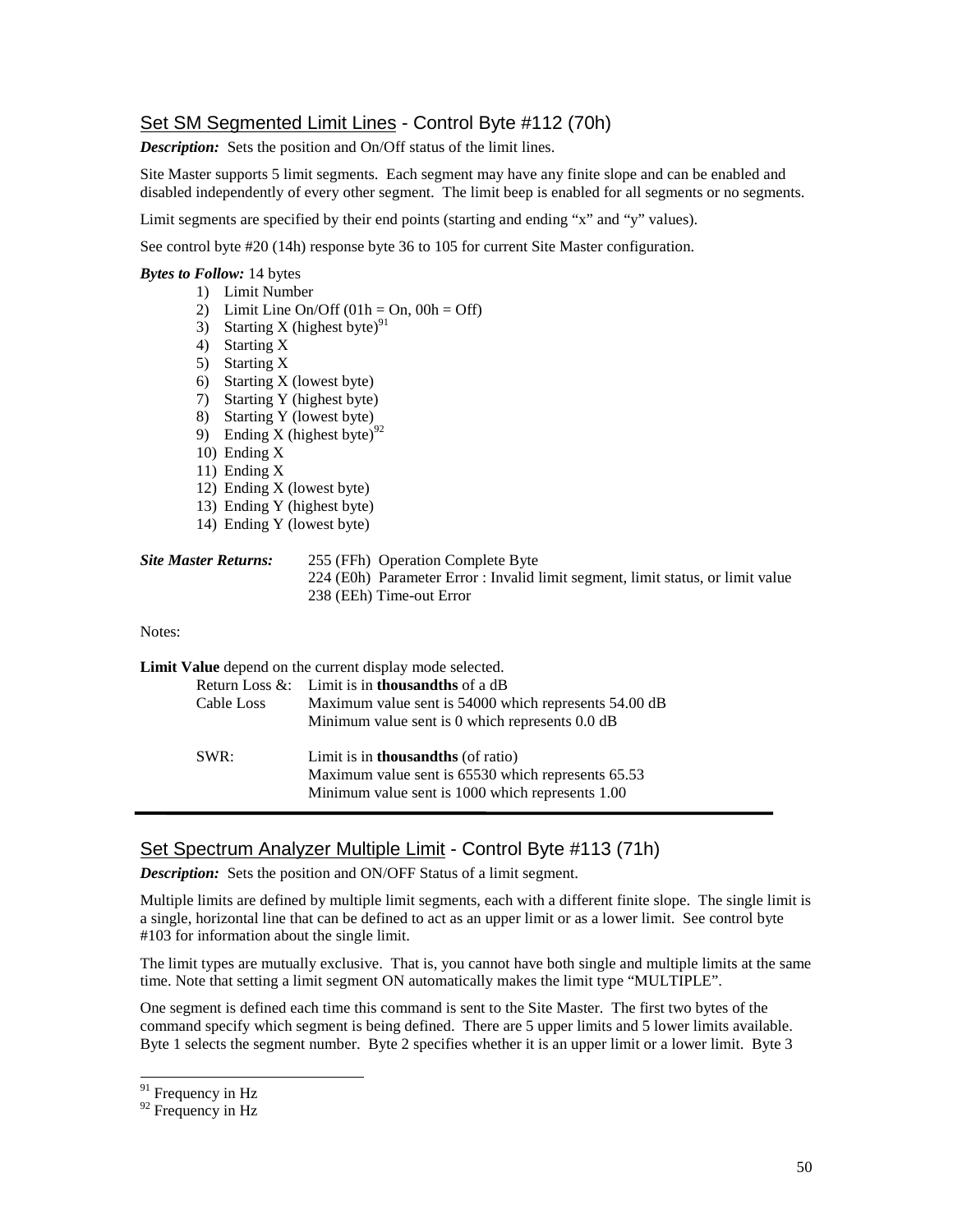turns the segment ON or OFF. Byte 4 specifies whether the error beep sounds when the bound set by the segment is exceeded by the measured data.

The segment location is defined by its endpoints. The "Start" endpoint must appear to the left of the "End" endpoint on the graph. That is, Start  $X \leq End X$ . If Start  $X = End X$  then Start Y must equal End Y. Vertical segments are not allowed.

*Bytes to Follow:* 20 bytes

- 1) Segment number (1-5)
- 2) Segment type  $(00h = LOWER limit, 01h = UPPER limit)$
- 3) Limit Line ON/OFF  $(01h = ON, 00h = OFF)$
- 4) Limit Beep ON/OFF  $(01h = ON, 00h = OFF)$
- 5) Limit Value Start  $X^{93}$ (highest byte)
- 6) Limit Value Start X
- 7) Limit Value Start X
- 8) Limit Value Start X (lowest byte)
- 9) Limit Value Start Y<sup>94</sup>(highest byte)
- 10) Limit Value Start Y
- 11) Limit Value Start Y
- 12) Limit Value Start Y (lowest byte)
- 13) Limit Value End X  $^{95}$ (highest byte)
- 14) Limit Value End X
- 15) Limit Value End X
- 16) Limit Value End X (lowest byte)
- 17) Limit Value End Y  $96$ (highest byte)
- 18) Limit Value End Y
- 19) Limit Value End Y
- 20) Limit Value End Y (lowest byte)

255 (FFh) Operation Complete Byte

224 (E0h) Parameter Error : Invalid limit, limit status, or limit value 238 (EEh) Time-out Error

## Set Return Spectrum Analyzer Sweep Time - Control Byte #114 (72h)

**Description:** If this is enabled, the duration of the current sweep (in milliseconds) will be returned as 4 bytes via the serial port at the end of the sweep. If Serial Echo Status is enabled, the 4 bytes will be returned AFTER the sweep complete byte.

*Bytes to Follow:* 1 byte

1) Return SPA Sweep Time flag state 00h = Don't Return Sweep Time  $01h$  = Return Sweep Time

*Site Master Returns* 255 (FFh) Operation Complete Byte

224 (E0h) Parameter Error: Invalid state

238 (EEh) Time-out Error

<sup>&</sup>lt;sup>93</sup> Frequency in Hz

 $^{94}$  (Value in dBm  $*$  1000) + 270,000

 $95$  Frequency in Hz

 $96$  ( Value in dBm  $*$  1000 ) + 270,000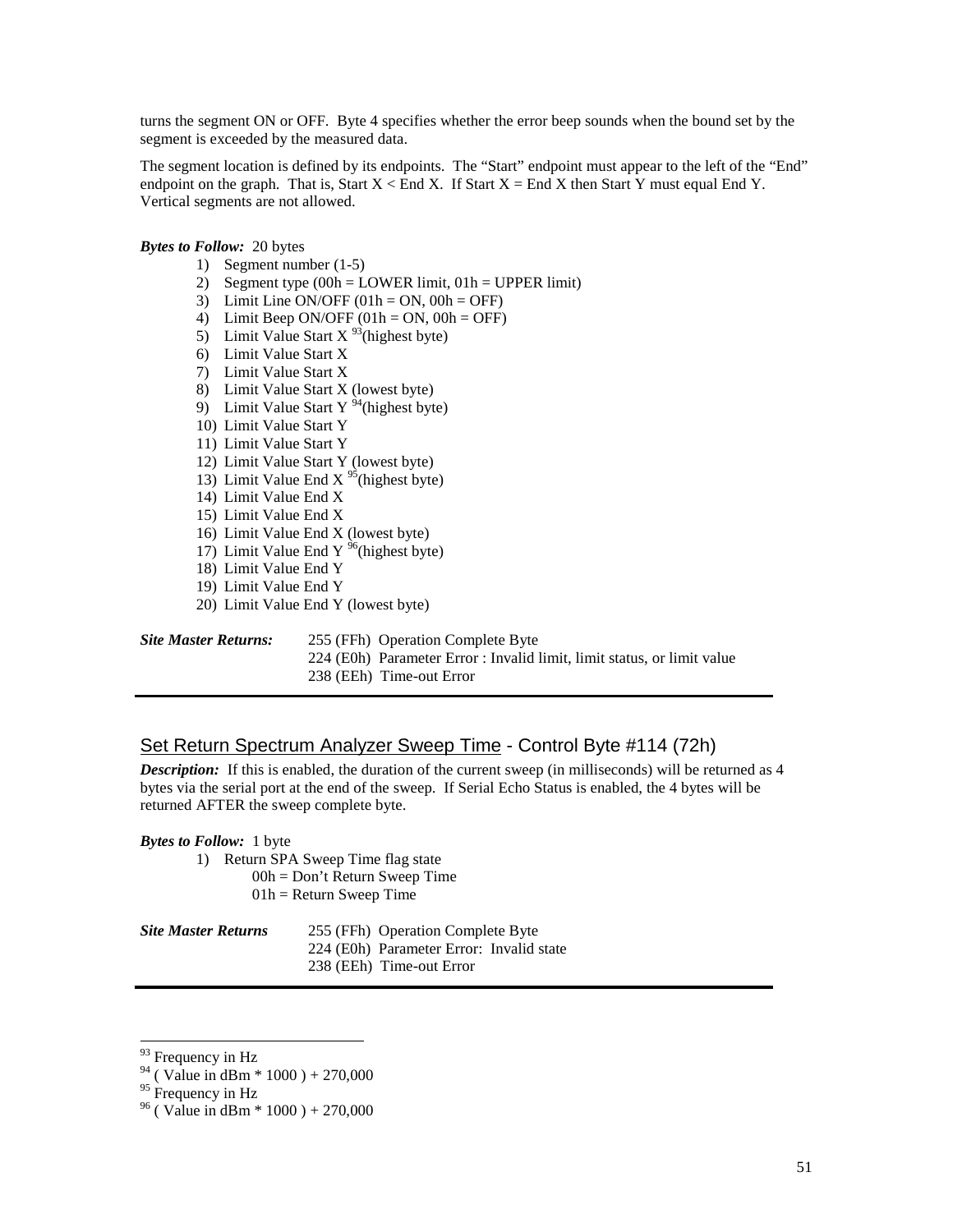# Set Reference Level Offset - Control Byte #115 (73h)

*Description:* Set the value of the reference level offset.

The reference level offset allows the user to view the result of trace math (A+B, A-B) even if it is greater than +20 dBm or less than –120 dBm. The offset is a constant that is subtracted from the reference level.

Note that the valid range is  $-100$  to  $+100$  dB.

Send the value as (value in  $dB * 1000$ ) + 270,000.

For example, to compensate for a 30 dB attenuator, the reference level offset should be -30 dB. That value would be sent over the serial port as  $(-30 * 1000) + 270,000 = 240,000$ .

## *Bytes to Follow:* 4 bytes

- 1) Reference Level Offset (highest byte)
- 2) Reference Level Offset
- 3) Reference Level Offset
- 4) Reference Level Offset (lowest byte)

| <b>Site Master Returns</b> | 255 (FFh) Operation Complete Byte |
|----------------------------|-----------------------------------|
|                            | 224 (E0h) Parameter Error         |
|                            | 238 (EEh) Time-out Error          |

# Set Sweep Averaging - Control Byte #118 (76h)

*Description:* Sets the number of sweeps to average. The maximum number is 25. Sending a 1 turns averaging off.

### *Bytes to Follow:* 1 byte

1) Number of sweeps to average (1-25)

| <b>Site Master Returns:</b> | 255 (FFh) Operation Complete |  |  |
|-----------------------------|------------------------------|--|--|
|                             | 224 (E0h) Parameter Error    |  |  |
|                             | 238 (EEh) Time Out Error     |  |  |

## Field InstaCal - Control Byte #120 (78h)

**Description:** This command is used by the customer in the field to start an InstaCal sequence.

Prior to sending this command to the Site Master, the InstaCal module should be connected to the R/F Out port. To execute this command, exit remote mode after sending this command.

*Byte to Follow:* 0 bytes

| Site Master Returns: | 255 (FFh) Operation Complete Byte                                         |  |  |  |  |
|----------------------|---------------------------------------------------------------------------|--|--|--|--|
|                      | 224 (E0h) Communication Error : Site Master was unable to communicate     |  |  |  |  |
| with InstaCal module |                                                                           |  |  |  |  |
|                      | 238 (EEh) Time-out Error. Field InstaCal sequence was unable to complete. |  |  |  |  |
|                      |                                                                           |  |  |  |  |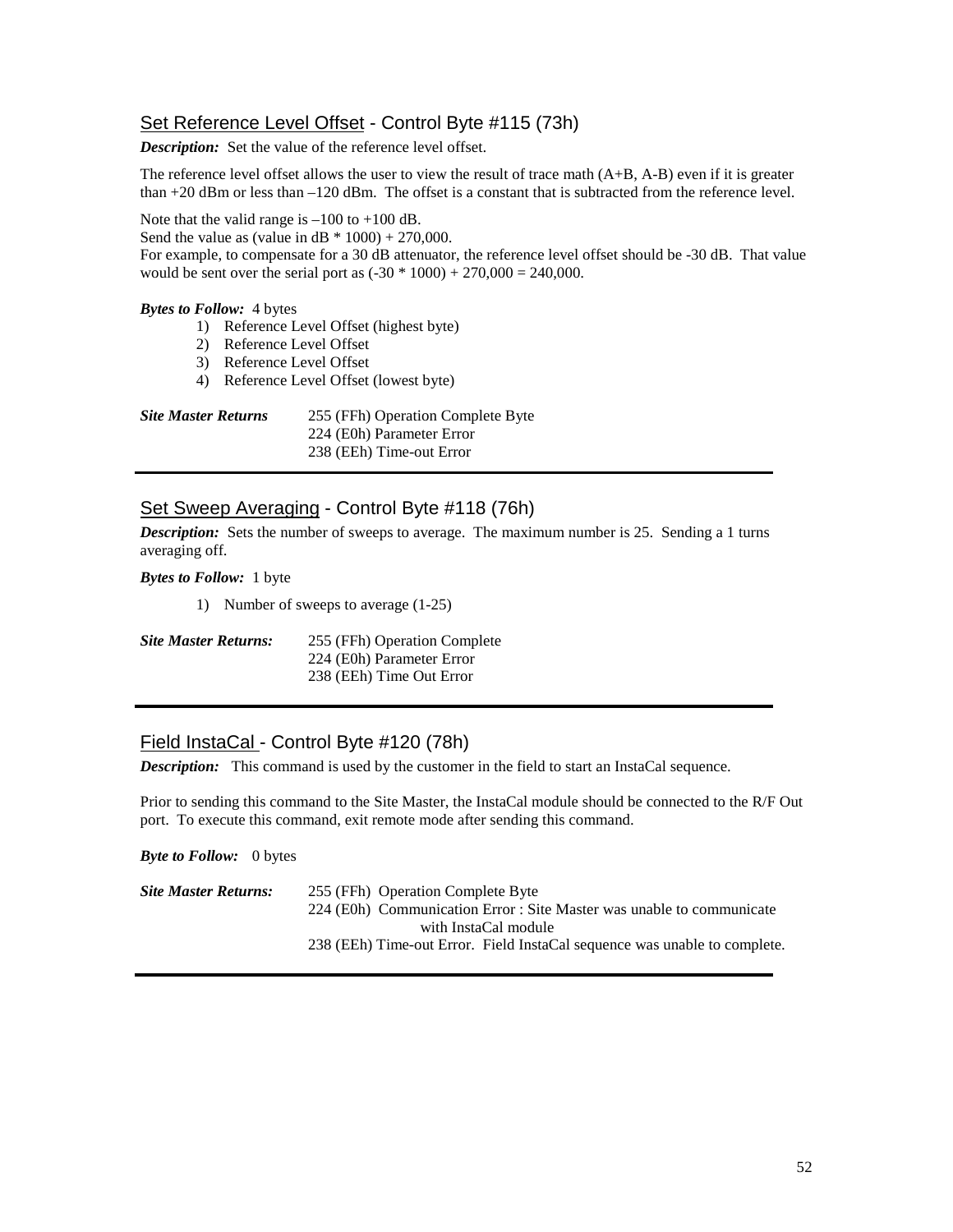## Read InstaCal Module ASCII Serial Number - Control Byte #124 (7Ch)

*Description:* Returns the InstaCal Module serial number in ASCII.

## *Bytes to Follow:* 1 byte

1) Serial number storage location (01h=main serial, 02h=secondary)

*Site Master Returns:* 8 bytes 1-8) Serial Number, in ASCII

## Set Site Master Marker (Peak/Valley) - Control Byte #129 (81h)

*Description:* Sets an individual marker in current measurement mode to either peak (maximum) signal or valley (minimum) signal.

*Bytes to Follow*: 2 bytes

- 1) Marker Number (01h = marker 1, 02h = marker 2, 03h = marker 3, 04h = marker 4, 05h = marker 5,  $06h =$  marker 6)
- 2) Marker Line Search Status  $(01h = Peak, 00h = Valley)$

#### *Site Master Returns:*

 $\overline{a}$ 

OK: 3 bytes

- 1) Marker Position (Highest byte) $97$
- 2) Marker Position (Lowest byte)
- 3) 255 (FFh) Operation Complete Byte
- Failure: 1 byte
	- 224 (E0h) Parameter Error : Invalid marker, marker status, or marker position

238 (EEh) Time-out Error

# Set Baud Rate – Control Byte #197 (C5h)

*Description:* Set baud rate for this session. An invalid setting returns the baud rate to 9600.

| <b>Bytes to Follow:</b> 1 byte |                                                                                                                        |  |  |
|--------------------------------|------------------------------------------------------------------------------------------------------------------------|--|--|
|                                | $00h = 9600$ baud                                                                                                      |  |  |
|                                | $01h = 19200$ baud                                                                                                     |  |  |
|                                | $02h = 38400$ baud                                                                                                     |  |  |
|                                | $03h = 56000$ baud                                                                                                     |  |  |
|                                | $04h = 115200$ baud                                                                                                    |  |  |
| <b>Site Master Returns:</b>    | 255 (FFh) Operation Complete Byte<br>224 (E0h) Parameter Error : Invalid baud rate setting<br>238 (EEh) Time-out Error |  |  |

<sup>&</sup>lt;sup>97</sup> The marker position is sent as a data point on the display. Equivalent Frequency = (position \* span / (#)  $data points - 1)$  ) + start frequency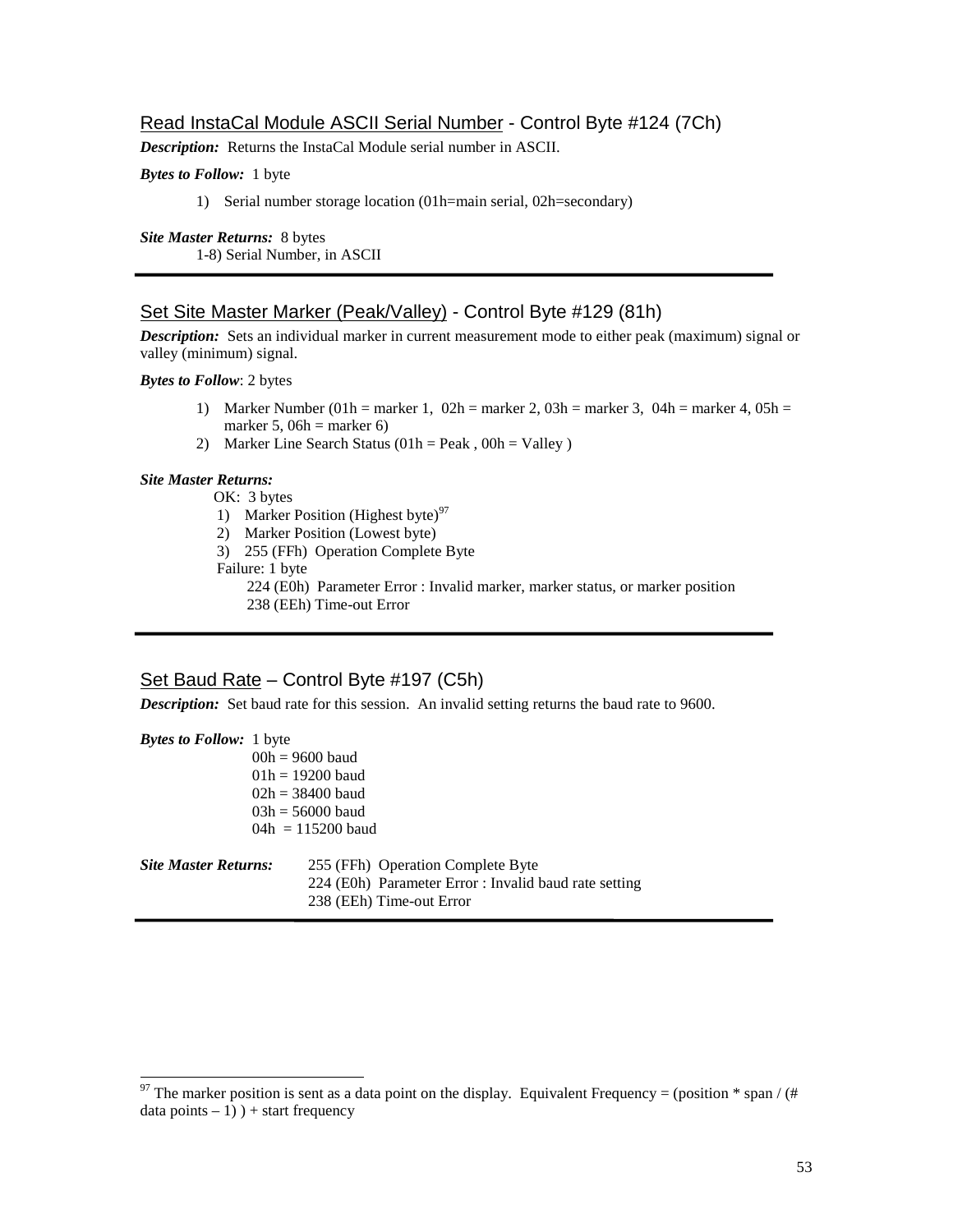# Set Language – Control Byte #198 (C6h)

*Description:* Set the Site Master display language.

| <b>Bytes to Follow:</b> 1 byte |                  |  |                                              |
|--------------------------------|------------------|--|----------------------------------------------|
|                                | $00h =$ English  |  |                                              |
|                                | $01h =$ French   |  |                                              |
|                                | $02h = German$   |  |                                              |
|                                | $03h =$ Spanish  |  |                                              |
|                                | $04h =$ Chinese  |  |                                              |
|                                | $05h = Japanese$ |  |                                              |
| <b>Site Master Returns:</b>    |                  |  | 255 (FFh) Operation Complete Byte            |
|                                |                  |  | 224 (E0h) Parameter Error : Invalid Language |
|                                |                  |  | 238 (EEh) Time-out Error                     |

# Query Time - Control Byte #208 (D0h)

**Description:** Queries the Site Master for the current time in ASCII format. A better command to use would be "Read ASCII Serial Number" #225 (E1h).

## *Bytes to Follow:* 0 bytes

## *Site Master Returns:* 8 bytes HH:MM:SS

- 1) Hour
- 2) Hour
- 3) :
- 4) Minute
- 5) Minute
- 6) :
- 7) Second
- 8) Second

# Read Main Serial Number - Control Byte #221 (DDh)

**Description:** Returns the main serial number. This command remains for backward compatibility. A better command to use would be "Read ASCII Serial Number" #225 (E1h).

*Bytes to Follow:* 0 bytes

*Site Master Returns:* 4 bytes

- 9) Main Serial Number (highest byte)
- 10) Main Serial Number
- 11) Main Serial Number
- 12) Main Serial Number (lowest byte)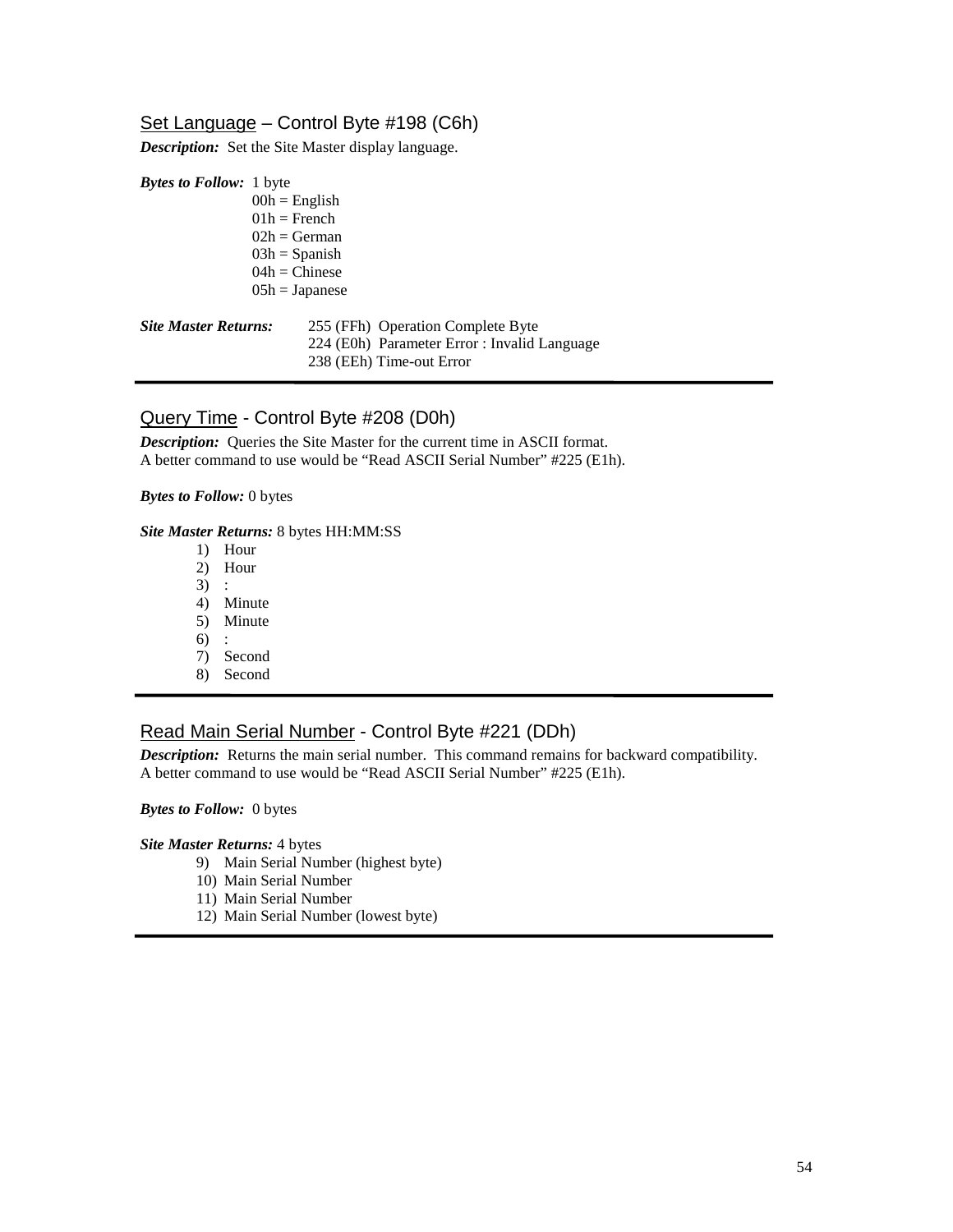# Read ASCII Serial Number - Control Byte #225 (E1h)

*Description:* Reads and returns the Site Master serial number as 8 ASCII bytes.

## *Bytes to Follow:* 1 byte

Serial number storage location 01h=main SM serial number, 02h=secondary SM serial number, 03h=main SPA serial number

*Site Master Returns: :* 8 bytes 1-8) Serial Number (in ASCII)

# Exit Remote Mode - Control Byte #255 (FFh)

*Description:* Site Master exits remote mode

*Bytes to Follow:* 0 bytes

*Site Master Returns: :* 255 (FFh) Operation Complete

The computer sends the Exit Remote command #255 (FFh) to the Site Master. Site Master Returns a confirm flag (FFh). The Site Master resumes sweeping, either continuously or singly.

You may also press the "ESCAPE" key on the Site Master key pad to exit from remote mode (given that the serial communication is still in sync). In this case, the Site Master does not return a confirm byte to the serial port.

When exiting remote mode, system parameters changed during remote mode are used immediately.

System parameters changed during remote mode are not written to the non-volatile EEPROM. You may want to save the change to the run-time setup (saved setup location 0, which holds the power-on defaults) or one of the nine saved setups(saved setup location 1-9). See control byte #18 (12h) for details.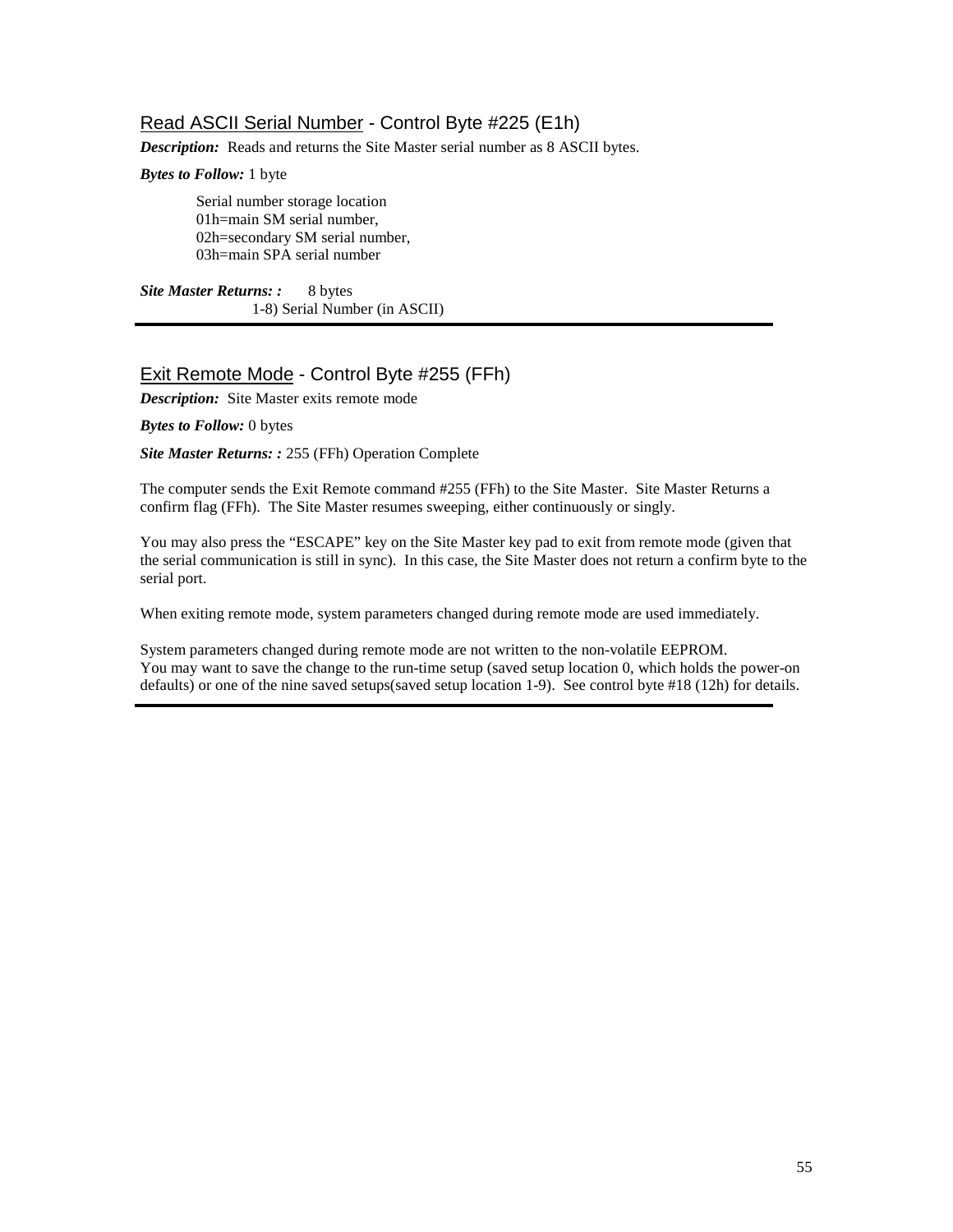# **Parameter Definitions**

| Parameter                                            | # of bytes       | Step                         | Example / Description                                                                                                                          |
|------------------------------------------------------|------------------|------------------------------|------------------------------------------------------------------------------------------------------------------------------------------------|
| Frequency                                            | 4 bytes unsigned | 1 Hz                         | $1000.3 \text{ MHz} = 1000300000$                                                                                                              |
| (RL, CL)<br>Scale                                    | 2 bytes unsigned | $1/1000$ dB                  | $51.3$ dB = $51300$                                                                                                                            |
| (SWR)                                                | 2 bytes unsigned | 1/1000<br>(ratio)            | $65.53 = 65530$                                                                                                                                |
| (G/IL)                                               | 2 bytes unsigned | $1/100$ dB                   | $100 dB = 0$<br>$120 dB = 22000$                                                                                                               |
| (RL, CL)<br>Limit                                    | 2 bytes unsigned | $1/1000$ dB                  | $51.3$ dB = $51300$                                                                                                                            |
| (SWR)                                                | 2 bytes unsigned | 1/1000                       | $65.53 = 65530$                                                                                                                                |
| (G/IL)                                               | 2 bytes unsigned | (ratio)<br>$1/100$ dB        | $100 dB = 0$<br>$120 dB = 22000$                                                                                                               |
| <b>Markers</b><br>(Frequency $&$<br>distance marker) | 2 bytes unsigned | 1 sweep point                | Marker Values are given in relative position of<br>the graph. The lowest value is 0, while the<br>highest is 129<br>(130 data points in total) |
| Distance                                             | 4 bytes unsigned | $1/100,000$ m/ft             | $12.34 \text{ m} = 1234000$                                                                                                                    |
| Relative<br>Propagation<br>Velocity                  | 4 bytes unsigned | 1/100,000                    | $0.837 = 83700$                                                                                                                                |
| Cable Loss                                           | 4 bytes unsigned | $1$ / $100,\!000$ dB         | $-0.345$ dB/m = 34500                                                                                                                          |
| Gamma                                                | 4 bytes signed   | $1/1000$ (ratio)             | Gamma value is the ratio of magnitude of<br>reflected signal over the magnitude of incident<br>signal.                                         |
| Phase                                                | 4 bytes signed   | $1/10$ degree                | Phase value is the difference in phase between<br>the incident and reflected signal.                                                           |
| Power: dBm/dBr                                       | 4 bytes signed   | 1 / 1000 dBm<br>$1/1000$ dBr | $51.3$ dBm = $51300$<br>$10.4$ dBr = $10400$                                                                                                   |
| Lock Fail<br>Counter                                 | 2 bytes unsigned | 1 error count                | 234 fails = $234$                                                                                                                              |
| <b>Integrator Fail</b><br>Counter                    | 2 bytes unsigned | 1 error count                | 123 fails = $123$                                                                                                                              |